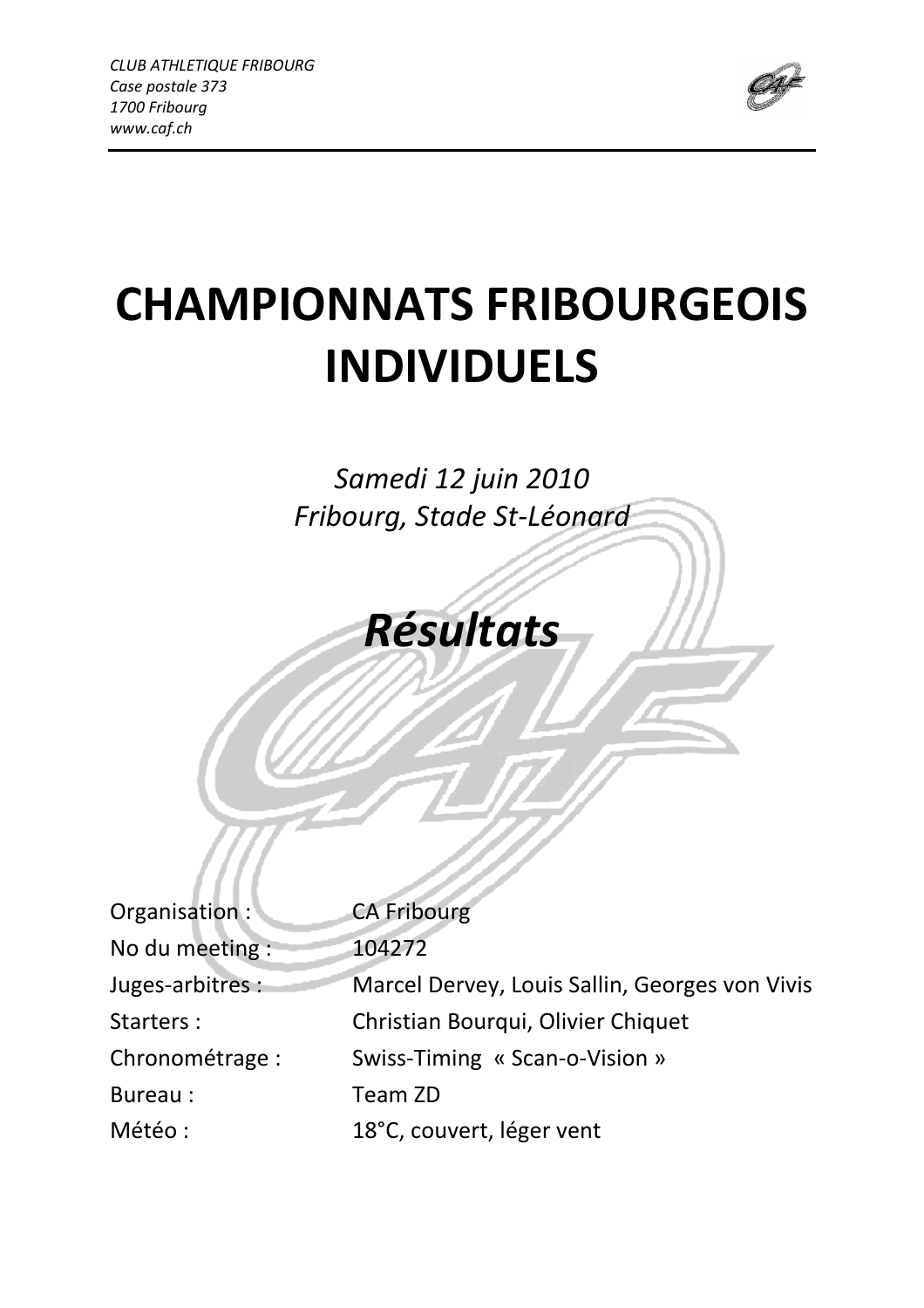

#### Hommes 100 m

| Final 1  |                      | Vent: 0.9                | 12.06.10 14:00 |                         |             |
|----------|----------------------|--------------------------|----------------|-------------------------|-------------|
| Rang Nom |                      | An Société               |                | <b>Pays Performance</b> | <b>Beme</b> |
|          | 1. Wolf Beat         | 86 CA Fribourg           | SUI            | 11.56                   | 1.MAN       |
|          | 2. Müller Dave       | 88 STBern Leichtathletik | SUI            | 11.70                   | EXT.        |
|          | 3. Guillet Donat     | 82 TSV Düdingen          | SUI            | 11.97                   | 2.MAN       |
|          | 4. Sturny Benedikt   | 84 TSV Düdingen          | <b>SUI</b>     | 12.06                   | 3.MAN       |
|          | 5. Yaro Alexandre    | 90 CA Fribourg           | SUI            | 12.15                   | 4 MAN       |
|          | 6. Chassot Alexandre | 91 SA Bulle              | SUI            | 12.21                   | 1.U20       |
|          | 7. Greca Manuel      | 92 CA Gibloux Farvagny   | SUI            | 12.73                   | 2.U20       |
|          | 8. Forster Joshua    | 92 CA Marly              | SUI            | 12.93                   | 3.U20       |
|          |                      |                          |                |                         |             |

#### Hommes 200 m

| Final 1 |                   |  | Vent: 1.7                | 12.06.10 17:20 |                         |             |
|---------|-------------------|--|--------------------------|----------------|-------------------------|-------------|
|         | Rang Nom          |  | An Société               |                | <b>Pays Performance</b> | <b>Beme</b> |
|         | 1. Wolf Beat      |  | 86 CA Fribourg           | SUI            | 23.33                   | 1.MAN       |
|         | 2. Müller Dave    |  | 88 STBern Leichtathletik | SUI            | 23.65                   | EXT.        |
|         | 3. Bättig Thomas  |  | 79 AC Murten             | SUI            | 24.37                   | 2.MAN       |
|         | 4. Kuriger Martin |  | 82 TSV Düdingen          | SUI            | 24.82                   | 3.MAN       |
|         | 5. Rumo David     |  | 90 SA Bulle              | SUI            | 25.15                   | 4.MAN       |

#### Hommes 800 m

| Final 1 |                     |     |                                   |     |                         | 12.06.10 16:15 |
|---------|---------------------|-----|-----------------------------------|-----|-------------------------|----------------|
| Rang    | Nom                 |     | An Société                        |     | <b>Pays Performance</b> | <b>Beme</b>    |
|         | 1. Schaller Laurent | 90  | TSV Düdingen                      | SUI | 1:57.87                 | 1.MAN          |
|         | 2. Roggo Frédéric   | 91  | TSV Düdingen                      | SUI | 2:01.87                 | 1.U20          |
|         | 3. Repond Brice     |     | 92 SA Bulle                       | SUI | 2:03.44                 | 2.U20          |
|         | 4. Kolly Michael    |     | 92 CA Marly                       | SUI | 2:04.63                 | 3.020          |
|         | 5. Franchetti Livio | 91  | SA Bulle                          | SUI | 2:07.04                 | 4.U20          |
|         | 6. Pauchard Patrick | 78. | AC Murten                         | SUI | 2:09.50                 | 2.MAN          |
|         | 7. Käser Simon      | 92  | TV Bösingen                       | SUI | 2:09.74                 | 5.U20          |
|         | 8. Huber Erich      | 81  | LAT Sense (Lauf&<br>Athletikteam) | SUI | 2:12.18                 | 3.MAN          |
|         | Dhif Saâd           | 92  | <b>CA Marly</b>                   | SUI | p.p.                    |                |

### Hommes Hauteur

| Final 1 |                                                              |                 |            |                         | 12.06.10 14:30 |
|---------|--------------------------------------------------------------|-----------------|------------|-------------------------|----------------|
| Rang    | Nom                                                          | An Société      |            | <b>Pays Performance</b> | <b>Beme</b>    |
|         | 1. Cattilaz Mathias                                          | 78 TSV Düdingen | <b>SUI</b> | 1.75                    |                |
|         | Essais: (1.60, O / 1.65, O / 1.70, XO / 1.75, O / 1.80, XXX) |                 |            |                         |                |
|         | 2. Poffet Marc                                               | 92 AC Murten    | SUI        | 1.75                    |                |
|         | Essais: (1.65, O / 1.70, O / 1.75, XO / 1.80, XXX)           |                 |            |                         |                |
|         | 3. Pauchard Patrick                                          | 78 AC Murten    | SUI        | 1.70                    |                |
|         | Essais: (1.55, O / 1.60, O / 1.65, O / 1.70, O / 1.75, XXX)  |                 |            |                         |                |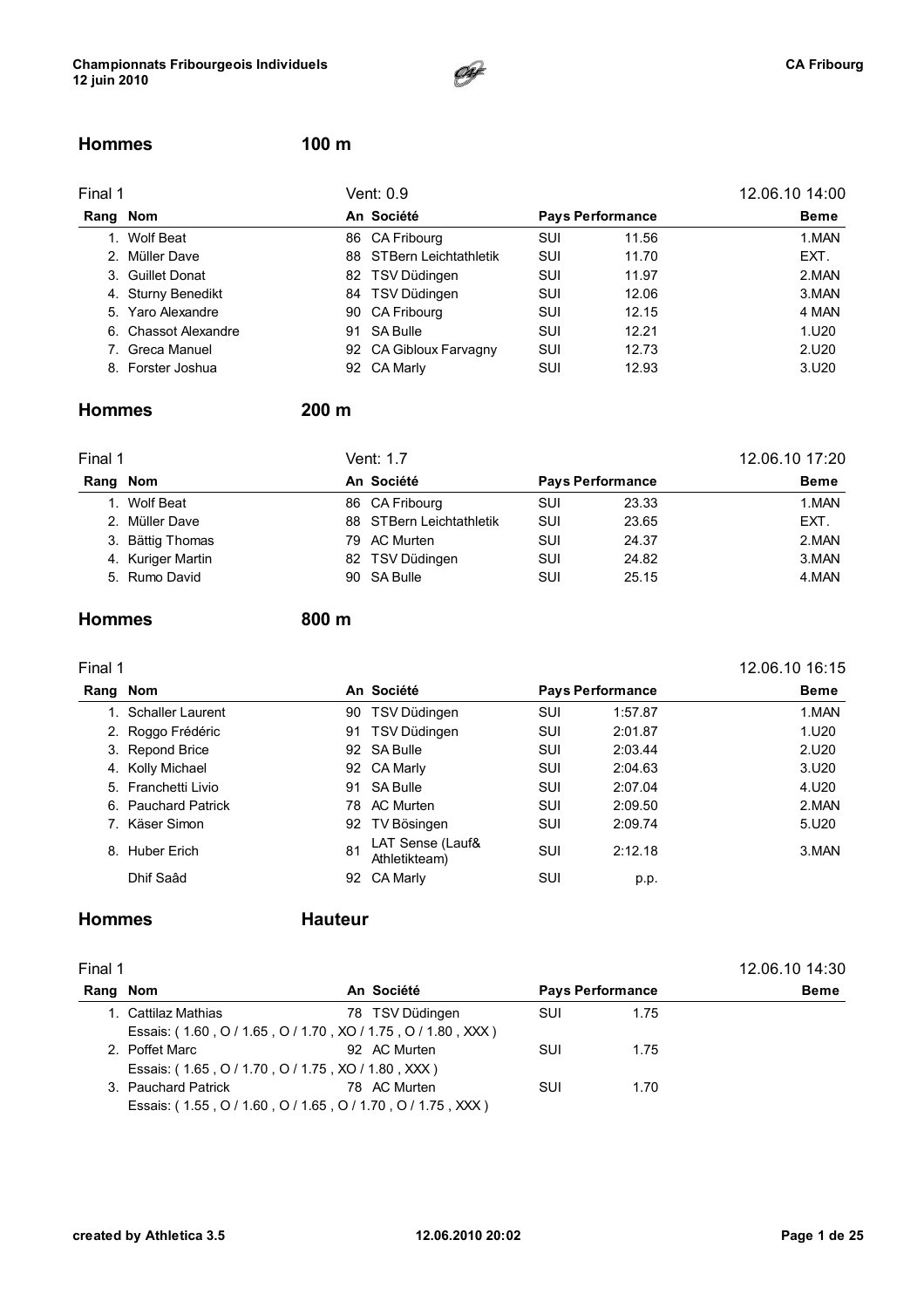

### Hommes Hauteur (cont.) Rang Nom **An Société** Pays Performance Beme 4. Kuriger Martin **82 TSV Düdingen** SUI 1.70 Essais: ( 1.55 , O / 1.60 , XXO / 1.65 , XO / 1.70 , O / 1.75 , XXX )

#### Hommes Perche

#### Final 1 12.06.10 11:00

| Rang Nom |                                                                | An Société      | <b>Pays Performance</b> |      | Beme |
|----------|----------------------------------------------------------------|-----------------|-------------------------|------|------|
|          | 1. Guillet Donat                                               | 82 TSV Düdingen | SUI                     | 4.10 |      |
|          | Essais: (3.60, XO / 3.80, O / 4.00, XO / 4.10, XO / 4.20, XXX) |                 |                         |      |      |
|          | 2. Sturny Benedikt                                             | 84 TSV Düdingen | SUI                     | 3.80 |      |
|          | Essais: (3.60, O / 3.80, O / 4.00, XXX)                        |                 |                         |      |      |
|          | 3. Cattilaz Mathias                                            | 78 TSV Düdingen | SUI                     | 3.80 |      |
|          | Essais: (3.60, O / 3.80, XO / 4.00, XXX)                       |                 |                         |      |      |
|          | 4. Rentsch Christoph                                           | 85 AC Murten    | SUI                     | 3.40 |      |
|          | Essais: (3.40, O / 3.60, XXX)                                  |                 |                         |      |      |
|          | 5. Rumo David                                                  | 90 SA Bulle     | SUI                     | 3.20 |      |
|          | Essais: (3.00, O / 3.20, XO / 3.40, XXX)                       |                 |                         |      |      |
|          | 6. Zbinden Walter                                              | 41 TSV Düdingen | SUI                     | 3.00 |      |
|          | Essais: (3.00, O / 3.20, XXX)                                  |                 |                         |      |      |

### Hommes Longueur

| Final 1 |                                                                        |                 |                         |      |      | 12.06.10 12:20 |
|---------|------------------------------------------------------------------------|-----------------|-------------------------|------|------|----------------|
| Rang    | Nom                                                                    | An Société      | <b>Pays Performance</b> |      | Vent | <b>Beme</b>    |
|         | 1. Guillet Donat                                                       | 82 TSV Düdingen | SUI                     | 6.39 | 1.4  |                |
|         | Essais: (ren. / 6.14, 0.5/6.15, 0.0/6.22, 0.0/6.37, -0.4/6.39, 1.4)    |                 |                         |      |      |                |
|         | 2. Rentsch Christoph                                                   | 85 AC Murten    | SUI                     | 6.16 | 0.9  |                |
|         | Essais: (6.08, 1.2/6.10, 0.5/6.00, 0.3/6.15, -0.2/3.73, 0.3/6.16, 0.9) |                 |                         |      |      |                |
|         | 3. Bättig Thomas                                                       | 79 AC Murten    | SUI                     | 5.85 | 1.3  |                |
|         | Essais: (5.80, 0.7/5.77, 0.4/5.65, 2.4/5.63, 0.9/5.70, 0.3/5.85, 1.3)  |                 |                         |      |      |                |
|         | 4. Grandiean Sylvain                                                   | 88 SA Bulle     | SUI                     | 5.69 | 1.3  |                |
|         | Essais: (5.68, 1.1/5.47, 1.2/X/5.65, -1.3/5.69, 1.3/5.69, 1.3)         |                 |                         |      |      |                |

#### Hommes Drei

| Final 1  |                                                   |                                                                    |     |                         |      | 12.06.10 16:15 |
|----------|---------------------------------------------------|--------------------------------------------------------------------|-----|-------------------------|------|----------------|
| Rang Nom |                                                   | An Société                                                         |     | <b>Pays Performance</b> | Vent | <b>Beme</b>    |
|          | 1. Guillet Donat                                  | 82 TSV Düdingen                                                    | SUI | 13.46                   | 0.0  |                |
|          |                                                   | Essais: (X/11.73, 0.0/13.36, 0.0/13.31, 0.0/13.46, 0.0/13.24, 0.0) |     |                         |      |                |
|          | 2. Greca Manuel                                   | 92 CA Gibloux Farvagny                                             | SUI | 12.14                   | 0.0  |                |
|          | Essais: (12.14, 0.0 / X / X / 11.28, 0.0 / X / X) |                                                                    |     |                         |      |                |
|          | 3. Zimmermann Marc                                | 94 TSV Düdingen                                                    | SUI | 10.41                   | 0.0  |                |
|          |                                                   | Essais: (ren. / ren. / ren. / 10.20, 0.0 / 9.98, 0.0 / 10.41, 0.0) |     |                         |      |                |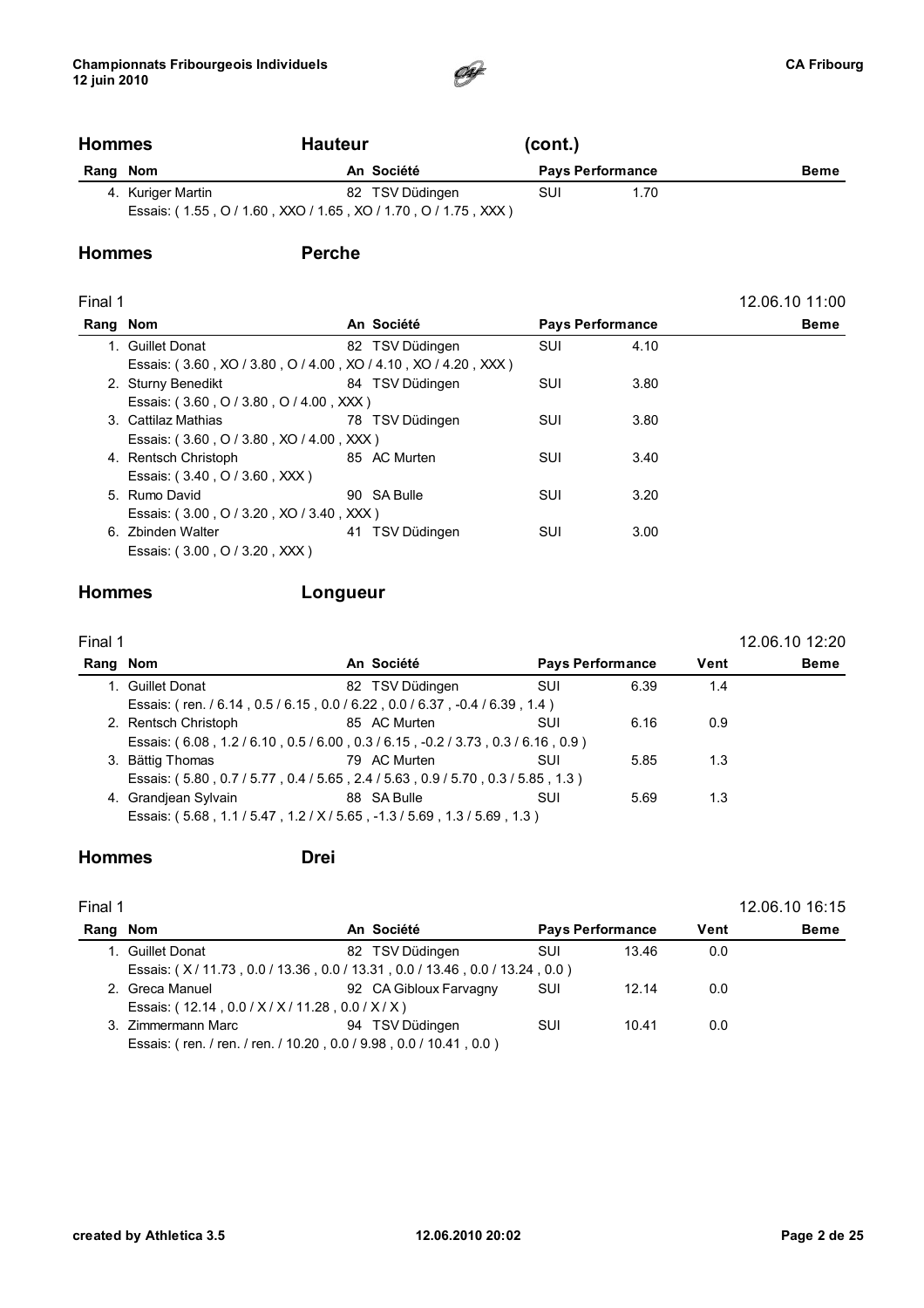

### Hommes Poids 7.26 kg

| Final 1  |                                                   |    |                                   |            |                         | 12.06.10 14:15 |
|----------|---------------------------------------------------|----|-----------------------------------|------------|-------------------------|----------------|
| Rang Nom |                                                   |    | An Société                        |            | <b>Pays Performance</b> | <b>Beme</b>    |
|          | 1. Bättig Thomas                                  |    | 79 AC Murten                      | <b>SUI</b> | 10.32                   |                |
|          | Essais: (9.65/9.90/9.42/10.32/X/9.77)             |    |                                   |            |                         |                |
|          | 2. Pauchard Patrick                               |    | 78 AC Murten                      | SUI        | 9.50                    |                |
|          | Essais: (9.47 / 9.10 / 9.27 / 9.48 / 9.50 / 9.27) |    |                                   |            |                         |                |
|          | 3. Grandjean Sylvain                              |    | 88 SA Bulle                       | SUI        | 9.47                    |                |
|          | Essais: (9.38 / 8.98 / 8.65 / 9.33 / 9.47 / 9.21) |    |                                   |            |                         |                |
|          | 4. Huber Erich                                    | 81 | LAT Sense (Lauf&<br>Athletikteam) | SUI        | 8.07                    |                |
|          | Essais: (X/7.06/7.15/6.91/8.04/8.07)              |    |                                   |            |                         |                |

### Hommes Disque 2.00 kg

| Final 1  |                                                         |                 |            |                         | 12.06.10 11:00 |
|----------|---------------------------------------------------------|-----------------|------------|-------------------------|----------------|
| Rang Nom |                                                         | An Société      |            | <b>Pays Performance</b> | <b>Beme</b>    |
|          | 1. Thomet Samuel                                        | 84 CA Belfaux   | SUI        | 33.46                   |                |
|          | Essais: (32.30 / 33.46 / X / 32.72 / 33.23 / X)         |                 |            |                         |                |
|          | 2. Sauteur Stephane                                     | 80 SA Bulle     | <b>SUI</b> | 32.64                   |                |
|          | Essais: (32.24 / X / 31.94 / 31.97 / 32.10 / 32.64)     |                 |            |                         |                |
|          | 3. Cattilaz Mathias                                     | 78 TSV Düdingen | SUI        | 32.05                   |                |
|          | Essais: (ren. / ren. / ren. / 32.05 / ren. / 31.55)     |                 |            |                         |                |
|          | 4. Grandjean Sylvain                                    | 88 SA Bulle     | SUI        | 31.73                   |                |
|          | Essais: (29.95 / 31.44 / 30.02 / 30.23 / 31.25 / 31.73) |                 |            |                         |                |
|          | 5. Guillet Donat                                        | 82 TSV Düdingen | <b>SUI</b> | 30.79                   |                |
|          | Essais: (ren. / ren. / ren. / 28.51 / 30.79 / ren.)     |                 |            |                         |                |
|          | 6. Stirnemann Martin                                    | 82 TSV Düdingen | <b>SUI</b> | 29.95                   |                |
|          | Essais: (29.08 / X / 29.95 / X / X / X)                 |                 |            |                         |                |
|          |                                                         |                 |            |                         |                |

### Hommes Javelot 800 gr

| Final 1  |                      |                 |            |                         | 12.06.10 16:00 |
|----------|----------------------|-----------------|------------|-------------------------|----------------|
| Rang Nom |                      | An Société      |            | <b>Pays Performance</b> | <b>Beme</b>    |
|          | 1. Piller Jari       | 90 TSV Düdingen | <b>SUI</b> | 48.55                   |                |
|          | Essais: (48.55)      |                 |            |                         |                |
|          | 2. Stirnemann Martin | 82 TSV Düdingen | <b>SUI</b> | 47.97                   |                |
|          | Essais: (47.97)      |                 |            |                         |                |
|          | 3. Thomet Samuel     | 84 CA Belfaux   | SUI        | 44.30                   |                |
|          | Essais: (44.30)      |                 |            |                         |                |
|          | 4. Sturny Benedikt   | 84 TSV Düdingen | SUI        | 39.85                   |                |
|          | Essais: (39.85)      |                 |            |                         |                |
|          | 5. Schenker Nicolas  | 92 CA Marly     | SUI        | 39.50                   |                |
|          | Essais: (39.50)      |                 |            |                         |                |
|          | 6. Rumo Maxime       | 92 SA Bulle     | SUI        | 36.88                   |                |
|          | Essais: (36.88)      |                 |            |                         |                |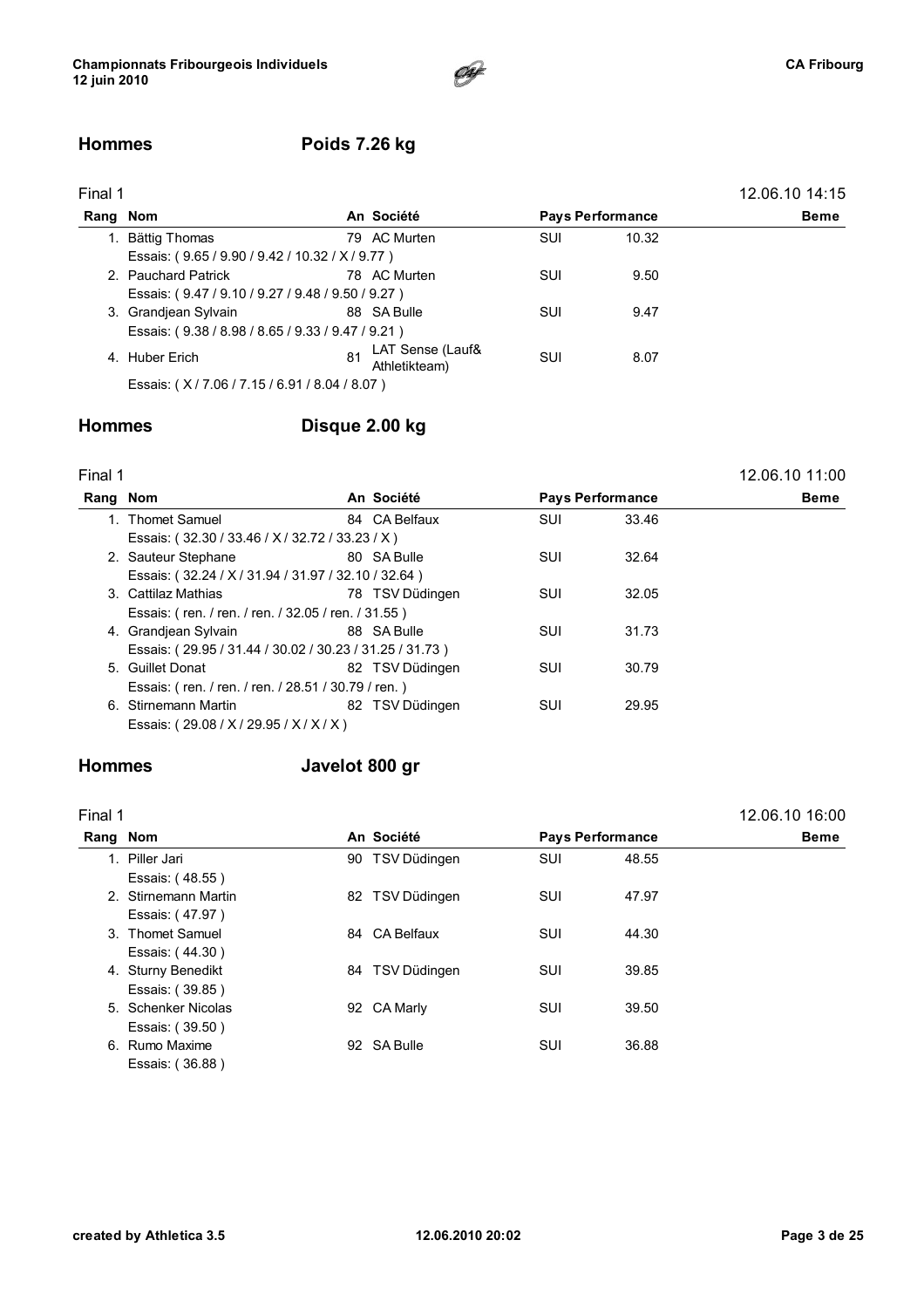

### U20 M 200 m

| Final 1 |                         | Vent: 0.6                             | 12.06.10 17:20 |       |             |
|---------|-------------------------|---------------------------------------|----------------|-------|-------------|
|         | Rang Nom                | An Société<br><b>Pays Performance</b> |                |       | <b>Beme</b> |
|         | 1. Kolly Michael        | 92 CA Marly                           | SUI            | 24.41 |             |
|         | 2. Repond Brice         | 92 SA Bulle                           | SUI            | 24.45 |             |
|         | 3. Franchetti Livio     | 91 SA Bulle                           | SUI            | 24.58 |             |
|         | Rumo Maxime             | 92 SA Bulle                           | SUI            | p.p.  |             |
|         | <b>Schenker Nicolas</b> | 92 CA Marly                           | SUI            | p.p.  |             |

### U20 M Longueur

| Final 1  |                                                                       |                        |                         |      |      | 12.06.10 12:20 |
|----------|-----------------------------------------------------------------------|------------------------|-------------------------|------|------|----------------|
| Rang Nom |                                                                       | An Société             | <b>Pays Performance</b> |      | Vent | Beme           |
|          | 1. Poffet Marc                                                        | 92 AC Murten           | SUI                     | 5.79 | 1.4  |                |
|          | Essais: (5.35, 1.1/5.56, 0.4/5.29, 0.4/5.73, 0.0/5.79, 1.4/5.35, 1.5) |                        |                         |      |      |                |
|          | 2. Greca Manuel                                                       | 92 CA Gibloux Farvagny | SUI                     | 5.58 | 0.5  |                |
|          | Essais: $(5.45, -0.3/5.58, 0.5/ X/ X/ X)$                             |                        |                         |      |      |                |
|          | 3. Forster Joshua                                                     | 92 CA Marly            | SUI                     | 4.92 | 0.0  |                |
|          | Essais: (4.92, 0.0/4.69, -0.2/4.72, 1.1/ren./ren./ren.)               |                        |                         |      |      |                |

### U20 M Poids 6.00 kg

| Final 1  |                                                         |             |     | 12.06.10 14:15          |             |
|----------|---------------------------------------------------------|-------------|-----|-------------------------|-------------|
| Rang Nom |                                                         | An Société  |     | <b>Pays Performance</b> | <b>Beme</b> |
|          | 1. Chassot Alexandre                                    | 91 SA Bulle | SUI | 11.85                   |             |
|          | Essais: (11.40 / 11.85 / 11.78 / ren. / ren. / ren.)    |             |     |                         |             |
|          | 2. Schenker Nicolas                                     | 92 CA Marly | SUI | 11.59                   |             |
|          | Essais: (11.11 / 11.11 / 11.08 / 11.27 / 11.08 / 11.59) |             |     |                         |             |

### U20 M Diskus 1.75 kg

| Final 1  |                                                         |             |     |                         | 12.06.10 11:00 |
|----------|---------------------------------------------------------|-------------|-----|-------------------------|----------------|
| Rang Nom |                                                         | An Société  |     | <b>Pays Performance</b> | <b>Beme</b>    |
|          | 1. Schenker Nicolas                                     | 92 CA Marly | SUI | 33.07                   |                |
|          | Essais: (33.07/30.78/X/X/X/X)                           |             |     |                         |                |
|          | 2. Chassot Alexandre                                    | 91 SA Bulle | SUI | 32.72                   |                |
|          | Essais: (31.20 / 30.38 / 31.48 / 32.72 / 31.75 / 32.37) |             |     |                         |                |
|          | 3. Dhif Saâd                                            | 92 CA Marly | SUI | 25.08                   |                |
|          | Essais: (25.08 / X / X / 22.93 / X / X)                 |             |     |                         |                |

#### U18 M 100 m

Q =Vainqueur de série Q\* =Vainqueur de série Tiré au sort q =Meilleure performance q\* =Meilleure performance Tiré au sort vQ =renonce

| Vorlauf 1       | Vent: -0.1     |                         |             |  |  |  |
|-----------------|----------------|-------------------------|-------------|--|--|--|
| Rang Nom        | An Société     | <b>Pays Performance</b> | <b>Beme</b> |  |  |  |
| . Rossier Simon | 93 SA Bulle    | SUI<br>11.90 $\Omega$   |             |  |  |  |
| Mulakhel Rehan  | 94 CA Fribourg | SUI<br>12.14 $\Omega$   |             |  |  |  |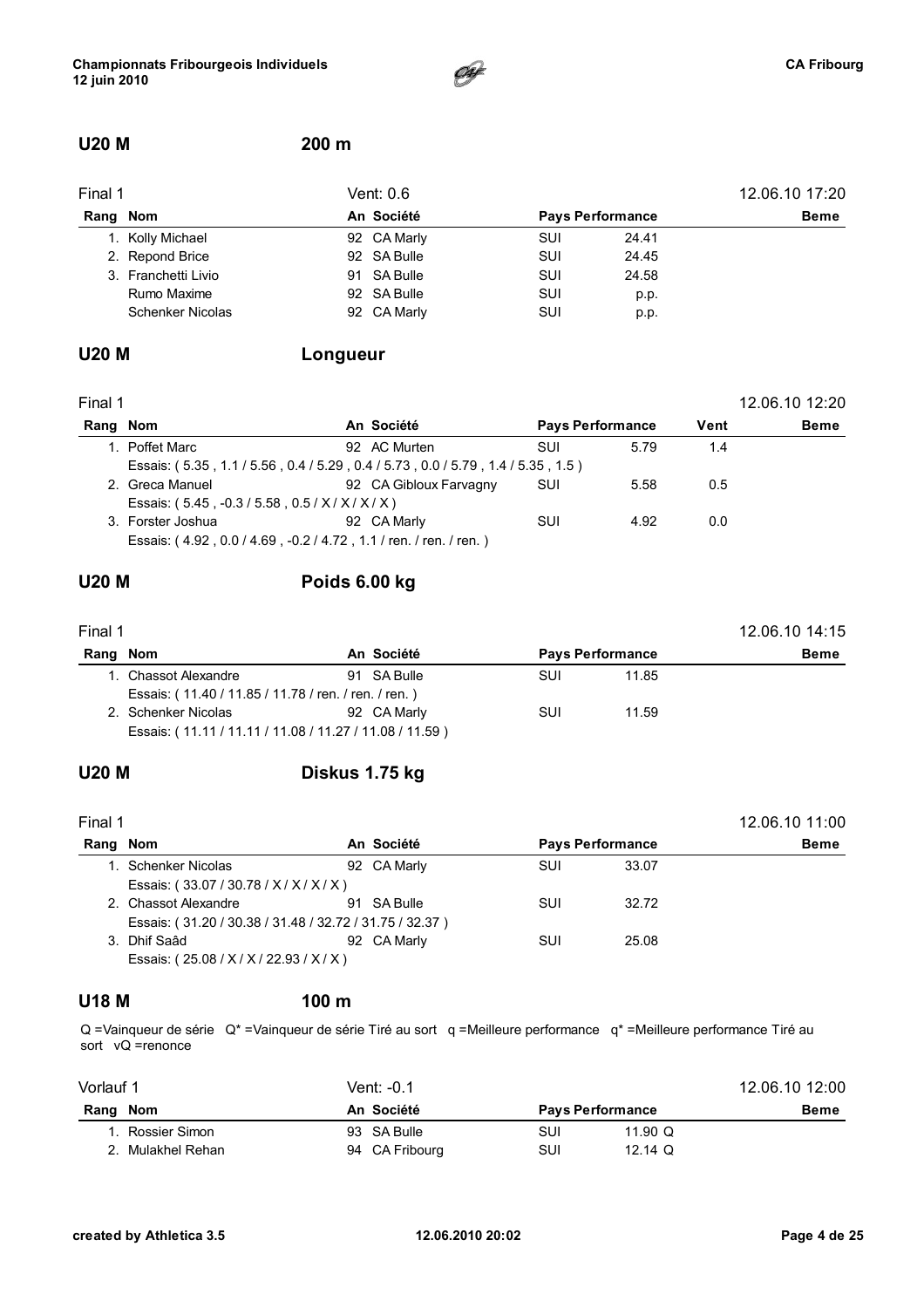

| <b>U18 M</b>   |                       | 100 m |                     | (cont.)    |                         |                |
|----------------|-----------------------|-------|---------------------|------------|-------------------------|----------------|
| Rang Nom       |                       |       | An Société          |            | <b>Pays Performance</b> | <b>Beme</b>    |
|                | 3. Carrel Julien      |       | 94 CA Marly         | <b>SUI</b> | 12.15 $q$               |                |
|                | 4. Bosson Adrien      | 94    | CA Gibloux Farvagny | <b>SUI</b> | $12.51$ q               |                |
| 5.             | Castella Thomas       | 93    | <b>SA Bulle</b>     | <b>SUI</b> | 12.75                   |                |
| 6.             | Savary Quentin        | 93    | <b>SA Bulle</b>     | SUI        | 13.56                   |                |
|                | 7. Ungersböck Pascal  |       | 94 SA Bulle         | SUI        | 13.65                   |                |
| Vorlauf 2      |                       |       | Vent: $-0.9$        |            |                         | 12.06.10 12:00 |
| Rang Nom       |                       |       | An Société          |            | <b>Pays Performance</b> | <b>Beme</b>    |
|                | 1. Engelmann Sven     | 93    | <b>SA Bulle</b>     | <b>SUI</b> | 12.06 $Q$               |                |
| 2 <sup>1</sup> | Cometta Marc          | 94    | TSV Düdingen        | SUI        | 12.24 Q                 |                |
| 3.             | Schneuwly Raphael     | 94    | CA Marly            | SUI        | 12.56 <sub>a</sub>      |                |
| 4.             | Loup Vincent          | 94    | <b>CA Marly</b>     | SUI        | 12.60 <sub>a</sub>      |                |
| 5.             | Rozé Loïc             | 94    | CA Romont-Condémina | <b>FRA</b> | 12.80                   |                |
| 6.             | Zimmermann Marc       |       | 94 TSV Düdingen     | SUI        | 13.05                   |                |
| 7.             | Dontchey Alexandre    | 94    | <b>SA Bulle</b>     | SUI        | 14.56                   |                |
|                | 8. Nicolet Adrien     | 94    | CA Romont-Condémina | SUI        | 14.94                   |                |
| Final A        |                       |       | Vent: 1.2           |            |                         | 12.06.10 14:15 |
| Rang Nom       |                       |       | An Société          |            | <b>Pays Performance</b> | <b>Beme</b>    |
|                | 1. Engelmann Sven     |       | 93 SA Bulle         | <b>SUI</b> | 11.77                   |                |
|                | 2. Rossier Simon      | 93    | <b>SA Bulle</b>     | SUI        | 11.80                   |                |
| 3.             | Carrel Julien         | 94    | CA Marly            | SUI        | 11.86                   |                |
| 4.             | Cometta Marc          |       | 94 TSV Düdingen     | SUI        | 12.03                   |                |
| 5.             | <b>Mulakhel Rehan</b> | 94    | CA Fribourg         | <b>SUI</b> | 12.04                   |                |
| 6.             | Loup Vincent          | 94    | <b>CA Marly</b>     | SUI        | 12.34                   |                |
| $7_{-}$        | Bosson Adrien         | 94    | CA Gibloux Farvagny | SUI        | 12.42                   |                |
|                | 8. Schneuwly Raphael  |       | 94 CA Marly         | SUI        | 12.42                   |                |
|                |                       |       |                     |            |                         |                |

#### U18 M 200 m

| Final 1  |                      | Vent: 0.9              |            |                         | 12.06.10 17:20 |
|----------|----------------------|------------------------|------------|-------------------------|----------------|
| Rang     | Nom                  | An Société             |            | <b>Pays Performance</b> | <b>Beme</b>    |
|          | 1. Carrel Julien     | 94 CA Marly            | <b>SUI</b> | 24.15                   | 1.U18          |
|          | 2. Pirlet Quentin    | 94 CA Belfaux          | SUI        | 24.46                   | 2.U18          |
|          | 3. Cometta Marc      | 94 TSV Düdingen        | SUI        | 24.75                   | 4.U18          |
|          | 4. Loup Vincent      | 94 CA Marly            | <b>SUI</b> | 25.31                   | 6.U18          |
| Final 2  |                      | Vent: 0.5              |            |                         | 12.06.10 17:20 |
| Rang Nom |                      | An Société             |            | <b>Pays Performance</b> | <b>Beme</b>    |
|          | 1. Mulakhel Rehan    | 94 CA Fribourg         | <b>SUI</b> | 24.55                   | 3.018          |
|          | 2. Schneuwly Raphael | 94 CA Marly            | SUI        | 24.96                   | 5.U18          |
|          | 3. Rozé Loïc         | 94 CA Romont-Condémina | <b>FRA</b> | 25.55                   | 7.U18          |
|          | 4. Schenker Frédéric | 94 CA Marly            | SUI        | 25.84                   | 8.U18          |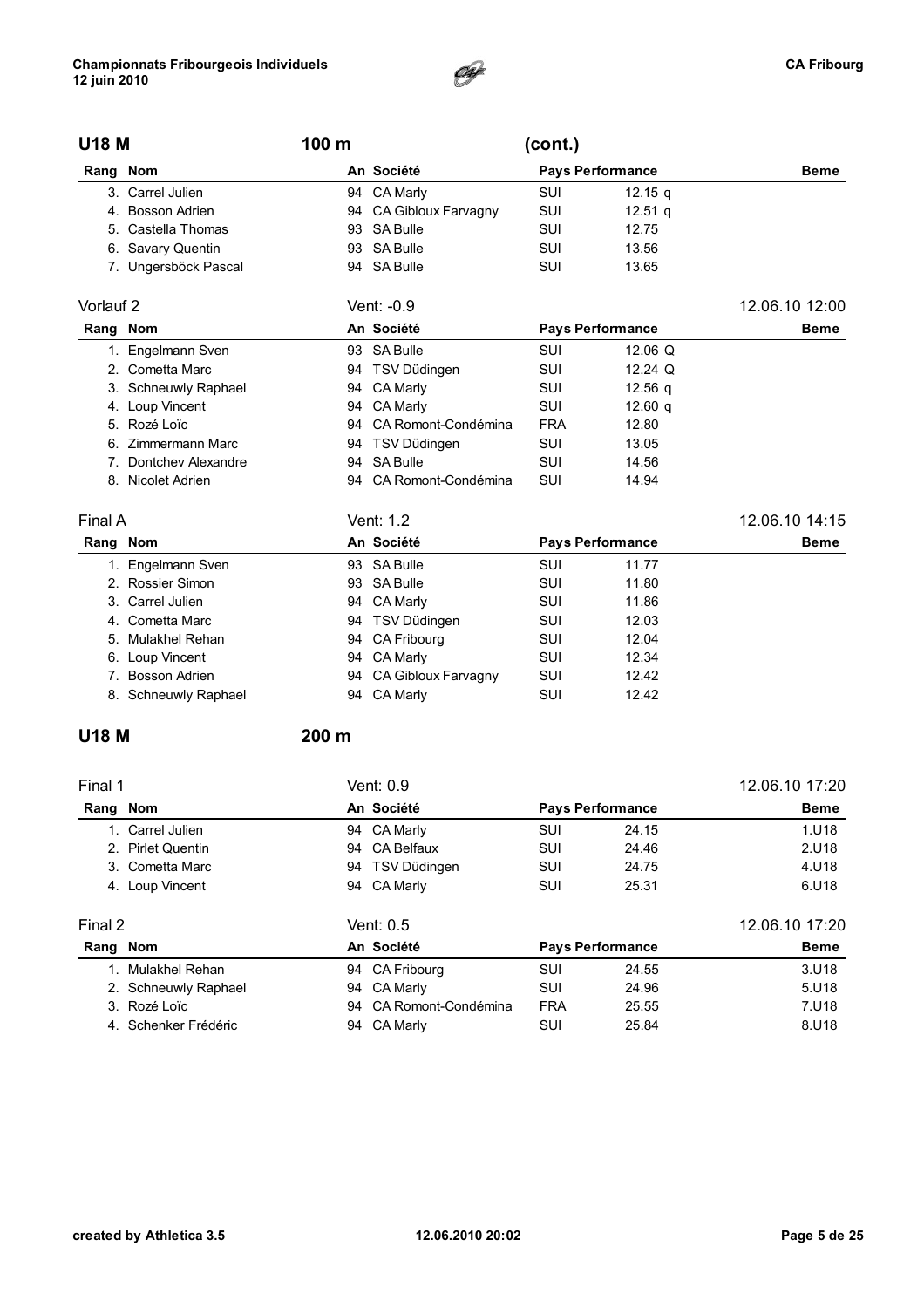

#### U18 M 800 m

| Final 1  |                      |                        |            |                         | 12.06.10 16:15 |
|----------|----------------------|------------------------|------------|-------------------------|----------------|
| Rang Nom |                      | An Société             |            | <b>Pays Performance</b> | Beme           |
|          | 1. Ungersböck Pascal | 94 SA Bulle            | SUI        | 2:04.21                 |                |
|          | 2. Epiney Jérôme     | 93 CA Marly            | SUI        | 2:05.72                 |                |
|          | 3. Aymon Adrien      | 93 CA Marly            | <b>SUI</b> | 2:12.37                 |                |
|          | 4. Fleury Lucien     | 93 CA Romont-Condémina | SUI        | 2:17.16                 |                |
|          | 5. Jaquet Landry     | 93 CA Gibloux Farvagny | SUI        | 2:17.58                 |                |
|          | Mulakhel Rehan       | 94 CA Fribourg         | SUI        | p.p.                    |                |
|          | Waeber Frédéric      | 93 CA Marly            | SUI        | aband.                  |                |

### U18 M 110 m Haies 91.4

| Final 1  |                    | Vent: 0.8       | 12.06.10 10:45          |       |             |
|----------|--------------------|-----------------|-------------------------|-------|-------------|
| Rang Nom |                    | An Société      | <b>Pays Performance</b> |       | <b>Beme</b> |
|          | 1. Pirlet Quentin  | 94 CA Belfaux   | SUI                     | 16.42 |             |
|          | 2. Cometta Marc    | 94 TSV Düdingen | SUI                     | 16.73 |             |
|          | 3. Zimmermann Marc | 94 TSV Düdingen | SUI                     | 18.36 |             |

#### U18 M **Hauteur**

| Final 1               |                        |                                                                                                                                                                                                                                                                                                                                                                                                   |                                                                                                                                                        |                                                          |
|-----------------------|------------------------|---------------------------------------------------------------------------------------------------------------------------------------------------------------------------------------------------------------------------------------------------------------------------------------------------------------------------------------------------------------------------------------------------|--------------------------------------------------------------------------------------------------------------------------------------------------------|----------------------------------------------------------|
| Rang Nom              | An Société             |                                                                                                                                                                                                                                                                                                                                                                                                   |                                                                                                                                                        |                                                          |
| 1. Pirlet Quentin     | 94 CA Belfaux          | SUI                                                                                                                                                                                                                                                                                                                                                                                               | 1.93                                                                                                                                                   |                                                          |
|                       |                        |                                                                                                                                                                                                                                                                                                                                                                                                   |                                                                                                                                                        |                                                          |
| 2. Köstinger Cédric   | 93 TSV Rechthalten     | SUI                                                                                                                                                                                                                                                                                                                                                                                               | 1.75                                                                                                                                                   |                                                          |
|                       |                        |                                                                                                                                                                                                                                                                                                                                                                                                   |                                                                                                                                                        |                                                          |
| 3. Castella Thomas    | 93 SA Bulle            | SUI                                                                                                                                                                                                                                                                                                                                                                                               | 1.75                                                                                                                                                   |                                                          |
|                       |                        |                                                                                                                                                                                                                                                                                                                                                                                                   |                                                                                                                                                        |                                                          |
| 4. Bosson Adrien      | 94 CA Gibloux Farvagny | SUI                                                                                                                                                                                                                                                                                                                                                                                               | 1.70                                                                                                                                                   |                                                          |
|                       |                        |                                                                                                                                                                                                                                                                                                                                                                                                   |                                                                                                                                                        |                                                          |
| 5. Savary Quentin     | 93 SA Bulle            | SUI                                                                                                                                                                                                                                                                                                                                                                                               | 1.65                                                                                                                                                   |                                                          |
|                       |                        |                                                                                                                                                                                                                                                                                                                                                                                                   |                                                                                                                                                        |                                                          |
| 6. Sottas Yannick     | 93 CA Marly            | <b>SUI</b>                                                                                                                                                                                                                                                                                                                                                                                        | 1.60                                                                                                                                                   |                                                          |
|                       |                        |                                                                                                                                                                                                                                                                                                                                                                                                   |                                                                                                                                                        |                                                          |
| 7. Rossier Simon      | 93 SA Bulle            | <b>SUI</b>                                                                                                                                                                                                                                                                                                                                                                                        | 1.60                                                                                                                                                   |                                                          |
|                       |                        |                                                                                                                                                                                                                                                                                                                                                                                                   |                                                                                                                                                        |                                                          |
| 8. Zimmermann Marc    | 94 TSV Düdingen        | SUI                                                                                                                                                                                                                                                                                                                                                                                               | 1.50                                                                                                                                                   |                                                          |
|                       |                        |                                                                                                                                                                                                                                                                                                                                                                                                   |                                                                                                                                                        |                                                          |
| 9. Dontchey Alexandre | 94 SA Bulle            | SUI                                                                                                                                                                                                                                                                                                                                                                                               | 1.45                                                                                                                                                   |                                                          |
|                       |                        |                                                                                                                                                                                                                                                                                                                                                                                                   |                                                                                                                                                        |                                                          |
| Hengartner Gianni     | 93 SA Bulle            | SUI                                                                                                                                                                                                                                                                                                                                                                                               | p.p.                                                                                                                                                   |                                                          |
| Essais: $(p.p.)$      |                        |                                                                                                                                                                                                                                                                                                                                                                                                   |                                                                                                                                                        |                                                          |
|                       |                        | Essais: (1.75, O / 1.80, O / 1.90, XO / 1.93, O / 1.96, XXX)<br>Essais: (1.60, O / 1.65, XO / 1.70, XO / 1.75, O / 1.80, XXX)<br>Essais: (1.55, O / 1.60, XO / 1.65, XO / 1.70, XXX)<br>Essais: (1.45, O / 1.50, O / 1.55, O / 1.60, O / 1.65, XXX)<br>Essais: (1.55, O / 1.60, XO / 1.65, XXX)<br>Essais: (1.40, O / 1.45, XXO / 1.50, O / 1.55, XXX)<br>Essais: (1.40, O / 1.45, O / 1.50, XXX) | Essais: (1.55, O / 1.60, XO / 1.65, XO / 1.70, XO / 1.75, XXO / 1.80, XXX)<br>Essais: (1.50, O / 1.55, XO / 1.60, O / 1.65, XO / 1.70, XO / 1.75, XXX) | 12.06.10 14:30<br><b>Pays Performance</b><br><b>Beme</b> |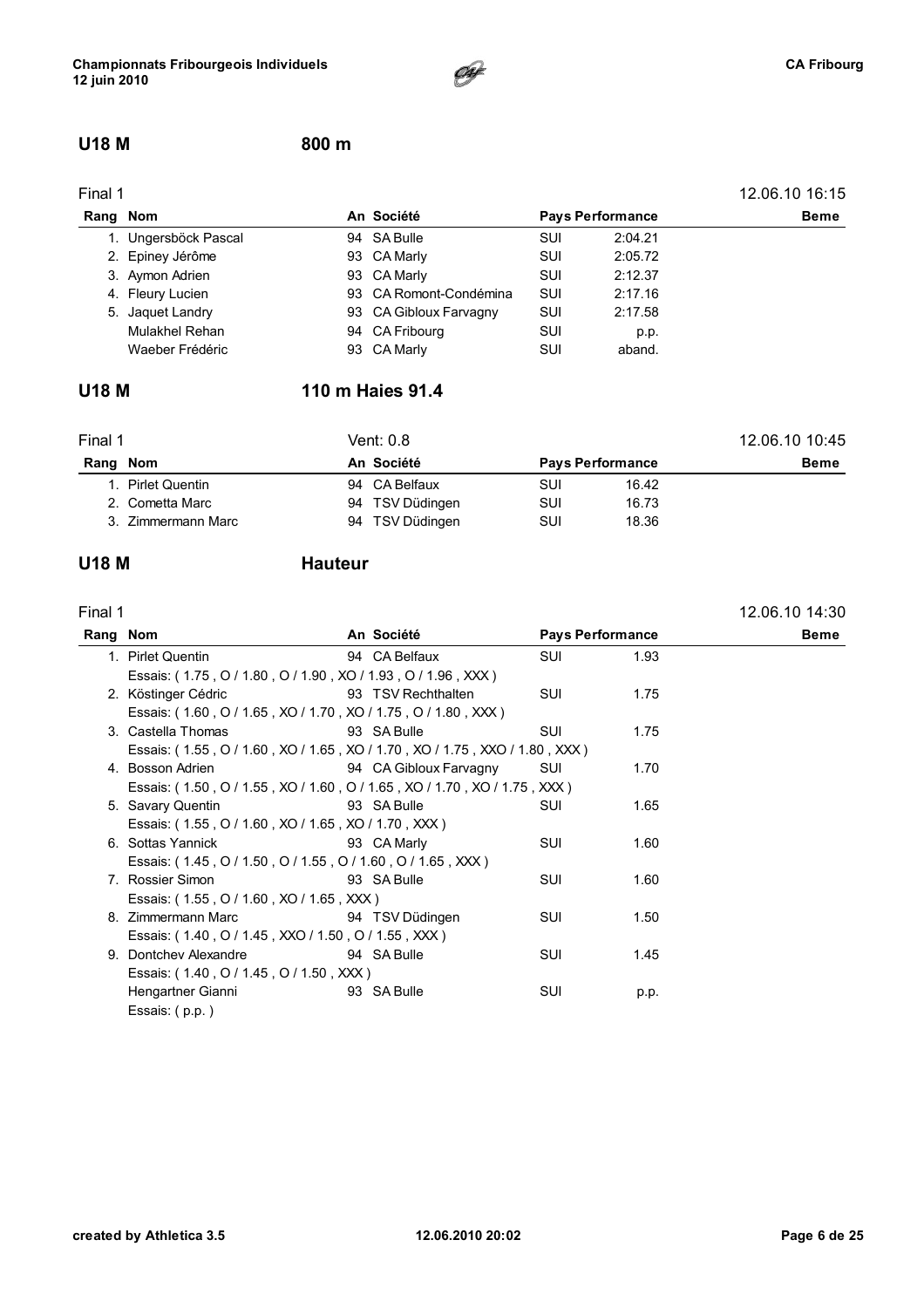### U18 M Longueur

| Final 1  |                                                                                  |                 |                         |      | 12.06.10 12:20 |
|----------|----------------------------------------------------------------------------------|-----------------|-------------------------|------|----------------|
| Rang Nom |                                                                                  | An Société      | <b>Pays Performance</b> | Vent | Beme           |
|          | 1. Engelmann Sven                                                                | 93 SA Bulle     | 6.27<br>SUI             | 1.8  |                |
|          | Essais: (5.70, 0.4 / 6.08, 1.4 / 6.22, 0.4 / 6.26, 1.4 / 6.27, 1.8 / 5.98, -0.6) |                 |                         |      |                |
|          | 2. Carrel Julien                                                                 | 94 CA Marly     | <b>SUI</b><br>6.21      | 1.1  |                |
|          | Essais: (5.55, 0.7/6.03, 0.3/6.02, 0.7/6.10, 1.3/6.21, 1.1/X)                    |                 |                         |      |                |
|          | 3. Rossier Simon                                                                 | 93 SA Bulle     | SUI<br>6.02             | 1.3  |                |
|          | Essais: (4.45, 0.0 / 5.68, 0.8 / 5.32, 0.4 / 6.01, 0.7 / 5.92, 2.1 / 6.02, 1.3)  |                 |                         |      |                |
|          | 4. Zimmermann Marc                                                               | 94 TSV Düdingen | 5.21<br>SUI             | 1.2  |                |
|          | Essais: (4.52, 0.4 / 4.89, 0.6 / 4.96, 0.3 / 4.83, 1.5 / 5.21, 1.2 / 4.98, -0.6) |                 |                         |      |                |
|          | 5. Loup Vincent                                                                  | 94 CA Marly     | SUI<br>5.01             | 1.1  |                |
|          | Essais: (4.66, 0.0/5.01, 1.1/4.78, 1.0/ren./ren./ren.)                           |                 |                         |      |                |
|          | Hengartner Gianni                                                                | 93 SA Bulle     | SUI<br>p.p.             |      |                |
|          | Essais: (p.p.)                                                                   |                 |                         |      |                |

**CAF** 

#### U18 M Poids 5.00 kg

| Final 1  |                                                       |                        |            |                         | 12.06.10 10:00 |
|----------|-------------------------------------------------------|------------------------|------------|-------------------------|----------------|
| Rang Nom |                                                       | An Société             |            | <b>Pays Performance</b> | <b>Beme</b>    |
|          | 1. Carrel Julien                                      | 94 CA Marly            | <b>SUI</b> | 11.93                   |                |
|          | Essais: (11.93 / 11.11 / 11.76 / X / 10.30 / 11.10)   |                        |            |                         |                |
|          | 2. Pirlet Quentin                                     | 94 CA Belfaux          | <b>SUI</b> | 10.89                   |                |
|          | Essais: (10.89 / 10.31 / 10.29 / 9.71 / ren. / ren.)  |                        |            |                         |                |
|          | 3. Aymon Adrien                                       | 93 CA Marly            | <b>SUI</b> | 10.78                   |                |
|          | Essais: (10.68 / 10.37 / 10.61 / 9.93 / 10.78 / 9.54) |                        |            |                         |                |
|          | 4. Bosson Adrien                                      | 94 CA Gibloux Farvagny | SUI        | 10.65                   |                |
|          | Essais: (10.35 / 9.14 / 10.43 / 9.93 / 9.78 / 10.65)  |                        |            |                         |                |
|          | 5. Epiney Jérôme                                      | 93 CA Marly            | <b>SUI</b> | 10.20                   |                |
|          | Essais: (10.20 / 9.97 / 9.28 / 9.34 / 9.71 / 9.70)    |                        |            |                         |                |
|          | 6. Hengartner Gianni                                  | 93 SA Bulle            | <b>SUI</b> | 9.92                    |                |
|          | Essais: (9.92 / 8.46 / 9.22 / 9.67 / 9.67 / 9.76)     |                        |            |                         |                |
|          | 7. Schenker Frédéric                                  | 94 CA Marly            | <b>SUI</b> | 9.71                    |                |
|          | Essais: (9.71/9.29/8.90/9.71/8.43/8.51)               |                        |            |                         |                |
|          | 8. Zimmermann Marc                                    | 94 TSV Düdingen        | <b>SUI</b> | 9.00                    |                |
|          | Essais: (8.45/8.65/9.00/8.83/8.65/8.55)               |                        |            |                         |                |
|          | 9. Dontchey Alexandre                                 | 94 SA Bulle            | <b>SUI</b> | 8.31                    |                |
|          | Essais: (8.09 / 8.29 / 8.31)                          |                        |            |                         |                |
|          | 10. Sottas Yannick                                    | 93 CA Marly            | SUI        | 8.10                    |                |
|          | Essais: (7.47 / 8.10 / 7.43)                          |                        |            |                         |                |

### U18 M Diskus 1.50 kg

| Final 1  |                                                        |             |     |                         | 12.06.10 11:00 |
|----------|--------------------------------------------------------|-------------|-----|-------------------------|----------------|
| Rang Nom |                                                        | An Société  |     | <b>Pays Performance</b> | <b>Beme</b>    |
|          | 1. Epiney Jérôme                                       | 93 CA Marly | SUI | 27.51                   |                |
|          | Essais: (26.50 / 27.31 / 26.20 / 25.51 / 27.51 / ren.) |             |     |                         |                |
|          | 2. Schenker Frédéric                                   | 94 CA Marly | SUI | 26.91                   |                |
|          | Essais: (23.38 / 26.91 / 25.26 / 25.86 / X / X)        |             |     |                         |                |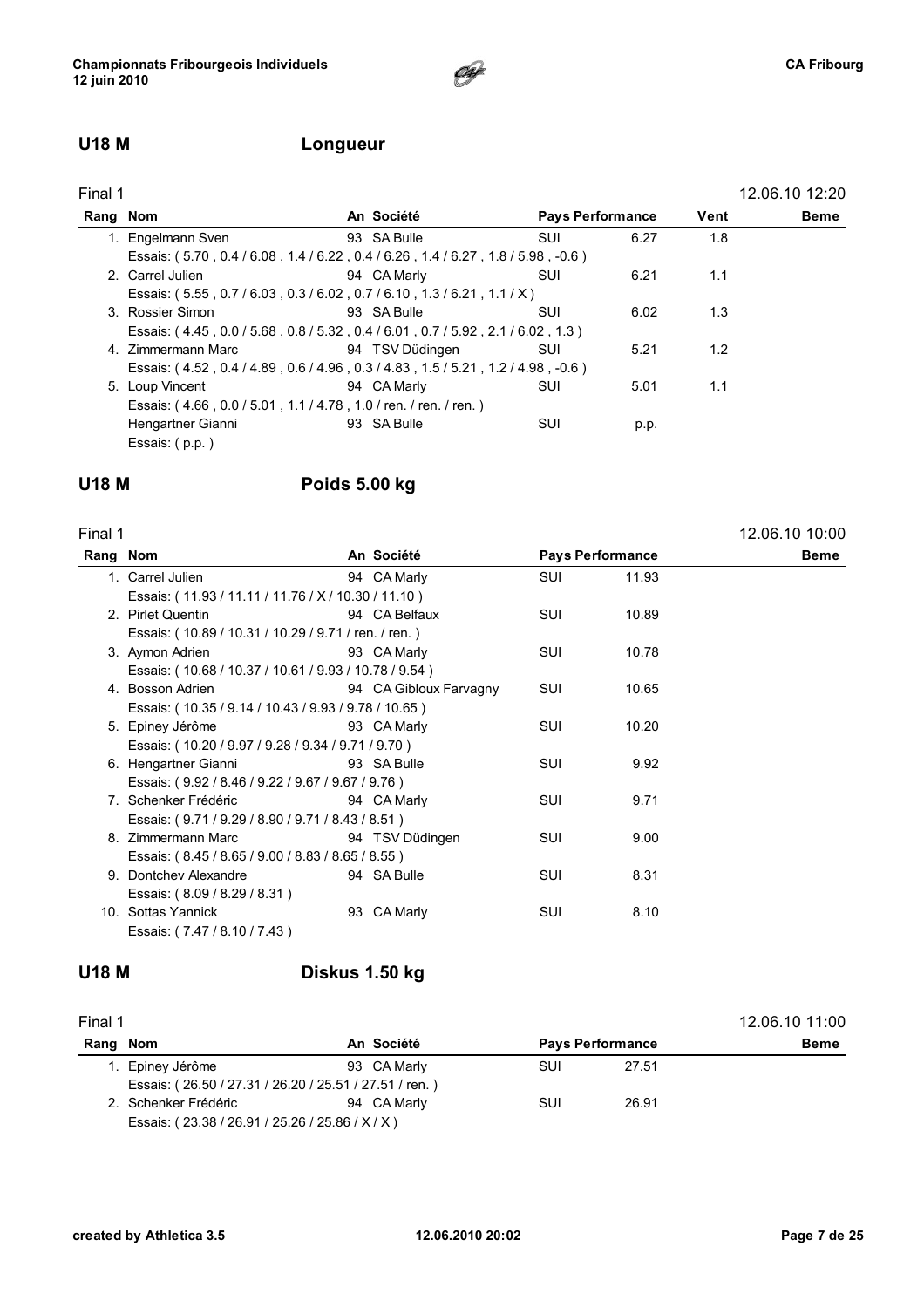

| <b>U18 M</b> |                                                       | Diskus 1.50 kg |             | (cont.) |                         |  |
|--------------|-------------------------------------------------------|----------------|-------------|---------|-------------------------|--|
| Rang Nom     |                                                       |                | An Société  |         | <b>Pays Performance</b> |  |
|              | 3. Carrel Julien                                      |                | 94 CA Marly | SUI     | 26.80                   |  |
|              | Essais: (23.96 / 23.37 / 26.80 / 25.50 / ren. / ren.) |                |             |         |                         |  |
|              | 4. Castella Thomas                                    |                | 93 SA Bulle | SUI     | 23.84                   |  |
|              | Essais: (21.57 / 19.01 / 23.84 / ren. / ren. / ren.)  |                |             |         |                         |  |
|              | 5. Hengartner Gianni                                  |                | 93 SA Bulle | SUI     | 23.62                   |  |
|              | Essais: (23.14 / 20.97 / X / X / X / 23.62)           |                |             |         |                         |  |

### U18 M Speer 700 gr

| Final 1  |                      |    |               |     |                         | 12.06.10 16:00 |
|----------|----------------------|----|---------------|-----|-------------------------|----------------|
| Rang Nom |                      |    | An Société    |     | <b>Pays Performance</b> | <b>Beme</b>    |
|          | 1. Schenker Frédéric |    | 94 CA Marly   | SUI | 37.12                   |                |
|          | Essais: (37.12)      |    |               |     |                         |                |
|          | 2. Pirlet Quentin    |    | 94 CA Belfaux | SUI | 35.93                   |                |
|          | Essais: (35.93)      |    |               |     |                         |                |
|          | 3. Hengartner Gianni |    | 93 SA Bulle   | SUI | 32.20                   |                |
|          | Essais: (32.20)      |    |               |     |                         |                |
|          | 4. Castella Thomas   |    | 93 SA Bulle   | SUI | 30.00                   |                |
|          | Essais: (30.00)      |    |               |     |                         |                |
|          | 5. Zimmermann Marc   | 94 | TSV Düdingen  | SUI | 28.57                   |                |
|          | Essais: (28.57)      |    |               |     |                         |                |
|          | 6. Rossier Simon     |    | 93 SA Bulle   | SUI | 23.08                   |                |
|          | Essais: (23.08)      |    |               |     |                         |                |

#### U16 M 94 80 m

Q =Vainqueur de série Q\* =Vainqueur de série Tiré au sort q =Meilleure performance q\* =Meilleure performance Tiré au sort vQ =renonce

| Vorlauf 1                 |    |                        |                                                                                                                                                  |                    | 12.06.10 11:00                                     |
|---------------------------|----|------------------------|--------------------------------------------------------------------------------------------------------------------------------------------------|--------------------|----------------------------------------------------|
| Rang Nom                  |    |                        |                                                                                                                                                  |                    | <b>Beme</b>                                        |
| 1. De Groof Jérémie       |    |                        | SUI                                                                                                                                              | 9.94 <sub>q</sub>  |                                                    |
| 2. Neuhaus Baptiste       | 95 | CS Le Mouret           | SUI                                                                                                                                              | 10.50 <sub>q</sub> |                                                    |
| 3. Rauh Yannik            | 95 |                        | SUI                                                                                                                                              | 10.60 <sub>a</sub> |                                                    |
| 4. Bugnon Corentin        | 96 | CA Fribourg            | SUI                                                                                                                                              | 11.10              |                                                    |
| 5. Neuhaus Lukas          | 96 | <b>TSV Rechthalten</b> | SUI                                                                                                                                              | 11.17              |                                                    |
| 6. Riedo Xavier           | 96 | <b>TSV Rechthalten</b> | SUI                                                                                                                                              | 11.25              |                                                    |
| 7. Ayrey Matthew          | 96 |                        | SUI                                                                                                                                              | 11.93              |                                                    |
| Vorlauf 2                 |    |                        |                                                                                                                                                  |                    | 12.06.10 11:00                                     |
| Rang Nom                  |    |                        |                                                                                                                                                  |                    | Beme                                               |
| 1. Emmenegger Steve       |    |                        | SUI                                                                                                                                              | 10.10 $q$          |                                                    |
| 2. Sarton du Jonchay Luc  | 96 | <b>CA Belfaux</b>      | SUI                                                                                                                                              | 10.20 <sub>a</sub> |                                                    |
| 3. Scheder Joël           | 95 | CA Fribourg            | SUI                                                                                                                                              | 10.63 <sub>q</sub> |                                                    |
| 4. Zuccone Victor         | 95 | <b>CA Belfaux</b>      | SUI                                                                                                                                              | 11.19              |                                                    |
| 5. Nida-Rümelin Korbinian |    |                        | SUI                                                                                                                                              | 11.33              |                                                    |
| 6. Vonlanthen Ken         | 95 | TSV Düdingen           | SUI                                                                                                                                              | 12.09              |                                                    |
|                           |    |                        | Vent: 0.7<br>An Société<br>95 CA Fribourg<br>TSV Düdingen<br>TSV Düdingen<br>Vent: 0.3<br>An Société<br>95 FSG Estavayer-Lully<br>96 CA Fribourg |                    | <b>Pays Performance</b><br><b>Pays Performance</b> |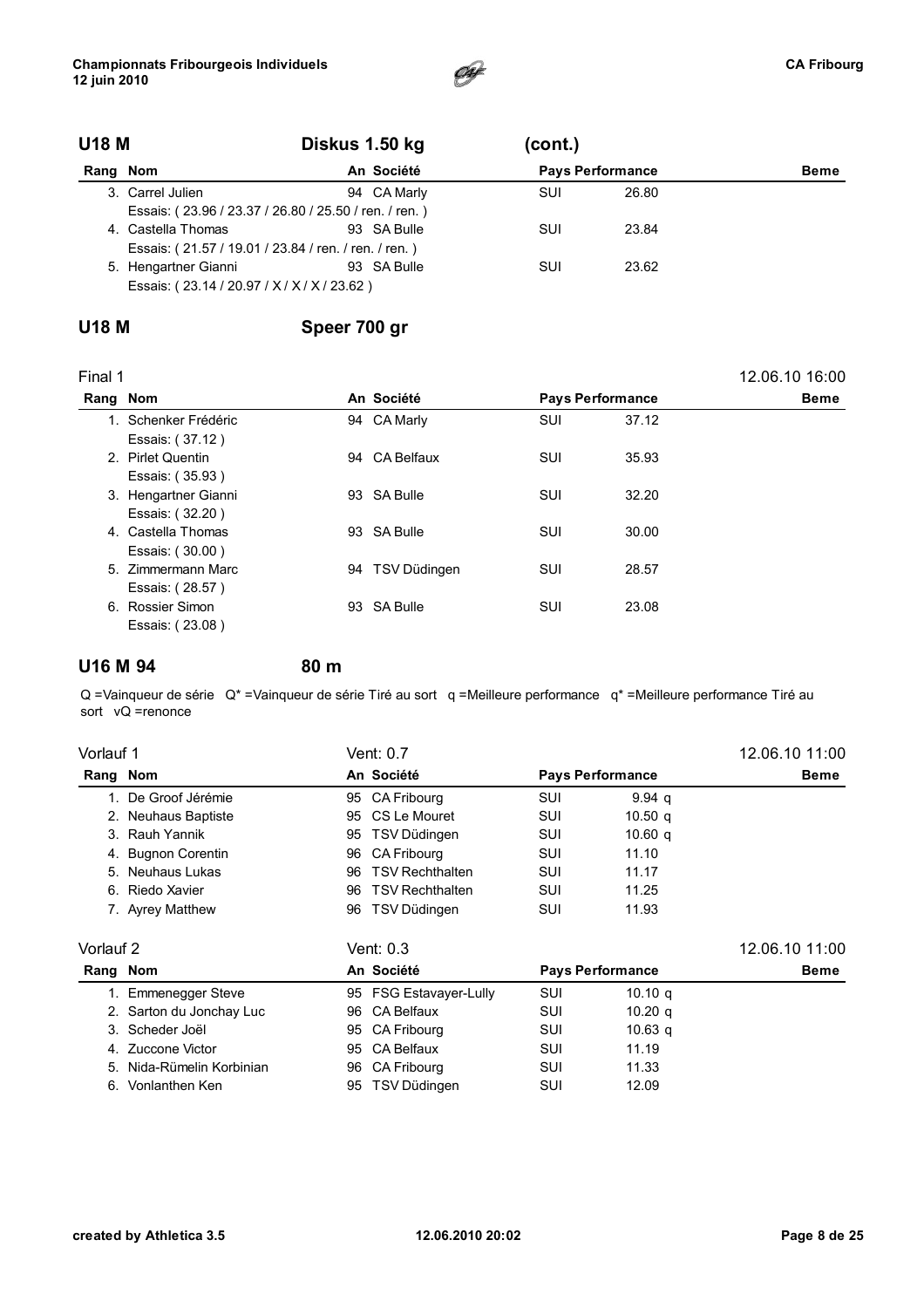#### Championnats Fribourgeois Individuels 12 juin 2010



| Vorlauf 3 |                          |    | Vent: 0.6              |     |                         | 12.06.10 11:00 |
|-----------|--------------------------|----|------------------------|-----|-------------------------|----------------|
| Rang Nom  |                          |    | An Société             |     | <b>Pays Performance</b> | Beme           |
|           | 1. Walter Robin          | 95 | AC Murten              | SUI | 9.95q                   |                |
|           | 2. Poffet Joél           | 96 | <b>TV Wünnewil</b>     | SUI | 10.65 <sub>q</sub>      |                |
|           | 3. Bütikofer Oliver      | 95 | TSV Düdingen           | SUI | 11.05                   |                |
|           | 4. Spicher Reto          | 96 | <b>TSV Rechthalten</b> | SUI | 11.26                   |                |
|           | 5. Angelelli Nico        | 95 | TV Wünnewil            | SUI | 11.99                   |                |
| 6.        | <b>Blaise Kilian</b>     | 96 | CA Belfaux             | SUI | 12.80                   |                |
| Final A   |                          |    | Vent: 0.8              |     |                         | 12.06.10 15:00 |
| Rang Nom  |                          |    | An Société             |     | <b>Pays Performance</b> | <b>Beme</b>    |
|           | 1. De Groof Jérémie      |    | 95 CA Fribourg         | SUI | 9.80                    |                |
|           | 2. Walter Robin          |    | 95 AC Murten           | SUI | 9.94                    |                |
|           | 3. Sarton du Jonchay Luc | 96 | CA Belfaux             | SUI | 10.00                   |                |
|           | 4. Emmenegger Steve      |    | 95 FSG Estavayer-Lully | SUI | 10.05                   |                |
| 5.        | Rauh Yannik              |    | 95 TSV Düdingen        | SUI | 10.56                   |                |
| 6.        | <b>Neuhaus Baptiste</b>  | 95 | CS Le Mouret           | SUI | 10.56                   |                |
|           | 7. Poffet Joél           | 96 | <b>TV Wünnewil</b>     | SUI | 10.60                   |                |
|           | 8. Scheder Joël          | 95 | CA Fribourg            | SUI | 10.65                   |                |
|           |                          |    |                        |     |                         |                |

#### U16 M 94 1000 m

| Final 1  |                          |    |                        |                         |         | 12.06.10 16:50 |
|----------|--------------------------|----|------------------------|-------------------------|---------|----------------|
| Rang Nom |                          |    | An Société             | <b>Pays Performance</b> |         | <b>Beme</b>    |
|          | 1. Martin Cyril          |    | 95 FSG Estavayer-Lully | SUI                     | 2:58.53 |                |
|          | 2. Kaelin Nicolas        | 96 | CA Marly               | SUI                     | 2:59.35 |                |
|          | 3. Sarton du Jonchay Luc | 96 | <b>CA Belfaux</b>      | SUI                     | 3:01.27 |                |
| 4.       | Scheder Joël             |    | 95 CA Fribourg         | SUI                     | 3:05.58 |                |
|          | 5. Repond Emmanuel       | 95 | <b>CA Belfaux</b>      | SUI                     | 3:06.86 |                |
|          | 6. Neuhaus Baptiste      |    | 95 CS Le Mouret        | SUI                     | 3:07.54 |                |
|          | 7. De Groof Jérémie      | 95 | CA Fribourg            | SUI                     | 3:09.81 |                |
| 8.       | Juillerat Romain         |    | 96 CS Le Mouret        | SUI                     | 3:10.08 |                |
|          | 9. Audriaz Stéphane      | 96 | CA Belfaux             | SUI                     | 3:11.92 |                |
|          | 10. Bugnon Corentin      |    | 96 CA Fribourg         | SUI                     | 3:16.40 |                |
| 11.      | Madumere Johnboy         | 96 | <b>SA Bulle</b>        | SUI                     | 3:16.67 |                |
|          | 12. Lambert Jean         | 96 | CA Belfaux             | <b>SUI</b>              | 3:29.19 |                |
|          | 13. Angelelli Nico       | 95 | TV Wünnewil            | SUI                     | 3:31.19 |                |
|          | Neuhaus Lukas            | 96 | <b>TSV Rechthalten</b> | SUI                     | p.p.    |                |

### U16 M 94 100 m Haies 84.0

| Final 1 |                     |                                       | Vent: 0.4              | 12.06.10 10:35 |             |  |
|---------|---------------------|---------------------------------------|------------------------|----------------|-------------|--|
| Rang    | Nom                 | An Société<br><b>Pays Performance</b> |                        |                | <b>Beme</b> |  |
|         | De Groof Jérémie    |                                       | 95 CA Fribourg         | SUI            | 15.64       |  |
|         | 2. Emmenegger Steve |                                       | 95 FSG Estavayer-Lully | SUI            | 15.85       |  |
|         | 3. Walter Robin     |                                       | 95 AC Murten           | SUI            | 17.33       |  |
|         | 4. Repond Emmanuel  |                                       | 95 CA Belfaux          | SUI            | 18.11       |  |
|         | 5. Bütikofer Oliver |                                       | 95 TSV Düdingen        | SUI            | 18.27       |  |
|         | 6. Ayrey Matthew    |                                       | 96 TSV Düdingen        | SUI            | 19.07       |  |
|         | 7. Rauh Yannik      |                                       | 95 TSV Düdingen        | SUI            | 19.18       |  |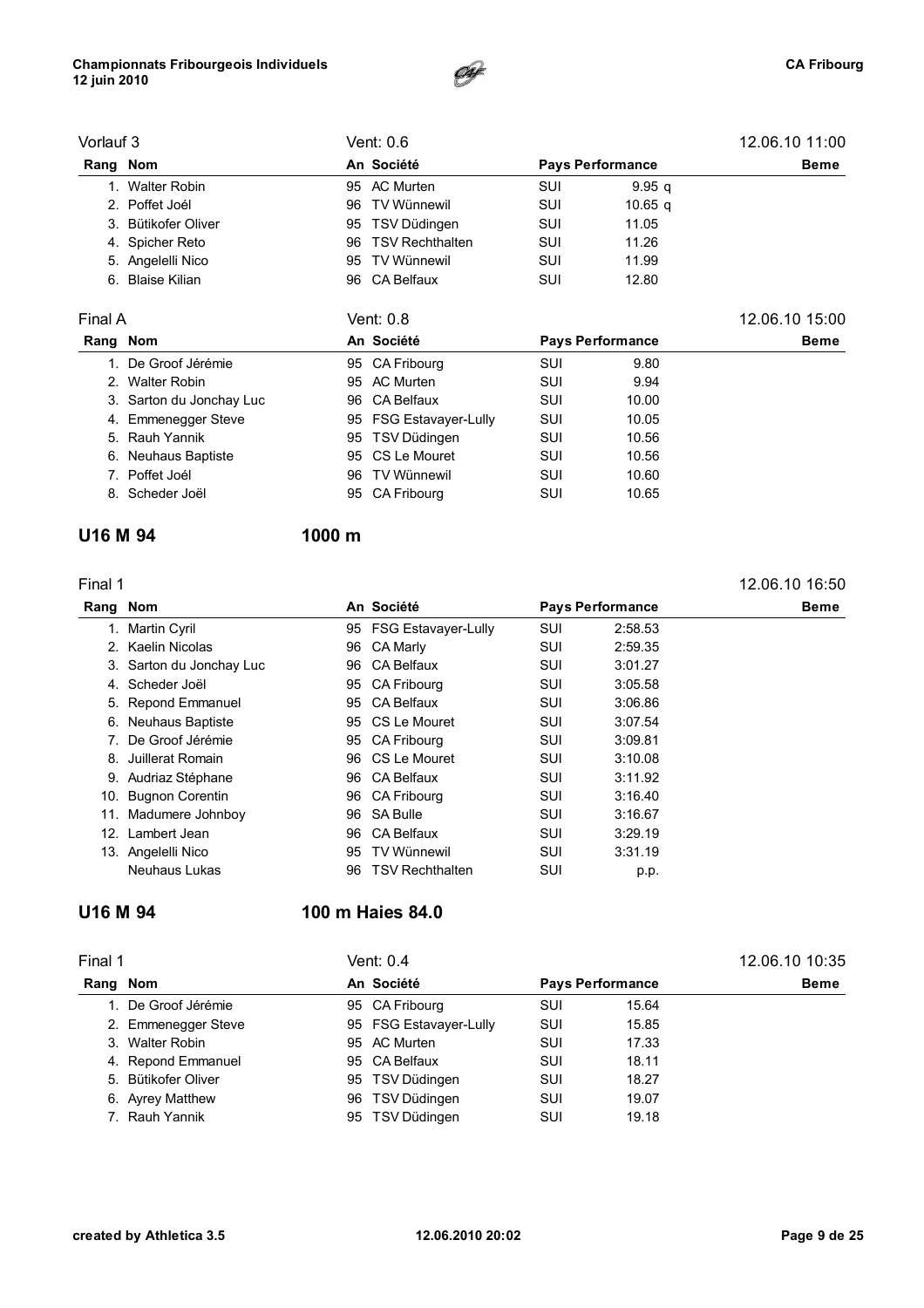#### U16 M 94 Hauteur

| Final 1  |                                                                                    |                        |                         |      | 12.06.10 13:50 |
|----------|------------------------------------------------------------------------------------|------------------------|-------------------------|------|----------------|
| Rang Nom |                                                                                    | An Société             | <b>Pays Performance</b> |      | <b>Beme</b>    |
|          | 1. De Groof Jérémie                                                                | 95 CA Fribourg         | SUI                     | 1.65 |                |
|          | Essais: (1.40, O / 1.45, O / 1.50, O / 1.55, XO / 1.60, O / 1.65, XO / 1.70, XXX)  |                        |                         |      |                |
|          | 2. Nida-Rümelin Korbinian                                                          | 96 CA Fribourg         | SUI                     | 1.60 |                |
|          | Essais: (1.35, O / 1.40, O / 1.45, O / 1.50, O / 1.55, XO / 1.60, XXO / 1.65, XXX) |                        |                         |      |                |
|          | 3. Emmenegger Steve                                                                | 95 FSG Estavayer-Lully | SUI                     | 1.55 |                |
|          | Essais: (1.40, O / 1.45, O / 1.50, O / 1.55, O / 1.60, XXX)                        |                        |                         |      |                |
|          | 4. Walter Robin                                                                    | 95 AC Murten           | SUI                     | 1.55 |                |
|          | Essais: (1.40, O / 1.45, XXO / 1.50, O / 1.55, O / 1.60, XXX)                      |                        |                         |      |                |
|          | 5. Spicher Reto                                                                    | 96 TSV Rechthalten     | SUI                     | 1.50 |                |
|          | Essais: (1.35, 0/1.40, 0/1.45, XO/1.50, XXO/1.55, XXX)                             |                        |                         |      |                |
|          | 6. Castella Samuel                                                                 | 95 SA Bulle            | <b>SUI</b>              | 1.40 |                |
|          | Essais: (1.30, O / 1.35, O / 1.40, O / 1.45, XXX)                                  |                        |                         |      |                |
|          | 7. Riedo Xavier                                                                    | 96 TSV Rechthalten     | SUI                     | 1.40 |                |
|          | Essais: (1.25, 0/1.30, XO/1.35, XO/1.40, 0/1.45, XXX)                              |                        |                         |      |                |
|          | 8. Lambert Jean                                                                    | 96 CA Belfaux          | <b>SUI</b>              | 1.40 |                |
|          | Essais: (1.35, XXO / 1.40, XO / 1.45, XXX)                                         |                        |                         |      |                |
|          | 9. Ayrey Matthew                                                                   | 96 TSV Düdingen        | SUI                     | 1.35 |                |
|          | Essais: (1.25, 0/1.30, 0/1.35, XO/1.40, XXX)                                       |                        |                         |      |                |
|          | 10. Rumo Simon                                                                     | 95 SA Bulle            | SUI                     | 1.30 |                |
|          | Essais: (1.20, O / 1.25, O / 1.30, O / 1.35, XXX)                                  |                        |                         |      |                |
|          |                                                                                    |                        |                         |      |                |

 $\mathscr{F}$ 

### U16 M 94 Longueur

#### Final 1 12.06.10 12:00

 $\overline{a}$ 

| Rang Nom |                                                                            | An Société         |            | <b>Pays Performance</b> | Vent | <b>Beme</b> |
|----------|----------------------------------------------------------------------------|--------------------|------------|-------------------------|------|-------------|
|          | 1. Sarton du Jonchay Luc                                                   | 96 CA Belfaux      | SUI        | 5.23                    | 0.0  |             |
|          | Essais: (X/X/5.23, 0.0/4.41, 0.0/4.72, 0.0/4.67, 0.0)                      |                    |            |                         |      |             |
|          | 2. Rauh Yannik                                                             | 95 TSV Düdingen    | <b>SUI</b> | 5.16                    | 0.0  |             |
|          | Essais: (X/5.01, 0.0/5.16, 0.0/5.10, 0.0/X/5.06, 0.0)                      |                    |            |                         |      |             |
|          | 3. Emmenegger Steve 95 FSG Estavayer-Lully                                 |                    | <b>SUI</b> | 5.01                    | 0.8  |             |
|          | Essais: (ren. / 4.46, 1.0 / 5.01, 0.8 / 4.78, 0.0 / 4.79, 0.0 / 4.95, 0.0) |                    |            |                         |      |             |
|          | 4. Walter Robin                                                            | 95 AC Murten       | <b>SUI</b> | 4.98                    | 0.0  |             |
|          | Essais: (4.82, 0.7/4.89, 0.0/4.50, 0.0/3.90, 0.0/4.98, 0.0/X)              |                    |            |                         |      |             |
|          | 5. Riedo Xavier                                                            | 96 TSV Rechthalten | <b>SUI</b> | 4.77                    | 0.0  |             |
|          | Essais: (X/4.77, 0.0/4.51, 0.0/4.41, 0.0/4.74, 0.0/X)                      |                    |            |                         |      |             |
|          | 6. Scheder Joël                                                            | 95 CA Fribourg     | <b>SUI</b> | 4.73                    | 0.0  |             |
|          | Essais: (4.04, 0.0 / X / 4.51, 0.0 / 4.23, 0.0 / 4.32, 0.0 / 4.73, 0.0)    |                    |            |                         |      |             |
|          | 7. Poffet Joél                                                             | 96 TV Wünnewil     | SUI        | 4.71                    | 0.0  |             |
|          | Essais: (4.52, 1.2/4.18, 0.4/X/4.40, 0.0/4.45, 0.0/4.71, 0.0)              |                    |            |                         |      |             |
|          | 8. Bugnon Corentin                                                         | 96 CA Fribourg     | <b>SUI</b> | 4.46                    | 0.8  |             |
|          | Essais: (4.46, 0.8/4.28, 0.0/4.37, 1.2/3.52, 0.0/X/4.26, 0.0)              |                    |            |                         |      |             |
|          | 9. Zuccone Victor                                                          | 95 CA Belfaux      | <b>SUI</b> | 4.40                    | 1.5  |             |
|          | Essais: (X/4.32, 0.5/4.40, 1.5)                                            |                    |            |                         |      |             |
|          | 10. Bütikofer Oliver                                                       | 95 TSV Düdingen    | SUI        | 4.27                    | 0.0  |             |
|          | Essais: (3.98, 0.9/4.21, 0.0/4.27, 0.0)                                    |                    |            |                         |      |             |
|          | 11. Repond Emmanuel                                                        | 95 CA Belfaux      | SUI        | 4.22                    | 0.0  |             |
|          | Essais: (4.03, 0.0 / X / 4.22, 0.0)                                        |                    |            |                         |      |             |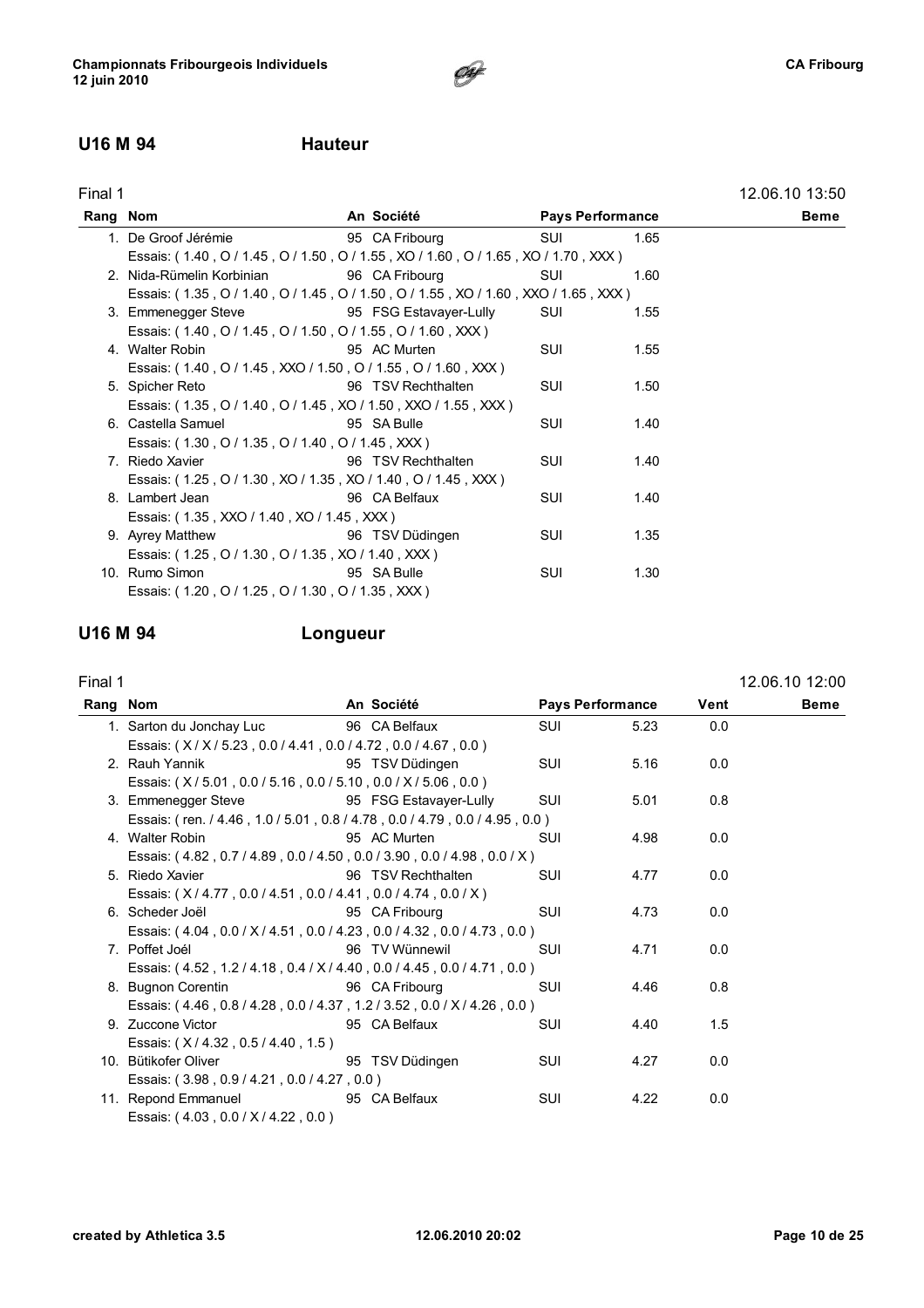

| U16 M 94 | Longueur                                    |  |                    | (cont.)                 |      |     |             |  |  |
|----------|---------------------------------------------|--|--------------------|-------------------------|------|-----|-------------|--|--|
| Rang Nom |                                             |  | An Société         | <b>Pays Performance</b> |      |     | <b>Beme</b> |  |  |
|          | 12. Madumere Johnboy                        |  | 96 SA Bulle        | SUI                     | 4.20 | 0.9 |             |  |  |
|          | Essais: (3.33, 0.5/4.19, 0.0/4.20, 0.9)     |  |                    |                         |      |     |             |  |  |
|          | 13. Lambert Jean                            |  | 96 CA Belfaux      | SUI                     | 4.16 | 0.0 |             |  |  |
|          | Essais: (3.83, -0.3/3.91, 0.6/4.16, 0.0)    |  |                    |                         |      |     |             |  |  |
|          | 14. Neuhaus Lukas                           |  | 96 TSV Rechthalten | SUI                     | 3.96 | 0.4 |             |  |  |
|          | Essais: (3.96, 0.4 / X / ren.)              |  |                    |                         |      |     |             |  |  |
|          | 15. Angelelli Nico                          |  | 95 TV Wünnewil     | SUI                     | 3.95 | 0.0 |             |  |  |
|          | Essais: (3.71, 0.0 / 3.95, 0.0 / 3.45, 0.0) |  |                    |                         |      |     |             |  |  |
|          | 16. Ayrey Matthew                           |  | 96 TSV Düdingen    | SUI                     | 3.86 | 0.4 |             |  |  |
|          | Essais: (X/3.30, 0.0/3.86, 0.4)             |  |                    |                         |      |     |             |  |  |
|          | 17. Audriaz Stéphane                        |  | 96 CA Belfaux      | <b>SUI</b>              | 3.85 | 1.4 |             |  |  |
|          | Essais: (3.85, 1.4 / 3.39, 0.6 / 3.35, 0.0) |  |                    |                         |      |     |             |  |  |
|          | 18. Blaise Kilian                           |  | 96 CA Belfaux      | <b>SUI</b>              | 3.56 | 1.4 |             |  |  |
|          | Essais: (3.56, 1.4 / 3.44, 0.0 / 3.54, 0.0) |  |                    |                         |      |     |             |  |  |
|          | 19. Vonlanthen Ken                          |  | 95 TSV Düdingen    | SUI                     | 3.54 | 0.0 |             |  |  |
|          | Essais: (X/3.37, -1.8/3.54, 0.0)            |  |                    |                         |      |     |             |  |  |

### U16 M 94 Drei

| Final 1  |                     |                                                                                 |                         |      |      | 12.06.10 16:15 |
|----------|---------------------|---------------------------------------------------------------------------------|-------------------------|------|------|----------------|
| Rang Nom |                     | An Société                                                                      | <b>Pays Performance</b> |      | Vent | <b>Beme</b>    |
|          | 1. Rauh Yannik      | 95 TSV Düdingen                                                                 | SUI                     | 9.95 | 0.0  |                |
|          |                     | Essais: (9.76, 0.0 / 9.73, 0.0 / X / 9.38, 0.0 / 9.95, 0.0 / 9.36, 0.0)         |                         |      |      |                |
|          | 2. Bütikofer Oliver | 95 TSV Düdingen                                                                 | SUI                     | 9.95 | 0.0  |                |
|          |                     | Essais: (9.04, 0.0 / 9.18, 0.0 / 8.06, 0.0 / 9.10, 0.0 / 9.95, 0.0 / 8.83, 0.0) |                         |      |      |                |
|          | 3. Vonlanthen Ken   | 95 TSV Düdingen                                                                 | SUI                     | 8.26 | 0.0  |                |
|          |                     | Essais: (8.25, 0.0 / 8.23, 0.0 / 8.26, 0.0 / X / 8.15, 0.0 / X)                 |                         |      |      |                |

### U16 M 94 Poids 4.00 kg

| Final 1  |                                                        |            |                 |                         |       | 12.06.10 10:00 |  |  |  |
|----------|--------------------------------------------------------|------------|-----------------|-------------------------|-------|----------------|--|--|--|
| Rang Nom |                                                        | An Société |                 | <b>Pays Performance</b> |       | Beme           |  |  |  |
|          | 1. Bütikofer Oliver                                    |            | 95 TSV Düdingen | <b>SUI</b>              | 10.59 |                |  |  |  |
|          | Essais: (9.78 / 10.45 / 10.15 / 10.59 / 10.35 / 10.56) |            |                 |                         |       |                |  |  |  |
|          | 2. Grandjean Raphaël                                   |            | 95 SA Bulle     | SUI                     | 9.89  |                |  |  |  |
|          | Essais: (9.29 / 9.89 / 9.30 / 9.56 / 9.01 / 9.57)      |            |                 |                         |       |                |  |  |  |
|          | 3. Walter Robin                                        |            | 95 AC Murten    | <b>SUI</b>              | 9.66  |                |  |  |  |
|          | Essais: (8.89 / 9.18 / 8.90 / 9.66 / 9.31 / 8.92)      |            |                 |                         |       |                |  |  |  |
|          | 4. De Groof Jérémie                                    |            | 95 CA Fribourg  | <b>SUI</b>              | 9.56  |                |  |  |  |
|          | Essais: (8.90 / 9.56 / 8.79 / 8.77 / 9.15 / 9.35)      |            |                 |                         |       |                |  |  |  |
|          | 5. Castella Samuel                                     |            | 95 SA Bulle     | <b>SUI</b>              | 9.10  |                |  |  |  |
|          | Essais: (8.44 / 8.38 / 8.13 / 9.10 / 8.47 / 8.63)      |            |                 |                         |       |                |  |  |  |
|          | 6. Poffet Joél                                         |            | 96 TV Wünnewil  | <b>SUI</b>              | 8.78  |                |  |  |  |
|          | Essais: (8.78 / 8.18 / 8.31 / 8.74 / 8.61 / X)         |            |                 |                         |       |                |  |  |  |
|          | 7. Audriaz Stéphane                                    |            | 96 CA Belfaux   | SUI                     | 8.68  |                |  |  |  |
|          | Essais: (8.68 / 8.22 / 8.12 / 7.56 / 7.90 / 7.83)      |            |                 |                         |       |                |  |  |  |
|          | 8. Zuccone Victor                                      |            | 95 CA Belfaux   | SUI                     | 8.67  |                |  |  |  |
|          | Essais: (8.67/8.02/8.46/8.11/8.03/8.53)                |            |                 |                         |       |                |  |  |  |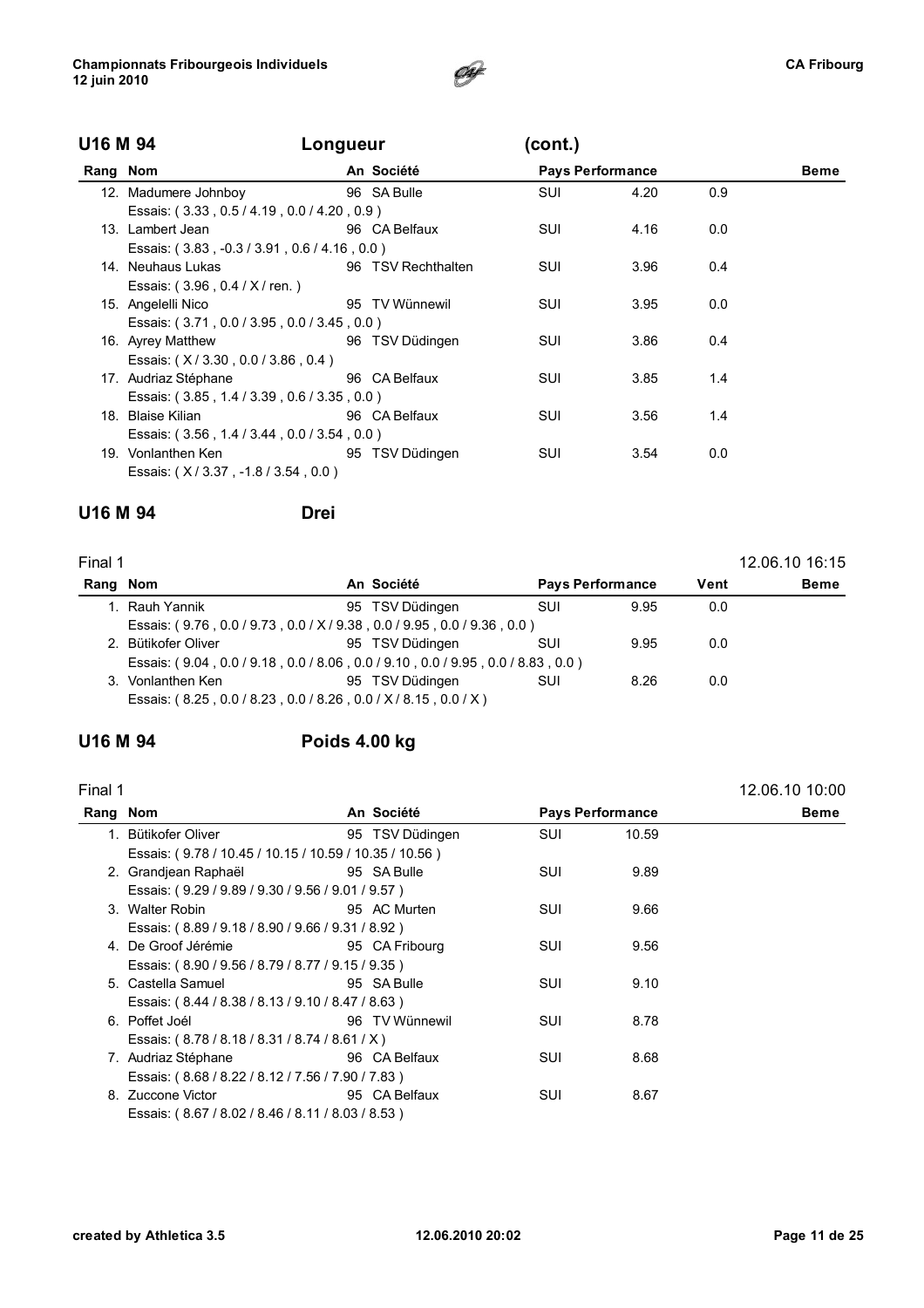

|          | U16 M 94                     |     | Poids 4.00 kg          |                         |      |      |
|----------|------------------------------|-----|------------------------|-------------------------|------|------|
| Rang Nom |                              |     | An Société             | <b>Pays Performance</b> |      | Beme |
|          | 9. Kaelin Nicolas            |     | 96 CA Marly            | SUI                     | 8.10 |      |
|          | Essais: (8.10 / 7.52 / 7.90) |     |                        |                         |      |      |
|          | 10. Angelelli Nico           |     | 95 TV Wünnewil         | SUI                     | 7.88 |      |
|          | Essais: (6.95 / 7.88 / 7.84) |     |                        |                         |      |      |
|          | 11. Spicher Reto             | 96. | <b>TSV Rechthalten</b> | SUI                     | 7.35 |      |
|          | Essais: (7.35/6.93/7.15)     |     |                        |                         |      |      |
|          | 12. Vonlanthen Ken           |     | 95 TSV Düdingen        | SUI                     | 7.08 |      |
|          | Essais: (6.48 / 7.08 / 6.56) |     |                        |                         |      |      |
|          | 13. Repond Emmanuel          |     | 95 CA Belfaux          | SUI                     | 6.81 |      |
|          | Essais: $(X/6.81 / aband.)$  |     |                        |                         |      |      |
|          | 14. Madumere Johnboy         |     | 96 SA Bulle            | SUI                     | 5.99 |      |
|          | Essais: (5.46 / 5.72 / 5.99) |     |                        |                         |      |      |
|          | Schenker Laurent             | 96. | CA Marly               | SUI                     | p.p. |      |
|          | Essais: (p.p.)               |     |                        |                         |      |      |

### U16 M 94 Disque 1.00 kg

| Final 1  |                                                         |                 |            |                         | 12.06.10 15:15 |
|----------|---------------------------------------------------------|-----------------|------------|-------------------------|----------------|
| Rang Nom |                                                         | An Société      |            | <b>Pays Performance</b> | Beme           |
|          | 1. Grandjean Raphaël                                    | 95 SA Bulle     | <b>SUI</b> | 29.61                   |                |
|          | Essais: (25.12 / 27.52 / 27.40 / 28.41 / 25.15 / 29.61) |                 |            |                         |                |
|          | 2. Rauh Yannik                                          | 95 TSV Düdingen | SUI        | 26.65                   |                |
|          | Essais: (X/X/25.40/22.75/26.65/23.45)                   |                 |            |                         |                |
|          | 3. Kaelin Nicolas                                       | 96 CA Marly     | <b>SUI</b> | 26.20                   |                |
|          | Essais: (22.85 / 22.09 / 24.03 / 26.20 / 23.06 / 25.10) |                 |            |                         |                |
|          | 4. Bütikofer Oliver                                     | 95 TSV Düdingen | <b>SUI</b> | 25.32                   |                |
|          | Essais: (19.97 / 22.31 / X / 21.23 / 22.09 / 25.32)     |                 |            |                         |                |
|          | 5. Poffet Joél                                          | 96 TV Wünnewil  | SUI        | 22.77                   |                |
|          | Essais: (20.91 / 22.77 / 22.29 / 22.45 / 18.09 / 22.10) |                 |            |                         |                |
|          | 6. Schenker Laurent                                     | 96 CA Marly     | <b>SUI</b> | 22.68                   |                |
|          | Essais: (18.64 / 22.68 / 20.94 / X / 17.60 / 17.62)     |                 |            |                         |                |
|          |                                                         |                 |            |                         |                |

### U16 M 94 Javelot 600 gr

| Final 1  |                                                         |                        |            |                         | 12.06.10 11:30 |
|----------|---------------------------------------------------------|------------------------|------------|-------------------------|----------------|
| Rang Nom |                                                         | An Société             |            | <b>Pays Performance</b> | <b>Beme</b>    |
|          | 1. Poffet Joél                                          | 96 TV Wünnewil         | <b>SUI</b> | 28.10                   |                |
|          | Essais: (24.45 / 26.51 / 20.54 / 24.97 / 25.31 / 28.10) |                        |            |                         |                |
|          | 2. Grandjean Raphaël                                    | 95 SA Bulle            | SUI        | 28.07                   |                |
|          | Essais: (26.43 / 22.97 / 26.25 / 28.07 / 26.42 / 26.38) |                        |            |                         |                |
|          | 3. Emmenegger Steve                                     | 95 FSG Estavayer-Lully | SUI        | 27.81                   |                |
|          | Essais: (25.88 / 25.18 / 24.92 / 27.81 / 26.87 / 19.52) |                        |            |                         |                |
|          | 4. Rumo Simon                                           | 95 SA Bulle            | SUI        | 27.54                   |                |
|          | Essais: (24.01 / 24.32 / 24.27 / 22.62 / 20.85 / 27.54) |                        |            |                         |                |
|          | 5. Kaelin Nicolas                                       | 96 CA Marly            | SUI        | 25.76                   |                |
|          | Essais: (23.80 / 22.19 / 21.21 / 19.68 / 21.67 / 25.76) |                        |            |                         |                |
|          | 6. Horner Maxime                                        | 96 CS Le Mouret        | SUI        | 25.03                   |                |
|          | Essais: (22.68 / 21.53 / 25.03 / 23.41 / 22.28 / 22.78) |                        |            |                         |                |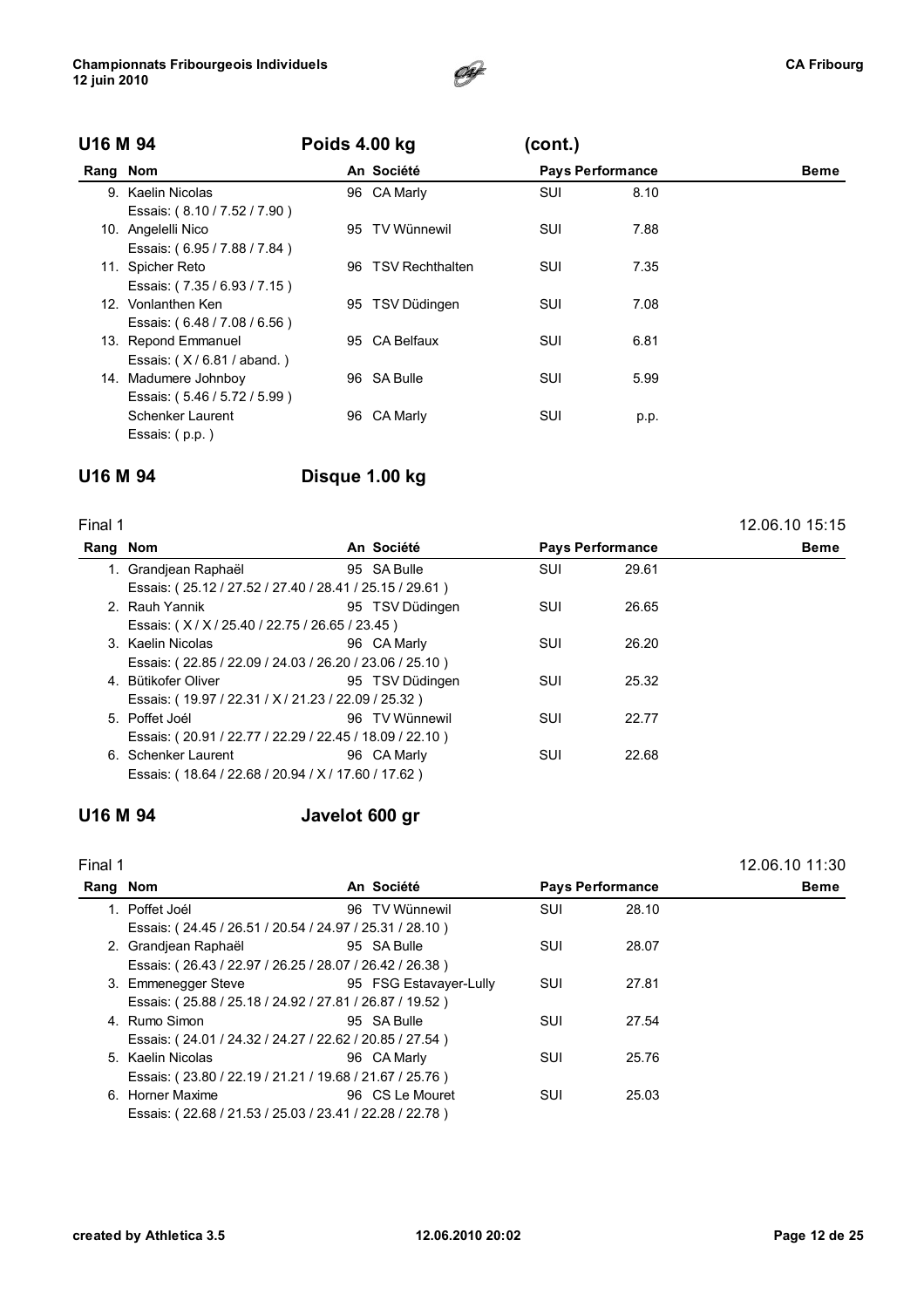

### U16 M 94 Javelot 600 gr (cont.)

| Rang Nom                                        |                                             |  | An Société      | <b>Pays Performance</b> |       | <b>Beme</b> |
|-------------------------------------------------|---------------------------------------------|--|-----------------|-------------------------|-------|-------------|
|                                                 | 7. Schenker Laurent                         |  | 96 CA Marly     | SUI                     | 21.43 |             |
| Essais: (21.43 / X / 19.87 / 19.65 / X / 20.62) |                                             |  |                 |                         |       |             |
|                                                 | 8. Vonlanthen Ken                           |  | 95 TSV Düdingen | SUI                     | 20.54 |             |
|                                                 | Essais: (17.81 / 17.97 / 20.54 / X / X / X) |  |                 |                         |       |             |

#### Femmes 100 m

| Final 1 |                   |  | Vent: -0.5    | 12.06.10 14:30 |                         |             |
|---------|-------------------|--|---------------|----------------|-------------------------|-------------|
|         | Rang Nom          |  | An Société    |                | <b>Pays Performance</b> | <b>Beme</b> |
|         | 1. Terry Cynthia  |  | 91 CS Marsens | SUI            | 12.90                   | 1.U20       |
|         | 2. Dafflon Carine |  | 92 CA Belfaux | SUI            | 13.86                   | 2.U20       |
|         | 3. Jüni Isabelle  |  | 90 AC Murten  | <b>SUI</b>     | 14.81                   | <b>WOM</b>  |
|         | 4. Chaney Diana   |  | 92 SA Bulle   | SUI            | 16.19                   | 3.020       |
|         | 5. Fahrni Morane  |  | 92 SA Bulle   | SUI            | 16.84                   | 4.U20       |

#### Femmes 200 m

| Final 1            | Vent: 1.1       | 12.06.10 17:05          |             |  |
|--------------------|-----------------|-------------------------|-------------|--|
| Nom<br>Rang        | An Société      | <b>Pays Performance</b> | <b>Beme</b> |  |
| 1. Terry Cynthia   | 91 CS Marsens   | SUI<br>26.65            |             |  |
| 2. Hayoz Annabelle | 85 TSV Düdingen | SUI<br>27.35            |             |  |

#### Femmes 800 m

#### Final 1 12.06.10 16:00 Rang Nom An Société Pays Performance Beme 1. Froidevaux Laeticia **85 SA Bulle** 1. COMBIN 85 SA Bulle **SUI** 2:24.15 1.WOM 2. Krattinger Olivia **94 TSV Düdingen** SUI 2:24.50 1.U18 3. Boschung Joëlle-Anja 91 TSV Düdingen SUI 2:26.90 2.WOM 4. Mettraux Marine 94 CA Belfaux SUI 2:34.04 2.U18 5. Fragnière Noémie 90 SA Bulle SUI 2:34.51 3.WOM 6. Donzallaz Nicole **81 SA Bulle** 81 SA Bulle 8UI 2:36.36 4.WOM

| <u>. Donadina i noviv</u> |               | --- | ------  | .     |
|---------------------------|---------------|-----|---------|-------|
| 7. Gomez Jennifer         | 93 CA Belfaux | SUI | 2:36.73 | 3.U18 |
| 8. Grünig Valérie         | 94 CA Belfaux | SUI | 2:38.23 | 4.U18 |
| 9. Blanco Laurianne       | 93 CA Belfaux | SUI | 2:49.39 | 5.U18 |
|                           |               |     |         |       |

#### Femmes Poids 4.00 kg

| Final 1  |                                                   |            |               |                         |      | 12.06.10 11:00 |
|----------|---------------------------------------------------|------------|---------------|-------------------------|------|----------------|
| Rang Nom |                                                   | An Société |               | <b>Pays Performance</b> |      | <b>Beme</b>    |
|          | 1. Jüni Isabelle                                  |            | 90 AC Murten  | <b>SUI</b>              | 7.93 |                |
|          | Essais: (7.62 / 7.20 / 7.62 / 7.58 / 7.84 / 7.93) |            |               |                         |      |                |
|          | 2. Dafflon Carine                                 |            | 92 CA Belfaux | <b>SUI</b>              | 7.66 |                |
|          | Essais: (X/7.48/7.66/7.32/7.66/7.05)              |            |               |                         |      |                |
|          | 3. Philipona Laurence                             |            | 90 CS Marsens | <b>SUI</b>              | 7.07 |                |
|          | Essais: (6.49 / X / X / 6.98 / 6.89 / 7.07)       |            |               |                         |      |                |
|          |                                                   |            |               |                         |      |                |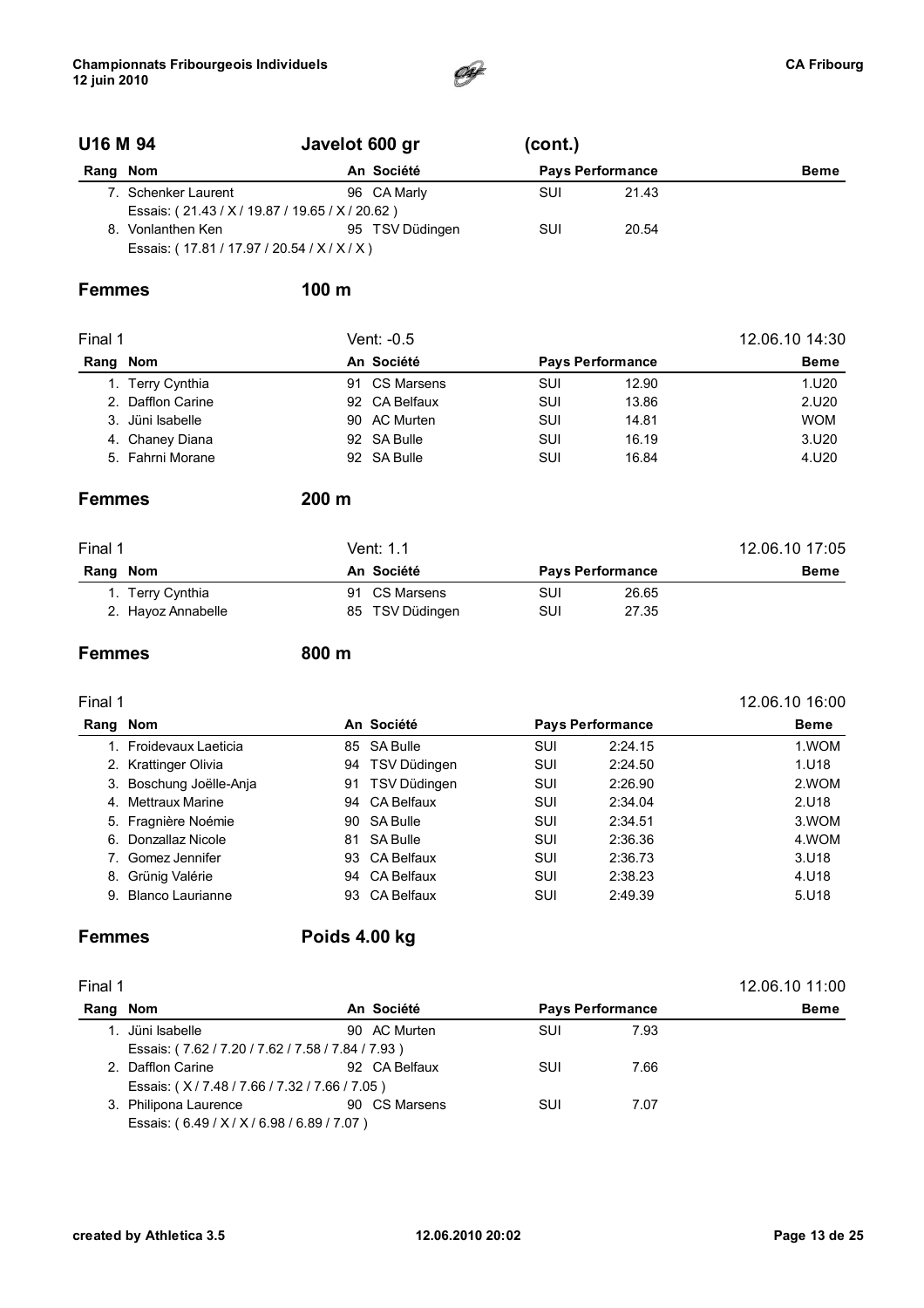

12.06.10 16:15

### Femmes Poids 4.00 kg (cont.) Rang Nom **An Société** Pays Performance Beme

4. Chillier Christianne 47 swiss masters athletics SUI 5.86 Essais: ( 5.74 / X / 5.64 / 5.78 / 5.86 / 5.86 )

### Femmes Disque 1.00 kg

| ┍<br>٠<br>٧ |  |
|-------------|--|
|-------------|--|

| Rang Nom                                                | An Société                 | <b>Pays Performance</b> |       | <b>Beme</b> |
|---------------------------------------------------------|----------------------------|-------------------------|-------|-------------|
| 1. Von Vivis Jasmine                                    | 82 AC Murten               | <b>SUI</b>              | 29.22 |             |
| Essais: (26.26 / 28.43 / 29.22 / 27.36 / X / 28.92)     |                            |                         |       |             |
| 2. Jüni Isabelle                                        | 90 AC Murten               | SUI                     | 21.72 |             |
| Essais: (X/18.72/19.20/X/20.04/21.72)                   |                            |                         |       |             |
| 3. Philipona Laurence                                   | 90 CS Marsens              | SUI                     | 19.28 |             |
| Essais: (18.71 / 19.28 / X / 17.98 / X / 18.79)         |                            |                         |       |             |
| 4. Chaney Diana                                         | 92 SA Bulle                | SUI                     | 18.37 |             |
| Essais: (17.03 / 16.20 / 16.11 / 18.37 / 17.12 / 16.97) |                            |                         |       |             |
| 5. Chillier Christianne                                 | 47 swiss masters athletics | SUI                     | 12.91 |             |
| Essais: (11.24 / X / 12.36 / 12.91 / 12.49 / 12.54)     |                            |                         |       |             |
|                                                         |                            |                         |       |             |

#### Femmes Javelot 600 gr

| ı<br>г<br>г<br>٠<br>٧ |  |
|-----------------------|--|
|-----------------------|--|

 $\overline{a}$ 

| inal 1 <sup>-</sup>     |            |               |                         |       |             |  |
|-------------------------|------------|---------------|-------------------------|-------|-------------|--|
| Rang Nom                | An Société |               | <b>Pays Performance</b> |       | <b>Beme</b> |  |
| 1. Von Vivis Jasmine    |            | 82 AC Murten  | SUI                     | 32.30 |             |  |
| Essais: (32.30 / 32.24) |            |               |                         |       |             |  |
| 2. Willenegger Noemi    |            | 92 AC Murten  | <b>SUI</b>              | 22.79 |             |  |
| Essais: (22.79 / 20.47) |            |               |                         |       |             |  |
| 3. Suter Annatina       |            | 92 AC Murten  | SUI                     | 20.78 |             |  |
| Essais: (20.78 / 19.94) |            |               |                         |       |             |  |
| 4. Philipona Laurence   |            | 90 CS Marsens | <b>SUI</b>              | 17.46 |             |  |
| Essais: (17.46 / 11.68) |            |               |                         |       |             |  |
| 5. Jüni Isabelle        | 90.        | AC Murten     | <b>SUI</b>              | 17.34 |             |  |
| Essais: (17.34 / 15.40) |            |               |                         |       |             |  |

L,

#### U20 W Longueur

| Final 1  |                                                |                                                                                  |                         |        |        | 12.06.10 15:00    |
|----------|------------------------------------------------|----------------------------------------------------------------------------------|-------------------------|--------|--------|-------------------|
| Rang Nom |                                                | An Société                                                                       | <b>Pays Performance</b> |        | Vent   | <b>Beme</b>       |
|          | 1. Terry Cynthia                               | 91 CS Marsens                                                                    | <b>SUI</b>              | 4.96   | 2.1    | 1.U20             |
|          |                                                |                                                                                  |                         | (4.90) | (1.8)  |                   |
|          |                                                | Essais: (4.37, 0.6 / 4.69, -0.2 / 4.42, 0.9 / 4.90, 1.8 / 4.96, 2.1 / 4.86, 0.3) |                         |        |        |                   |
|          | 2. Bord Micheline                              | 78 CA Belfaux                                                                    | SUI                     | 4.92   | $-0.9$ | 1.WOM             |
|          | Essais: (4.92, -0.9/4.84, 0.0/X/X/4.87, 1.0/X) |                                                                                  |                         |        |        |                   |
|          | 3. Klaus Daniela                               | 91 TSV Rechthalten                                                               | SUI                     | 4.79   | 0.3    | 2.U20             |
|          |                                                | Essais: (4.60, 1.5/4.73, 0.3/4.64, 1.0/4.79, 0.3/X/4.50, 0.5)                    |                         |        |        |                   |
|          | 4. Pauchard Nadine                             | 86 AC Murten                                                                     | SUI                     | 4.44   | 1.4    | 2.WOM             |
|          | Essais: (4.44, 1.4 / X / X / X / X / X )       |                                                                                  |                         |        |        |                   |
|          | 5. Suter Annatina                              | 92 AC Murten                                                                     | <b>SUI</b>              | 4.41   | 1.6    | 3.U <sub>20</sub> |
|          |                                                | Essais: (4.16, 0.3/4.20, 0.0/4.41, 1.6/4.40, 2.0/4.32, 1.1/3.37, -0.3)           |                         |        |        |                   |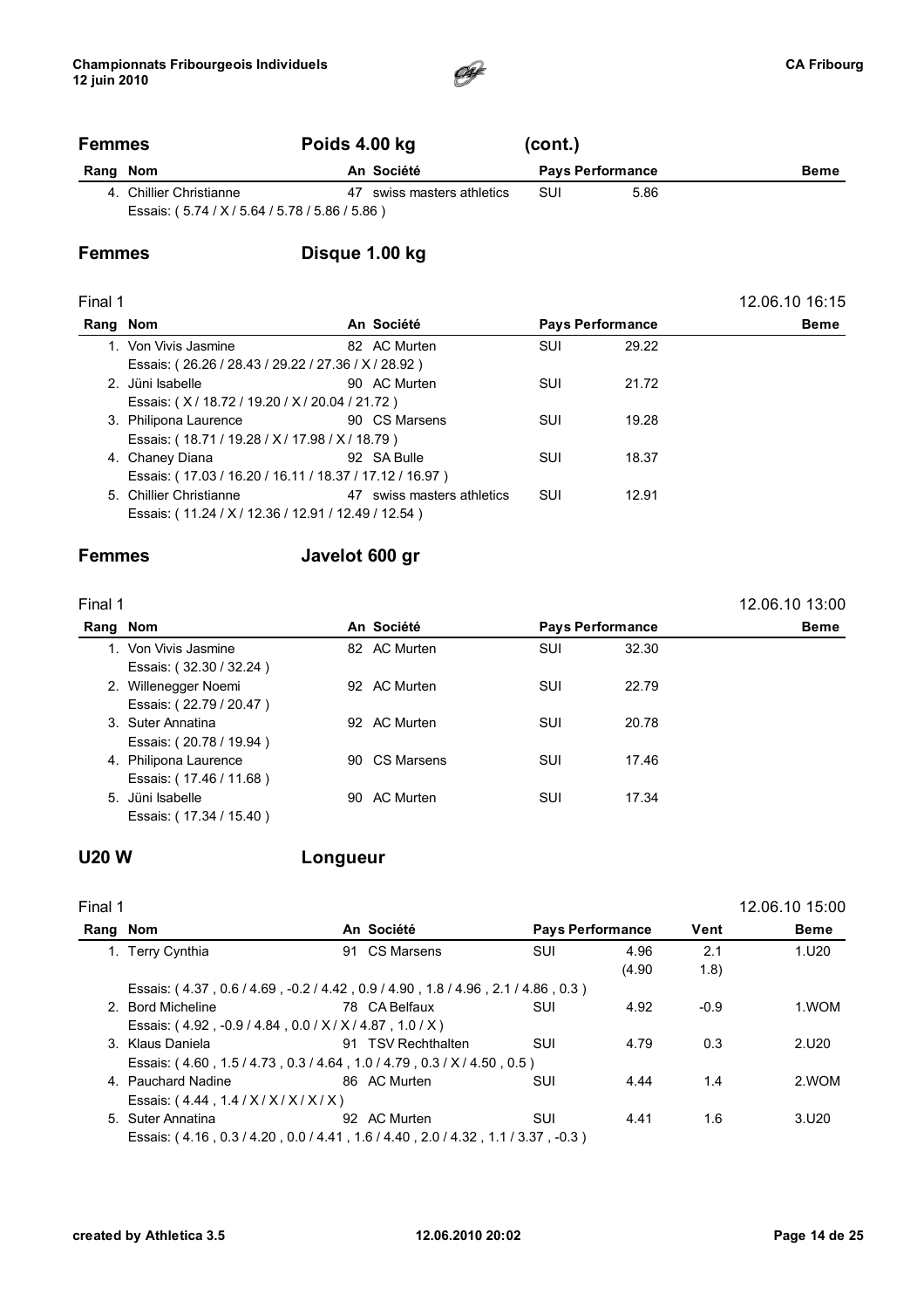

### U20 W Longueur (cont.) Rang Nom **An Société** Pays Performance **Beme**

| 6. Dafflon Carine                                | 92 CA Belfaux                                                                    | SUI | 4.37 | 1.8    | 4.U20 |
|--------------------------------------------------|----------------------------------------------------------------------------------|-----|------|--------|-------|
|                                                  | Essais: (4.37, 1.8 / 4.14, -1.1 / 4.25, 1.5 / 4.17, 2.1 / 4.14, 1.6 / 4.24, 1.0) |     |      |        |       |
| 7. Chaney Diana                                  | 92 SA Bulle                                                                      | SUI | 3.59 | $-0.7$ | 5.U20 |
|                                                  | Essais: (3.58, 0.6/3.59, -0.7/3.56, 1.8/ren./ren./ren.)                          |     |      |        |       |
| 8. Fahrni Morane                                 | 92 SA Bulle                                                                      | SUI | 3.15 | -1.5   | 6.U20 |
| Essais: (3.15, 1.5 / X / X / ren. / ren. / ren.) |                                                                                  |     |      |        |       |

#### U18 W 100 m

Q =Vainqueur de série Q\* =Vainqueur de série Tiré au sort q =Meilleure performance q\* =Meilleure performance Tiré au sort  $vQ$  =renonce

| Vorlauf 1 |                          |    | Vent: 1.2          |            |                         | 12.06.10 12:20 |
|-----------|--------------------------|----|--------------------|------------|-------------------------|----------------|
| Rang Nom  |                          |    | An Société         |            | <b>Pays Performance</b> | Beme           |
|           | 1. Hess Noémie           |    | 93 AC Murten       | <b>SUI</b> | 13.03 Q                 |                |
|           | 2. L'Homme Emma          | 94 | <b>SA Bulle</b>    | SUI        | 13.66 q                 |                |
|           | 3. Burgener Carole       | 94 | <b>TV Wünnewil</b> | SUI        | 13.66 q                 |                |
|           | 4. Zahnd Laura           |    | 93 CA Fribourg     | <b>SUI</b> | 14.03                   |                |
|           | 5. Turrini Laura         | 94 | <b>SA Bulle</b>    | <b>SUI</b> | 14.23                   |                |
|           | 6. Wyss Natascha         |    | 93 TSV Düdingen    | SUI        | 14.45                   |                |
|           | 7. Macheret Lucile       |    | 94 SA Bulle        | SUI        | 15.10                   |                |
| Vorlauf 2 |                          |    | Vent: 1.1          |            |                         | 12.06.10 12:20 |
| Rang Nom  |                          |    | An Société         |            | <b>Pays Performance</b> | <b>Beme</b>    |
|           | 1. Jungo Andrina         |    | 93 TV Wünnewil     | <b>SUI</b> | 13.45 Q                 |                |
|           | 2. Stritt Laura          |    | 94 TSV Rechthalten | <b>SUI</b> | 13.80 q                 |                |
|           | 3. Kolly Annina          |    | 94 TSV Düdingen    | SUI        | 13.90                   |                |
|           | 4. Aebischer Isabelle    | 94 | TV Bösingen        | <b>SUI</b> | 14.72                   |                |
|           | 5. Morand Jeanne         | 93 | <b>SA Bulle</b>    | <b>SUI</b> | 14.78                   |                |
|           | 6. Hirt Laura            |    | 94 CA Belfaux      | <b>SUI</b> | 14.84                   |                |
|           | 7. Waeber Tamara         |    | 94 TSV Düdingen    | <b>SUI</b> | 15.86                   |                |
| Vorlauf 3 |                          |    |                    |            |                         | 12.06.10 12:20 |
| Rang Nom  |                          |    | An Société         |            | <b>Pays Performance</b> | Beme           |
|           | 1. Amirthalingam Ajantha | 94 | <b>CA Belfaux</b>  | <b>SUI</b> | 13.40 Q                 |                |
|           | 2. Mettraux Marine       | 94 | <b>CA Belfaux</b>  | <b>SUI</b> | 13.55q                  |                |
|           | 3. Schneuwly Eva         |    | 94 TV Wünnewil     | <b>SUI</b> | 13.72 $q$               |                |
|           | 4. Fasel Melanie         |    | 94 TSV Düdingen    | <b>SUI</b> | 14.00                   |                |
|           | 5. Dessinet Adeline      | 93 | <b>CA Belfaux</b>  | <b>SUI</b> | 14.61                   |                |
|           | 6. Zihlmann Flavia       |    | 94 TSV Düdingen    | SUI        | 14.62                   |                |
|           | 7. Fasel Andrea          | 93 | <b>CA Belfaux</b>  | SUI        | 15.27                   |                |
| Final A   |                          |    | Vent: 2.5          |            |                         | 12.06.10 14:45 |
| Rang Nom  |                          |    | An Société         |            | <b>Pavs Performance</b> | Beme           |

| Rang Nom |                          |    | An Société             | <b>Pays Performance</b> |       | <b>Beme</b> |  |
|----------|--------------------------|----|------------------------|-------------------------|-------|-------------|--|
|          | 1. Hess Noémie           |    | 93 AC Murten           | SUI                     | 12.88 |             |  |
|          | 2. Amirthalingam Ajantha |    | 94 CA Belfaux          | SUI                     | 13.19 |             |  |
|          | 3. Mettraux Marine       |    | 94 CA Belfaux          | SUI                     | 13.27 |             |  |
|          | 4. Jungo Andrina         |    | 93 TV Wünnewil         | SUI                     | 13.28 |             |  |
|          | 5. Burgener Carole       |    | 94 TV Wünnewil         | SUI                     | 13.42 |             |  |
|          | 6. L'Homme Emma          |    | 94 SA Bulle            | <b>SUI</b>              | 13.52 |             |  |
|          | 7. Schneuwly Eva         | 94 | TV Wünnewil            | SUI                     | 13.60 |             |  |
|          | 8. Stritt Laura          | 94 | <b>TSV Rechthalten</b> | SUI                     | 13.76 |             |  |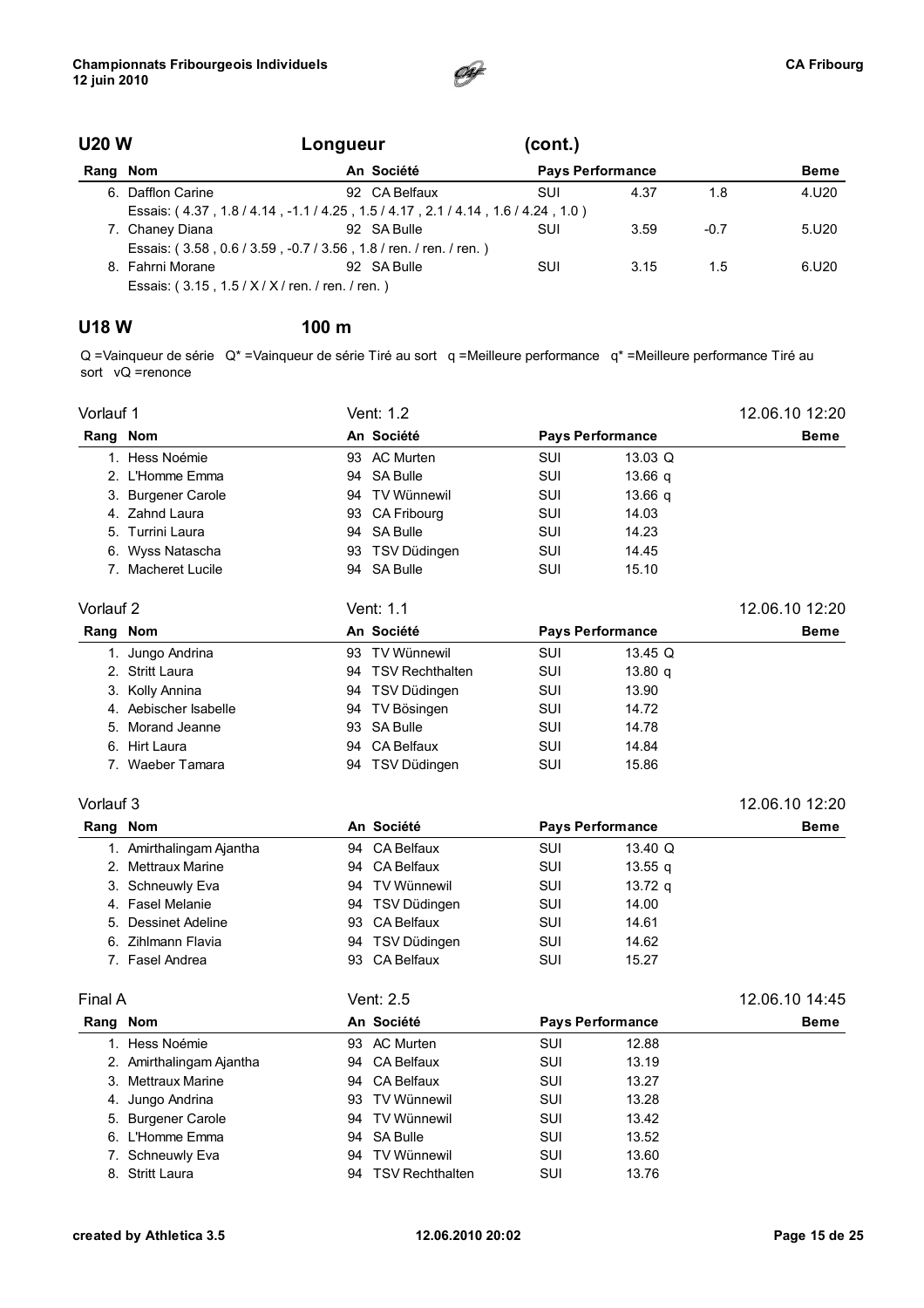

### U18 W 200 m

| Final 1  |                          | Vent: 1.4          | 12.06.10 17:05 |                         |             |
|----------|--------------------------|--------------------|----------------|-------------------------|-------------|
| Rang Nom |                          | An Société         |                | <b>Pays Performance</b> | <b>Beme</b> |
|          | 1. Hess Noémie           | 93 AC Murten       | <b>SUI</b>     | 26.91                   |             |
|          | 2. L'Homme Emma          | 94 SA Bulle        | <b>SUI</b>     | 27.82                   |             |
|          | 3. Amirthalingam Ajantha | 94 CA Belfaux      | <b>SUI</b>     | 28.15                   |             |
|          | 4. Dessinet Adeline      | 93 CA Belfaux      | <b>SUI</b>     | 30.32                   |             |
|          | 5. Neuhaus Nadine        | 94 TSV Rechthalten | SUI            | 30.87                   |             |
|          | 6. Hirt Laura            | 94 CA Belfaux      | SUI            | 31.68                   |             |

### U18 W 100 m Haies 76.2

| Final 1 |                    | Vent: 0.2 | 12.06.10 10:25     |            |                         |      |
|---------|--------------------|-----------|--------------------|------------|-------------------------|------|
| Rang    | Nom                |           | An Société         |            | <b>Pays Performance</b> | Beme |
|         | 1. Fasel Melanie   |           | 94 TSV Düdingen    | <b>SUI</b> | 16.86                   |      |
|         | 2. Wyss Natascha   |           | 93 TSV Düdingen    | <b>SUI</b> | 18.01                   |      |
|         | 3. Neuhaus Nadine  |           | 94 TSV Rechthalten | <b>SUI</b> | 18.93                   |      |
|         | 4. Gomez Jennifer  |           | 93 CA Belfaux      | <b>SUI</b> | 19.07                   |      |
|         | 5. Macheret Lucile |           | 94 SA Bulle        | <b>SUI</b> | 19.37                   |      |
|         | 6. Remy Viviane    |           | 94 CA Belfaux      | SUI        | 21.63                   |      |

### U18 W Hauteur

Final 1 12.06.10 12:00

| Rang Nom                                                                                                       |              | An Société              | <b>Pays Performance</b> |      | <b>Beme</b> |
|----------------------------------------------------------------------------------------------------------------|--------------|-------------------------|-------------------------|------|-------------|
| 1. Hess Noémie                                                                                                 |              | 93 AC Murten            | <b>SUI</b>              | 1.60 | 1.U18       |
| Essais: (1.45, O / 1.50, O / 1.55, O / 1.60, O / 1.65, XXX)                                                    |              |                         |                         |      |             |
| 2. Amirthalingam Ajantha <b>194 CA Belfaux</b>                                                                 |              |                         | SUI                     | 1.50 | 2.U18       |
| Essais: (1.30, O / 1.35, O / 1.40, O / 1.45, XO / 1.50, O / 1.55, XXX)                                         |              |                         |                         |      |             |
| 3. Pauchard Nadine                                                                                             | 86 AC Murten |                         | <b>SUI</b>              | 1.45 | <b>WOM</b>  |
| Essais: (1.30, O / 1.35, O / 1.40, O / 1.45, XO / 1.50, XXX)                                                   |              |                         |                         |      |             |
| 4. Kolly Annina                                                                                                |              | <b>194 TSV Düdingen</b> | SUI                     | 1.40 | 3.U18       |
| Essais: (1.25, 0/1.30, 0/1.35, 0/1.40, XO/1.45, XXX)                                                           |              |                         |                         |      |             |
| 5. Turrini Laura                                                                                               |              | 94 SA Bulle             | <b>SUI</b>              | 1.35 | 4.U18       |
| Essais: (1.25, 0/1.30, 0/1.35, 0/1.40, XXX)                                                                    |              |                         |                         |      |             |
| 6. Wyss Natascha and San State State State State State State State State State State State State State State S |              |                         | SUI                     | 1.25 | 5.U18       |
| Essais: (1.15, O / 1.20, O / 1.25, O / 1.30, XXX)                                                              |              |                         |                         |      |             |
| 7. Ott Fabienne                                                                                                |              | 94 TSV Düdingen         | SUI                     | 1.20 | 6.U18       |
| Essais: (1.10, O / 1.15, O / 1.20, O / 1.25, XXX)                                                              |              |                         |                         |      |             |
|                                                                                                                |              |                         |                         |      |             |

#### **U18 W**

| Perche |
|--------|
|        |

| Final 1  |                                          |                 |     |                         | 12.06.10 15:15 |
|----------|------------------------------------------|-----------------|-----|-------------------------|----------------|
| Rang Nom |                                          | An Société      |     | <b>Pays Performance</b> | <b>Beme</b>    |
|          | 1. Wider Line                            | 93 TSV Düdingen | SUI | 2.60                    |                |
|          | Essais: (2.10, XO / 2.60, O / 2.70, XXX) |                 |     |                         |                |
|          | 2. Fasel Melanie                         | 94 TSV Düdingen | SUI | 2.40                    |                |
|          | Essais: (2.20, O / 2.40, XO / 2.50, XXX) |                 |     |                         |                |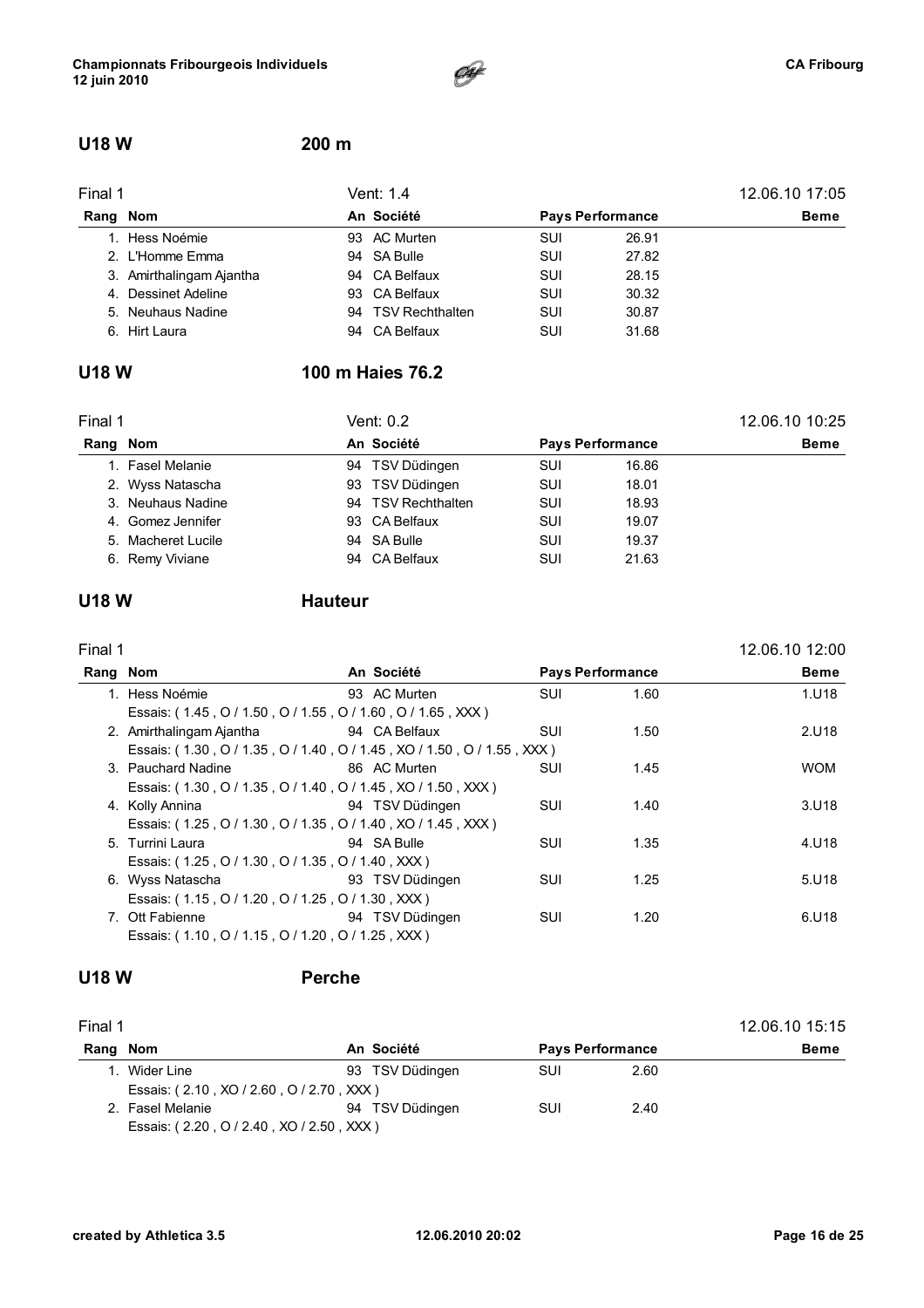

### U18 W Perche (cont.)

| Rang Nom |                                          | An Société      | <b>Pays Performance</b> |      | <b>Beme</b> |
|----------|------------------------------------------|-----------------|-------------------------|------|-------------|
|          | 3. Kolly Jana                            | 95 TSV Düdingen | SUI                     | 2.20 |             |
|          | Essais: (2.20, O / 2.40, XXX)            |                 |                         |      |             |
|          | 4. Wyss Natascha                         | 93 TSV Düdingen | SUI                     | 2.20 |             |
|          | Essais: (2.10, O / 2.20, XO / 2.40, XXX) |                 |                         |      |             |

### U18 W Longueur

| Final 1  |                                                                                  |                    |            |                         |        | 12.06.10 15:00 |
|----------|----------------------------------------------------------------------------------|--------------------|------------|-------------------------|--------|----------------|
| Rang Nom |                                                                                  | An Société         |            | <b>Pays Performance</b> | Vent   | <b>Beme</b>    |
|          | 1. Hess Noémie                                                                   | 93 AC Murten       | SUI        | 5.06                    | 2.2    |                |
|          |                                                                                  |                    |            | (5.01)                  | 2.0)   |                |
|          | Essais: (4.69, -1.4 / 4.94, -0.5 / 4.94, -0.5 / 5.01, 2.0 / X / 5.06, 2.2)       |                    |            |                         |        |                |
|          | 2. Burgener Carole                                                               | 94 TV Wünnewil     | <b>SUI</b> | 4.99                    | 2.0    |                |
|          | Essais: (X/X/4.83, 0.8/4.99, 2.0/X/4.74, 1.3)                                    |                    |            |                         |        |                |
|          | 3. Amirthalingam Ajantha                                                         | 94 CA Belfaux      | <b>SUI</b> | 4.65                    | 1.2    |                |
|          | Essais: (4.65, 1.2 / 4.54, -0.3 / 4.32, 0.5 / 4.44, 2.5 / 4.62, 1.2 / 4.42, 1.6) |                    |            |                         |        |                |
|          | 4. Stritt Laura                                                                  | 94 TSV Rechthalten | SUI        | 4.54                    | 1.0    |                |
|          | Essais: (4.35, 0.7/4.38, 0.7/X/4.42, 2.6/4.54, 1.0/4.50, 1.0)                    |                    |            |                         |        |                |
|          | 5. Mettraux Marine                                                               | 94 CA Belfaux      | SUI        | 4.38                    | 0.6    |                |
|          | Essais: (3.80, 0.5/4.15, 0.0/4.38, 0.6)                                          |                    |            |                         |        |                |
|          | 6. Grünig Valérie                                                                | 94 CA Belfaux      | SUI        | 4.21                    | 0.8    |                |
|          | Essais: (4.02, 1.2/4.00, -0.3/4.21, 0.8)                                         |                    |            |                         |        |                |
|          | 7. Zihlmann Flavia                                                               | 94 TSV Düdingen    | <b>SUI</b> | 4.14                    | 0.8    |                |
|          | Essais: (3.86, 1.0 / 4.06, -0.2 / X / X / 4.14, 0.8 / X)                         |                    |            |                         |        |                |
|          | 8. Hirt Laura                                                                    | 94 CA Belfaux      | <b>SUI</b> | 3.92                    | 1.0    |                |
|          | Essais: (X/3.92, 1.0/X/3.65, 1.2/3.72, 1.4/X)                                    |                    |            |                         |        |                |
|          | 9. Ott Fabienne                                                                  | 94 TSV Düdingen    | SUI        | 3.82                    | 1.2    |                |
|          | Essais: (3.58, 1.1/3.70, -0.4/3.82, 1.2)                                         |                    |            |                         |        |                |
|          | 10. Dietrich Nicole                                                              | 93 TSV Rechthalten | <b>SUI</b> | 3.81                    | 1.2    |                |
|          | Essais: (3.73, 1.4 / X / 3.81, 1.2)                                              |                    |            |                         |        |                |
|          | 11. Dessinet Adeline                                                             | 93 CA Belfaux      | <b>SUI</b> | 3.77                    | 0.3    |                |
|          | Essais: (3.67, -0.6 / 3.77, 0.3 / 3.53, -0.5)                                    |                    |            |                         |        |                |
|          | 12. Morand Jeanne                                                                | 93 SA Bulle        | SUI        | 3.47                    | 1.5    |                |
|          | Essais: (X/X/3.47, 1.5)                                                          |                    |            |                         |        |                |
|          | 13. Fasel Andrea                                                                 | 93 CA Belfaux      | SUI        | 3.42                    | 0.4    |                |
|          | Essais: (3.42, 0.4 / 3.33, -0.3 / 3.29, -0.2)                                    |                    |            |                         |        |                |
|          | 14. Blanco Laurianne                                                             | 93 CA Belfaux      | SUI        | 3.37                    | $-0.2$ |                |
|          | Essais: (3.37, -0.2/3.08, 0.0/ren.)                                              |                    |            |                         |        |                |
|          | 15. Waeber Tamara                                                                | 94 TSV Düdingen    | SUI        | 3.29                    | 0.0    |                |
|          | Essais: (3.03, -1.5 / 3.29, 0.0 / 3.29, 2.1)                                     |                    |            |                         |        |                |

#### U18 W Drei

| Final 1  |                                                                         |                 |     |                         |      | 12.06.10 16:15 |
|----------|-------------------------------------------------------------------------|-----------------|-----|-------------------------|------|----------------|
| Rang Nom |                                                                         | An Société      |     | <b>Pays Performance</b> | Vent | <b>Beme</b>    |
|          | 1. Aebischer Janina                                                     | 95 TSV Düdingen | SUI | 9.78                    | 0.0  |                |
|          | Essais: (7.69, 0.0 / 9.62, 0.0 / 9.69, 0.0 / 9.78, 0.0 / 9.55, 0.0 / X) |                 |     |                         |      |                |
|          | 2. Waeber Andrea                                                        | 93 TV Wünnewil  | SUI | 8.89                    | 0.0  |                |
|          | Essais: (X/8.82, 0.0/8.89, 0.0/X/8.55, 0.0/8.73, 0.0)                   |                 |     |                         |      |                |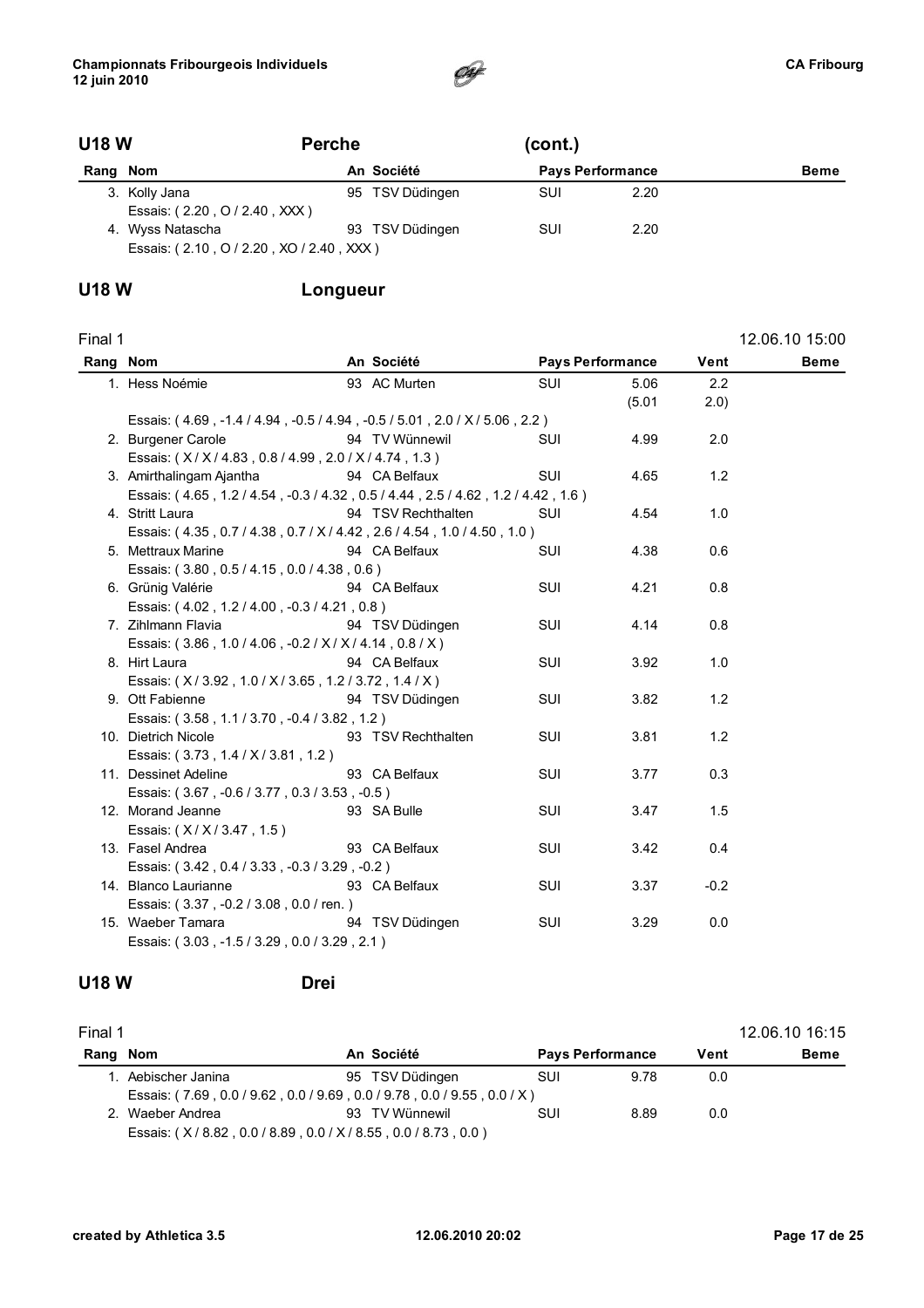

| <b>U18 W</b> |                                                                                                  | <b>Drei</b> | (cont.)         |                         |      |     |             |  |  |
|--------------|--------------------------------------------------------------------------------------------------|-------------|-----------------|-------------------------|------|-----|-------------|--|--|
|              | Rang Nom                                                                                         |             | An Société      | <b>Pays Performance</b> |      |     | <b>Beme</b> |  |  |
|              | 3. Wider Line<br>Essais: (7.14, 0.0 / 8.26, 0.0 / 8.23, 0.0 / 7.74, 0.0 / 7.98, 0.0 / 8.84, 0.0) |             | 93 TSV Düdingen | SUI                     | 8.84 | 0.0 |             |  |  |
|              | <b>Fasel Melanie</b><br>Essais: (p.p.)                                                           |             | 94 TSV Düdingen | SUI                     | p.p. |     |             |  |  |

### U18 W Poids 3.00 kg

| Final 1  |                                                       |                    |            |                         | 12.06.10 11:00 |
|----------|-------------------------------------------------------|--------------------|------------|-------------------------|----------------|
| Rang Nom |                                                       | An Société         |            | <b>Pays Performance</b> | <b>Beme</b>    |
|          | 1. Hess Noémie                                        | 93 AC Murten       | <b>SUI</b> | 11.47                   |                |
|          | Essais: (11.47 / 11.36 / 10.77 / 11.47 / ren. / ren.) |                    |            |                         |                |
|          | 2. Kolly Annina                                       | 94 TSV Düdingen    | <b>SUI</b> | 10.56                   |                |
|          | Essais: (9.08 / 10.48 / 10.56 / X / ren. / ren.)      |                    |            |                         |                |
|          | 3. Wider Line                                         | 93 TSV Düdingen    | <b>SUI</b> | 10.49                   |                |
|          | Essais: (9.92 / 10.49 / X / 9.91 / 9.68 / 9.68)       |                    |            |                         |                |
|          | 4. Dietrich Nicole                                    | 93 TSV Rechthalten | <b>SUI</b> | 10.06                   |                |
|          | Essais: (10.00 / 10.06 / X / 9.58 / 10.01 / 9.88)     |                    |            |                         |                |
|          | 5. Dietrich Julia                                     | 94 TSV Rechthalten | SUI        | 9.91                    |                |
|          | Essais: (9.91 / 9.43 / 9.80 / 9.62 / 9.70 / 9.36)     |                    |            |                         |                |
|          | 6. Stritt Laura                                       | 94 TSV Rechthalten | <b>SUI</b> | 9.84                    |                |
|          | Essais: (8.31 / 9.01 / 9.51 / 9.62 / 9.32 / 9.84)     |                    |            |                         |                |
|          | 7. Waeber Andrea                                      | 93 TV Wünnewil     | <b>SUI</b> | 9.67                    |                |
|          | Essais: (8.76 / 9.47 / 9.18 / 9.67 / 9.61 / 9.26)     |                    |            |                         |                |
|          | 8. Gomez Jennifer                                     | 93 CA Belfaux      | <b>SUI</b> | 9.35                    |                |
|          | Essais: (9.13 / 9.35 / 9.27 / 8.87 / 8.25 / 9.21)     |                    |            |                         |                |
|          | 9. Jungo Andrina                                      | 93 TV Wünnewil     | <b>SUI</b> | 8.85                    |                |
|          | Essais: (8.85/8.62/8.55)                              |                    |            |                         |                |
|          | 10. Grünig Valérie                                    | 94 CA Belfaux      | <b>SUI</b> | 8.71                    |                |
|          | Essais: (8.71/8.24/8.38)                              |                    |            |                         |                |
|          | 11. Turrini Laura                                     | 94 SA Bulle        | SUI        | 8.13                    |                |
|          | Essais: (8.02 / 8.13 / 7.74)                          |                    |            |                         |                |
|          | 12. Ott Fabienne                                      | 94 TSV Düdingen    | <b>SUI</b> | 8.04                    |                |
|          | Essais: (7.80 / 8.04 / 7.85)                          |                    |            |                         |                |
|          | 13. Zihlmann Flavia                                   | 94 TSV Düdingen    | <b>SUI</b> | 7.81                    |                |
|          | Essais: (7.81 / 7.41 / 7.80)                          |                    |            |                         |                |
|          | 14. Remy Viviane                                      | 94 CA Belfaux      | <b>SUI</b> | 7.74                    |                |
|          | Essais: (7.64 / 7.74 / X)                             |                    |            |                         |                |
|          | 15. Zahnd Laura                                       | 93 CA Fribourg     | SUI        | 7.63                    |                |
|          | Essais: (7.57 / 7.63 / 6.70)                          |                    |            |                         |                |
|          | 16. Waeber Tamara                                     | 94 TSV Düdingen    | <b>SUI</b> | 7.35                    |                |
|          | Essais: (7.08 / 7.00 / 7.35)                          |                    |            |                         |                |
|          | 17. Pillonel Amandine                                 | 94 CA Fribourg     | SUI        | 6.74                    |                |
|          | Essais: (6.17 / 6.74 / 6.63)                          |                    |            |                         |                |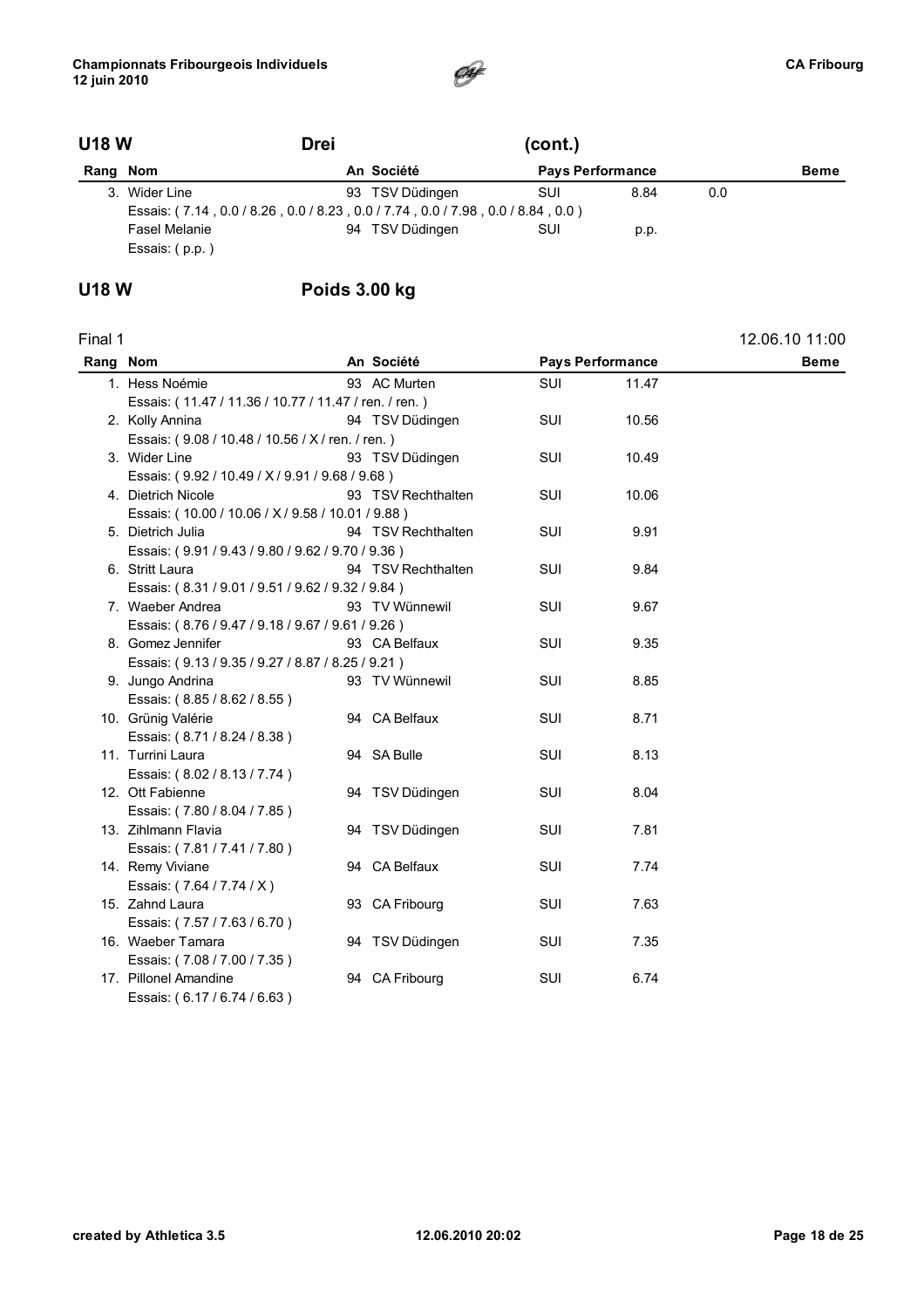### U18 W Disque 1.00 kg

| Final 1 |                                               |                                                         |            |                         | 12.06.10 16:15 |  |  |  |
|---------|-----------------------------------------------|---------------------------------------------------------|------------|-------------------------|----------------|--|--|--|
|         | Rang Nom                                      | An Société                                              |            | <b>Pays Performance</b> | Beme           |  |  |  |
|         | 1. Dietrich Nicole                            | 93 TSV Rechthalten                                      | SUI        | 28.34                   |                |  |  |  |
|         |                                               | Essais: (25.87 / 28.03 / 28.34 / 27.46 / 25.35 / 25.72) |            |                         |                |  |  |  |
|         | 2. Dietrich Julia                             | 94 TSV Rechthalten                                      | SUI        | 26.00                   |                |  |  |  |
|         | Essais: (X/22.82/26.00/22.76/24.55/X)         |                                                         |            |                         |                |  |  |  |
|         | 3. Kolly Annina                               | 94 TSV Düdingen                                         | <b>SUI</b> | 25.77                   |                |  |  |  |
|         | Essais: (X/23.28/25.77/X/X/X)                 |                                                         |            |                         |                |  |  |  |
|         | 4. Wider Line                                 | 93 TSV Düdingen                                         | <b>SUI</b> | 22.57                   |                |  |  |  |
|         | Essais: (X/16.04/19.92/20.94/X/22.57)         |                                                         |            |                         |                |  |  |  |
|         | 5. Stritt Laura                               | 94 TSV Rechthalten                                      | <b>SUI</b> | 20.45                   |                |  |  |  |
|         | Essais: (ren. / ren. / X / 20.45 / 20.03 / X) |                                                         |            |                         |                |  |  |  |
|         | Remy Viviane                                  | 94 CA Belfaux                                           | SUI        | p.p.                    |                |  |  |  |
|         | Essais: (p.p.)                                |                                                         |            |                         |                |  |  |  |
|         |                                               |                                                         |            |                         |                |  |  |  |

#### U18 W Javelot 600 gr

| Final 1  |                         |                    |            |                         | 12.06.10 13:00 |
|----------|-------------------------|--------------------|------------|-------------------------|----------------|
| Rang Nom |                         | An Société         |            | <b>Pays Performance</b> | <b>Beme</b>    |
|          | 1. Dietrich Nicole      | 93 TSV Rechthalten | <b>SUI</b> | 33.37                   |                |
|          | Essais: (33.37 / 31.61) |                    |            |                         |                |
|          | 2. Waeber Andrea        | 93 TV Wünnewil     | SUI        | 29.78                   |                |
|          | Essais: (27.48 / 29.78) |                    |            |                         |                |
|          | 3. Dietrich Julia       | 94 TSV Rechthalten | SUI        | 29.05                   |                |
|          | Essais: (29.05 / 28.24) |                    |            |                         |                |
|          | 4. Kolly Annina         | 94 TSV Düdingen    | <b>SUI</b> | 28.50                   |                |
|          | Essais: (28.50 / 26.70) |                    |            |                         |                |
|          | 5. Wider Line           | 93 TSV Düdingen    | <b>SUI</b> | 27.30                   |                |
|          | Essais: (27.04 / 27.30) |                    |            |                         |                |
|          | 6. Wyss Natascha        | 93 TSV Düdingen    | <b>SUI</b> | 26.07                   |                |
|          | Essais: (26.07 / 25.26) |                    |            |                         |                |
|          | 7. Fasel Melanie        | 94 TSV Düdingen    | <b>SUI</b> | 25.86                   |                |
|          | Essais: (25.66 / 25.86) |                    |            |                         |                |
|          | 8. Macheret Lucile      | 94 SA Bulle        | <b>SUI</b> | 21.00                   |                |
|          | Essais: (19.43 / 21.00) |                    |            |                         |                |
|          | 9. Zihlmann Flavia      | 94 TSV Düdingen    | SUI        | 17.55                   |                |
|          | Essais: (17.55)         |                    |            |                         |                |
|          | 10. Herren Crystel      | 93 AC Murten       | SUI        | 16.44                   |                |
|          | Essais: (16.44)         |                    |            |                         |                |
|          | 11. Pillonel Amandine   | 94 CA Fribourg     | SUI        | 11.75                   |                |
|          | Essais: (11.75)         |                    |            |                         |                |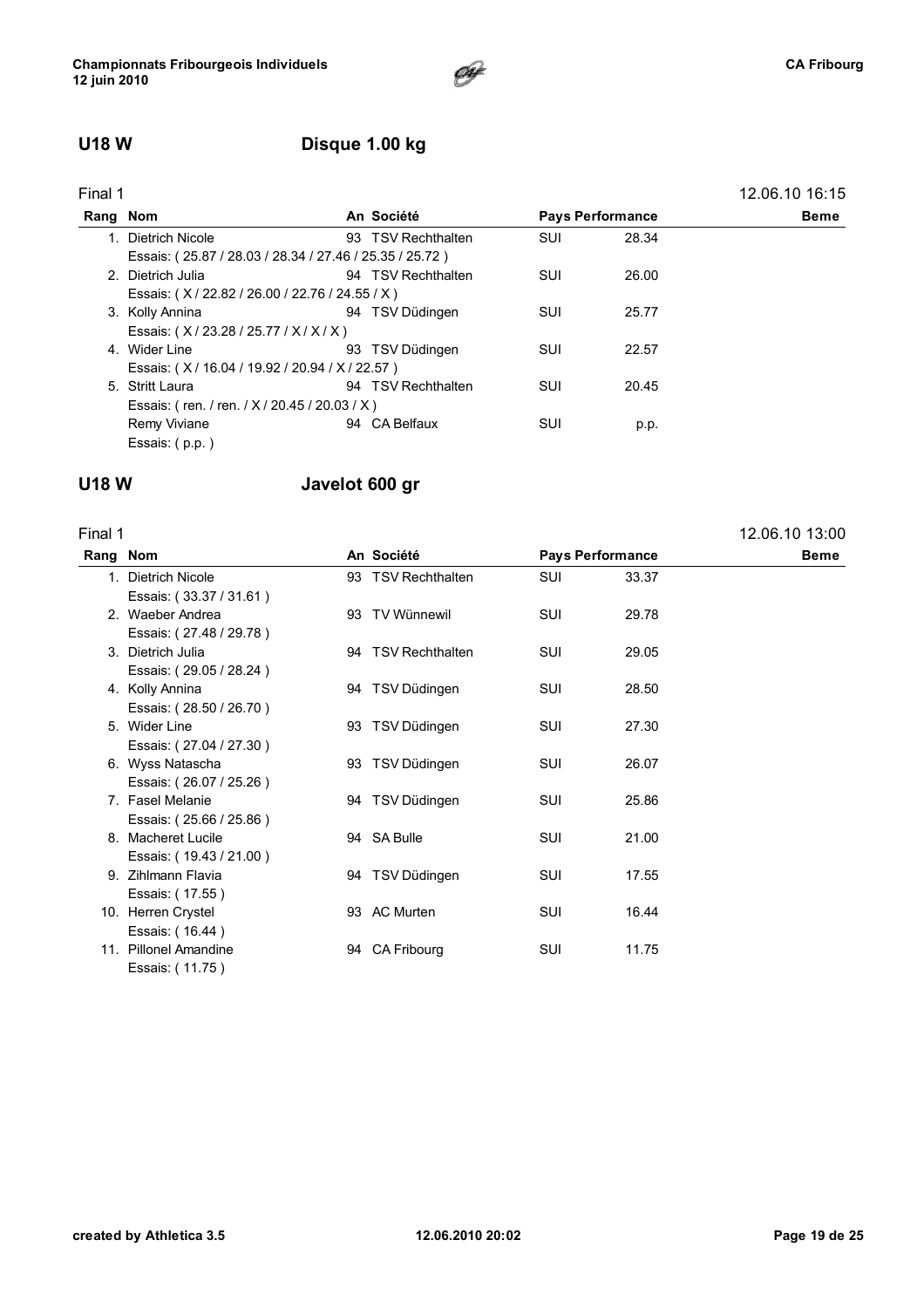

### U16 W 94 80 m

Q =Vainqueur de série Q\* =Vainqueur de série Tiré au sort q =Meilleure performance q\* =Meilleure performance Tiré au sort vQ =renonce

|      | Vorlauf 1              |    | Vent: 0.2              | 12.06.10 11:30 |                         |             |
|------|------------------------|----|------------------------|----------------|-------------------------|-------------|
| Rang | Nom                    |    | An Société             |                | <b>Pays Performance</b> | <b>Beme</b> |
|      | Schneider Aurélie      |    | 95 TSV Düdingen        | SUI            | 10.39 <sub>q</sub>      |             |
|      | 2. Brügger Noemi       |    | 96 TV Wünnewil         | SUI            | 11.22 $q$               |             |
|      | 3. Sauteur Amélie      |    | 95 SA Bulle            | <b>SUI</b>     | 11.24 $q$               |             |
|      | 4. Hayoz Michelle      | 96 | TSV Düdingen           | SUI            | 11.50 g                 |             |
|      | 5. Amomah Delphine     |    | 96 FSG Estavayer-Lully | SUI            | 11.67 g                 |             |
|      | 6. Rostetter Flavia    | 96 | AC Murten              | SUI            | 12.30                   |             |
| 7.   | <b>Schneuwly Sonia</b> |    | 95 CA Marly            | SUI            | 12.40                   |             |
|      | 8. Grandjean Oriane    |    | 95 SA Bulle            | SUI            | 12.80                   |             |

|          | Vorlauf 2          |  | Vent: 0.5              | 12.06.10 11:30 |                         |             |
|----------|--------------------|--|------------------------|----------------|-------------------------|-------------|
| Rang Nom |                    |  | An Société             |                | <b>Pays Performance</b> | <b>Beme</b> |
|          | 1. Piller Jana     |  | 95 TSV Düdingen        | SUI            | 10.76 g                 |             |
|          | 2. Skergat Ayla    |  | 95 FSG Estavayer-Lully | SUI            | 11.13 g                 |             |
|          | 3. Schueler Lisa   |  | 96 CA Marly            | SUI            | 11.31 g                 |             |
|          | 4. Kolly Jana      |  | 95 TSV Düdingen        | SUI            | 11.93                   |             |
|          | 5. Meyer Charlotte |  | 96 SA Bulle            | SUI            | 11.96                   |             |
|          | 6. Tercier Jessica |  | 96 TSV Düdingen        | SUI            | 12.22                   |             |
|          | 7. Aebischer Elisa |  | 96 FSG Estavayer-Lully | SUI            | 12.22                   |             |
|          | 8. Reymond Myriam  |  | 96 FSG Estavayer-Lully | SUI            | 13.09                   |             |

#### Vorlauf 3 Vent: 0.5 12.06.10 11:30

#### Rang Nom **An Société** Pays Performance Beme 1. Stritt Marina **10.80 q** 95 TSV Rechthalten **SUI** 10.80 q 2. Schneider Mélodie **97 TSV Düdingen** SUI 11.05 q 3. Leuenberger Vivian 96 TSV Rechthalten SUI 11.54 q 4. Mayer Clara **11.75 q** 95 CA Belfaux **SUI** 11.75 q 5. Oberson Christelle **11.87 q** 96 SA Bulle SUI 11.87 q 6. Achermann Laurène 96 CA Belfaux SUI 11.87 7. Schmäh Lisa 96 SA Bulle SUI 12.15 8. Jorand Laura **95 CA Marly SUI** 12.69

Vorlauf 4 Vent: 0.5 12.06.10 11:30

| Rang Nom |                             |     | An Société             |     | <b>Pays Performance</b> | <b>Beme</b>    |
|----------|-----------------------------|-----|------------------------|-----|-------------------------|----------------|
|          | 1. Kropf Julia              |     | 97 TSV Düdingen        | SUI | 11.00 $q$               |                |
|          | 2. Bernasconi Léa Célestine |     | 95 FSG Estavayer-Lully | SUI | 11.19 $q$               |                |
|          | 3. Coquoz Salomé            |     | 95 CA Fribourg         | SUI | 11.20 $q$               |                |
|          | 4. Allemann Laure           |     | 96 SA Bulle            | SUI | 12.06                   |                |
|          | 5. Glanzmann Cassandra      |     | 96 FSG Estavayer-Lully | SUI | 12.08                   |                |
|          | 6. Haymoz Olive             | 96. | TSV Düdingen           | SUI | 12.38                   |                |
|          | <b>Bapst Andrea</b>         | 96  | <b>TSV Rechthalten</b> | SUI | 12.58                   |                |
|          | 8. Mayer Nina               | 96  | CA Belfaux             | SUI | 13.15                   |                |
| Final A  |                             |     | Vent: 0.2              |     |                         | 12.06.10 15:15 |
| Rang Nom |                             |     | An Société             |     | <b>Pays Performance</b> | <b>Beme</b>    |
|          | 1. Schneider Aurélie        |     | 95 TSV Düdingen        | SUI | 10.46                   |                |
|          | 2. Stritt Marina            | 95  | <b>TSV Rechthalten</b> | SUI | 10.82                   |                |
|          | 3. Piller Jana              |     | 95 TSV Düdingen        | SUI | 10.86                   |                |
|          |                             |     |                        |     |                         |                |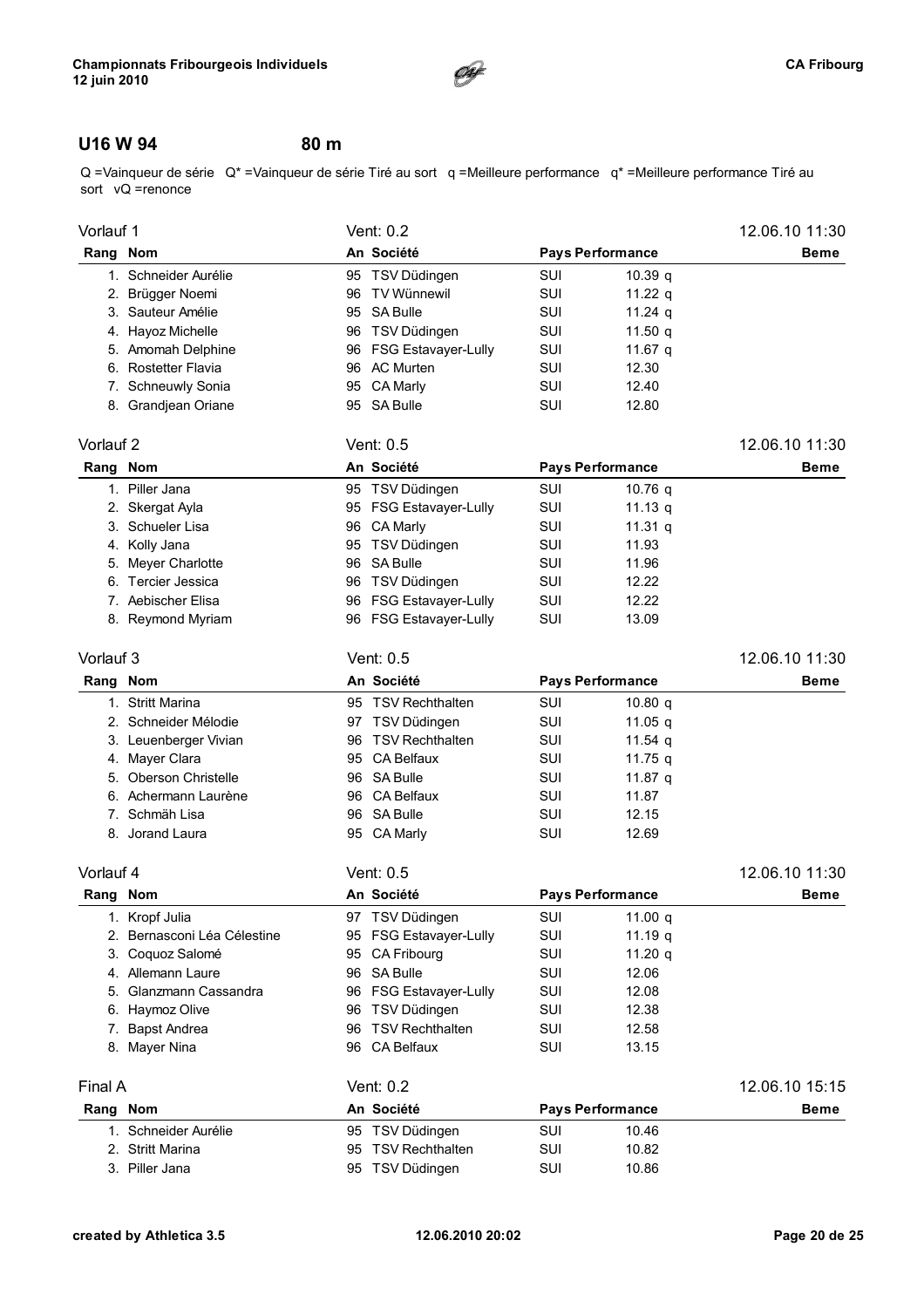

| U16 W 94 |                             | 80 m |                            | (cont.) |                         |                |
|----------|-----------------------------|------|----------------------------|---------|-------------------------|----------------|
| Rang Nom |                             |      | An Société                 |         | <b>Pays Performance</b> | Beme           |
| 4.       | Schneider Mélodie           |      | 97 TSV Düdingen            | SUI     | 11.08                   |                |
|          | 5. Kropf Julia              | 97   | TSV Düdingen               | SUI     | 11.22                   |                |
|          | Skergat Ayla                |      | 95 FSG Estavayer-Lully     | SUI     | 11.22                   |                |
|          | 7. Bernasconi Léa Célestine |      | 95 FSG Estavayer-Lully     | SUI     | 11.30                   |                |
|          | 8. Coquoz Salomé            | 95   | CA Fribourg                | SUI     | 11.35                   |                |
| Final B  |                             |      | Vent: -0.1                 |         |                         | 12.06.10 15:15 |
| Rang     | Nom                         |      | An Société                 |         | <b>Pays Performance</b> | Beme           |
|          | 1. Sauteur Amélie           | 95   | SA Bulle                   | SUI     | 11.31                   |                |
|          | 2. Schueler Lisa            | 96.  | CA Marly                   | SUI     | 11.32                   |                |
|          | 3. Brügger Noemi            | 96   | <b>TV Wünnewil</b>         | SUI     | 11.35                   |                |
| 4.       | Leuenberger Vivian          | 96   | <b>TSV Rechthalten</b>     | SUI     | 11.48                   |                |
|          | 5. Hayoz Michelle           | 96   | TSV Düdingen               | SUI     | 11.56                   |                |
| 6.       | <b>Oberson Christelle</b>   | 96   | <b>SA Bulle</b>            | SUI     | 11.68                   |                |
|          | 7. Amomah Delphine          | 96   | <b>FSG Estavayer-Lully</b> | SUI     | 11.68                   |                |
|          | 8. Mayer Clara              | 95   | <b>CA Belfaux</b>          | SUI     | 11.91                   |                |

#### U16 W 94 1000 m

| Final 1  |                     |     |                            |            |                         | 12.06.10 16:35 |
|----------|---------------------|-----|----------------------------|------------|-------------------------|----------------|
| Rang Nom |                     |     | An Société                 |            | <b>Pays Performance</b> | <b>Beme</b>    |
|          | 1. Piller Jana      |     | 95 TSV Düdingen            | <b>SUI</b> | 3:12.08                 |                |
|          | 2. Cotting Coraline |     | 96 CS Le Mouret            | <b>SUI</b> | 3:20.20                 |                |
|          | 3. Schmäh Lisa      |     | 96 SA Bulle                | <b>SUI</b> | 3:26.44                 |                |
|          | 4. Schaller Noemi   |     | 96 TV Wünnewil             | <b>SUI</b> | 3:27.15                 |                |
|          | 5. Epiney Florence  |     | 96 CA Marly                | <b>SUI</b> | 3:30.42                 |                |
|          | 6. Fleury Justine   |     | 95 CA Romont-Condémina     | <b>SUI</b> | 3:38.84                 |                |
|          | 7. Mayer Clara      |     | 95 CA Belfaux              | SUI        | 3:40.31                 |                |
|          | 8. Rostetter Flavia |     | 96 AC Murten               | <b>SUI</b> | 3:41.54                 |                |
|          | 9. Meyer Charlotte  |     | 96 SA Bulle                | SUI        | 3:44.99                 |                |
|          | 10. Aebischer Elisa | 96. | <b>FSG Estavayer-Lully</b> | <b>SUI</b> | 4:06.11                 |                |

### U16 W 94 80 m Hürden 76.2

| Final 1 |                        | Vent: 0.4                        |            |                         | 12.06.10 10:00 |
|---------|------------------------|----------------------------------|------------|-------------------------|----------------|
| Rang    | Nom                    | An Société                       |            | <b>Pays Performance</b> | <b>Beme</b>    |
|         | 1. Piller Jana         | TSV Düdingen<br>95               | <b>SUI</b> | 12.73                   | 1.U16          |
|         | 2. Skergat Ayla        | 95 FSG Estavayer-Lully           | SUI        | 13.63                   | 3.016          |
|         | 3. Aebischer Janina    | TSV Düdingen<br>95               | SUI        | 13.65                   | 4.U16          |
|         | 4. Oberson Christelle  | 96 SA Bulle                      | SUI        | 14.67                   | 10U16          |
|         | 5. Glanzmann Cassandra | 96 FSG Estavayer-Lully           | <b>SUI</b> | 15.18                   | 11U16          |
|         | 6. Reymond Myriam      | <b>FSG Estavaver-Lully</b><br>96 | SUI        | 15.59                   | 12U16          |
| Final 2 |                        | Vent: 0.9                        |            |                         | 12.06.10 10:00 |
| Rang    | Nom                    | An Société                       |            | <b>Pays Performance</b> | <b>Beme</b>    |
|         | 1. Coquoz Salomé       | 95 CA Fribourg                   | SUI        | 13.44                   | 2.U16          |
|         | 2. Schueler Lisa       | CA Marly<br>96                   | SUI        | 13.81                   | 5.U16          |
|         | 3. Kolly Jana          | TSV Düdingen<br>95               | SUI        | 14.09                   | 6.U16          |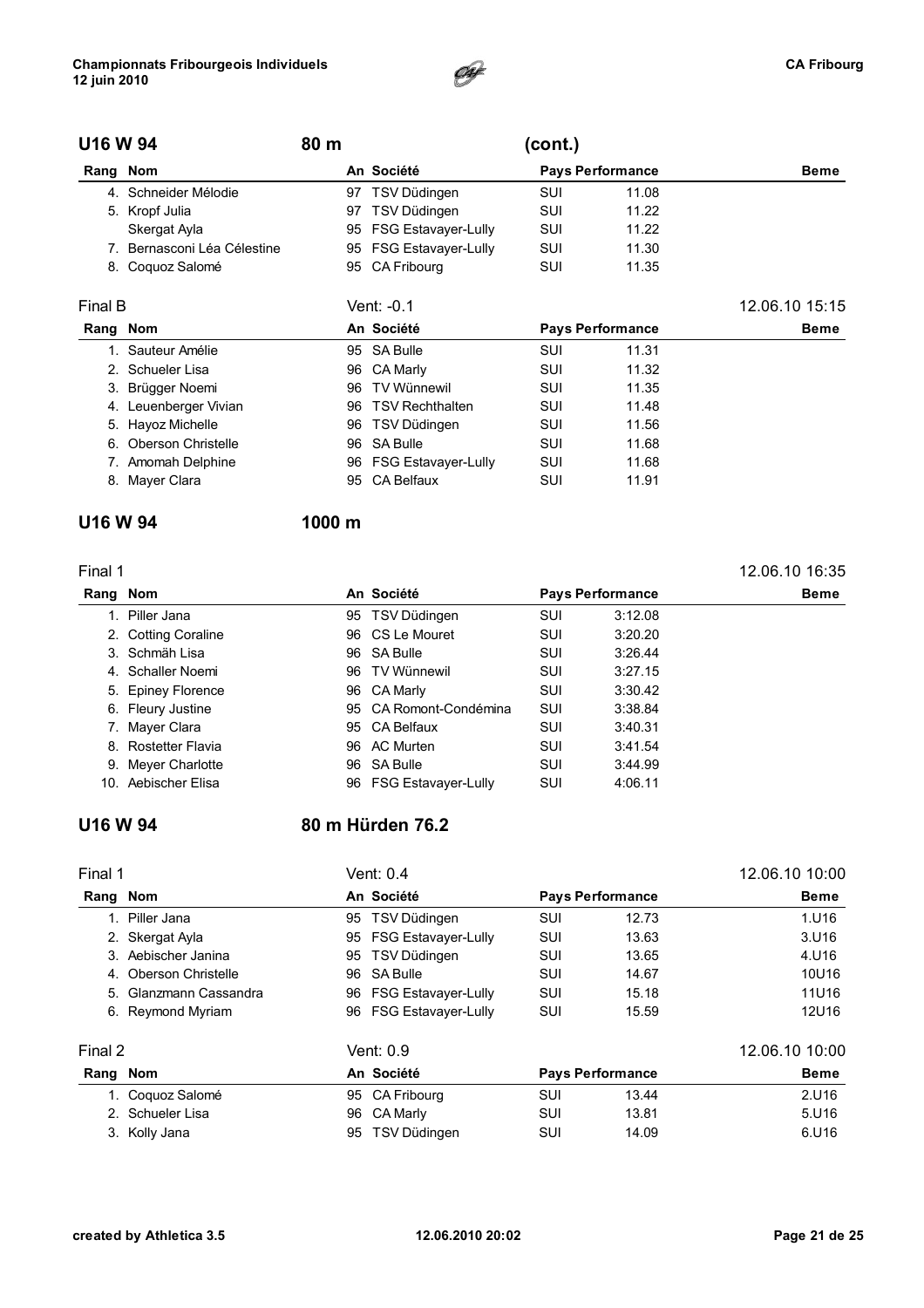

#### U16 W 94 80 m Hürden 76.2 (cont.)

| Rang | Nom                         |     | An Société             | <b>Pays Performance</b> |       | <b>Beme</b> |
|------|-----------------------------|-----|------------------------|-------------------------|-------|-------------|
|      | 4. Schaller Noemi           | 96. | TV Wünnewil            | SUI                     | 14.22 | 7.U16       |
|      | 5. Brügger Noemi            | 96. | TV Wünnewil            | SUI                     | 14.38 | 8.U16       |
|      | 6. Bernasconi Léa Célestine |     | 95 FSG Estavayer-Lully | SUI                     | 14.46 | 9.U16       |

### U16 W 94 Hauteur

| Final 1  |                                                                          |                        |                         |      | 12.06.10 10:15 |
|----------|--------------------------------------------------------------------------|------------------------|-------------------------|------|----------------|
| Rang Nom |                                                                          | An Société             | <b>Pays Performance</b> |      | <b>Beme</b>    |
|          | 1. Stritt Marina                                                         | 95 TSV Rechthalten     | SUI                     | 1.50 |                |
|          | Essais: (1.40, O / 1.45, O / 1.50, O / 1.55, XXX)                        |                        |                         |      |                |
|          | 2. Kropf Julia                                                           | 97 TSV Düdingen        | SUI                     | 1.50 |                |
|          | Essais: (1.40, O / 1.45, XXO / 1.50, XXO / 1.55, XXX)                    |                        |                         |      |                |
|          | 3. Schueler Lisa                                                         | 96 CA Marly            | SUI                     | 1.40 |                |
|          | Essais: (1.20, O / 1.25, O / 1.30, O / 1.35, O / 1.40, O / 1.45, XXX)    |                        |                         |      |                |
|          | 4. Skergat Ayla                                                          | 95 FSG Estavayer-Lully | SUI                     | 1.40 |                |
|          | Essais: (1.20, O / 1.25, O / 1.30, XO / 1.35, XXO / 1.40, O / 1.45, XXX) |                        |                         |      |                |
|          | 5. Sauteur Amélie                                                        | 95 SA Bulle            | SUI                     | 1.35 |                |
|          | Essais: (1.15, 0/1.20, 0/1.25, XO/1.30, 0/1.35, 0/1.40, XXX)             |                        |                         |      |                |
|          | 6. Tercier Jessica                                                       | 96 TSV Düdingen        | SUI                     | 1.35 |                |
|          | Essais: (1.25, O / 1.30, O / 1.35, XO / 1.40, XXX)                       |                        |                         |      |                |
|          | 7. Bernasconi Léa Célestine                                              | 95 FSG Estavayer-Lully | SUI                     | 1.35 |                |
|          | Essais: (1.20, XO / 1.25, O / 1.30, XXO / 1.35, XXO / 1.40, XXX)         |                        |                         |      |                |
|          | 8. Jorand Laura                                                          | 95 CA Marly            | SUI                     | 1.30 |                |
|          | Essais: (1.10, O / 1.15, O / 1.20, O / 1.25, O / 1.30, O / 1.35, XXX)    |                        |                         |      |                |
|          | Kolly Jana                                                               | 95 TSV Düdingen        | SUI                     | 1.30 |                |
|          | Essais: (1.25, O / 1.30, O / 1.35, XXX)                                  |                        |                         |      |                |
|          | Schaller Noemi                                                           | 96 TV Wünnewil         | SUI                     | 1.30 |                |
|          | Essais: (1.25, O / 1.30, O / 1.35, XXX)                                  |                        |                         |      |                |
|          | 11. Schmäh Lisa                                                          | 96 SA Bulle            | <b>SUI</b>              | 1.25 |                |
|          | Essais: (1.10, O / 1.15, O / 1.20, O / 1.25, O / 1.30, XX-)              |                        |                         |      |                |
|          | 12. Amomah Delphine                                                      | 96 FSG Estavayer-Lully | SUI                     | 1.25 |                |
|          | Essais: (1.10, O / 1.15, O / 1.20, O / 1.25, O / 1.30, XXX)              |                        |                         |      |                |
|          | 13. Jaquet Anne                                                          | 95 SA Bulle            | <b>SUI</b>              | 1.25 |                |
|          | Essais: (1.15, O / 1.20, O / 1.25, XXO / 1.30, XXX)                      |                        |                         |      |                |
|          | 14. Bourquenoud Cindy                                                    | 96 SA Bulle            | SUI                     | 1.25 |                |
|          | Essais: (1.10, O / 1.15, XO / 1.20, XO / 1.25, XXO / 1.30, XXX)          |                        |                         |      |                |
|          | 15. Glanzmann Cassandra                                                  | 96 FSG Estavayer-Lully | SUI                     | 1.20 |                |
|          | Essais: (1.20, XXO / 1.25, XXX)                                          |                        |                         |      |                |
|          | 16. Aebischer Elisa                                                      | 96 FSG Estavayer-Lully | SUI                     | 1.15 |                |
|          | Essais: (1.10, O / 1.15, O / 1.20, XXX)                                  |                        |                         |      |                |
|          | 17. Grandjean Oriane                                                     | 95 SA Bulle            | SUI                     | 1.15 |                |
|          | Essais: (1.10, XO / 1.15, O / 1.20, XXX)                                 |                        |                         |      |                |
|          |                                                                          |                        |                         |      |                |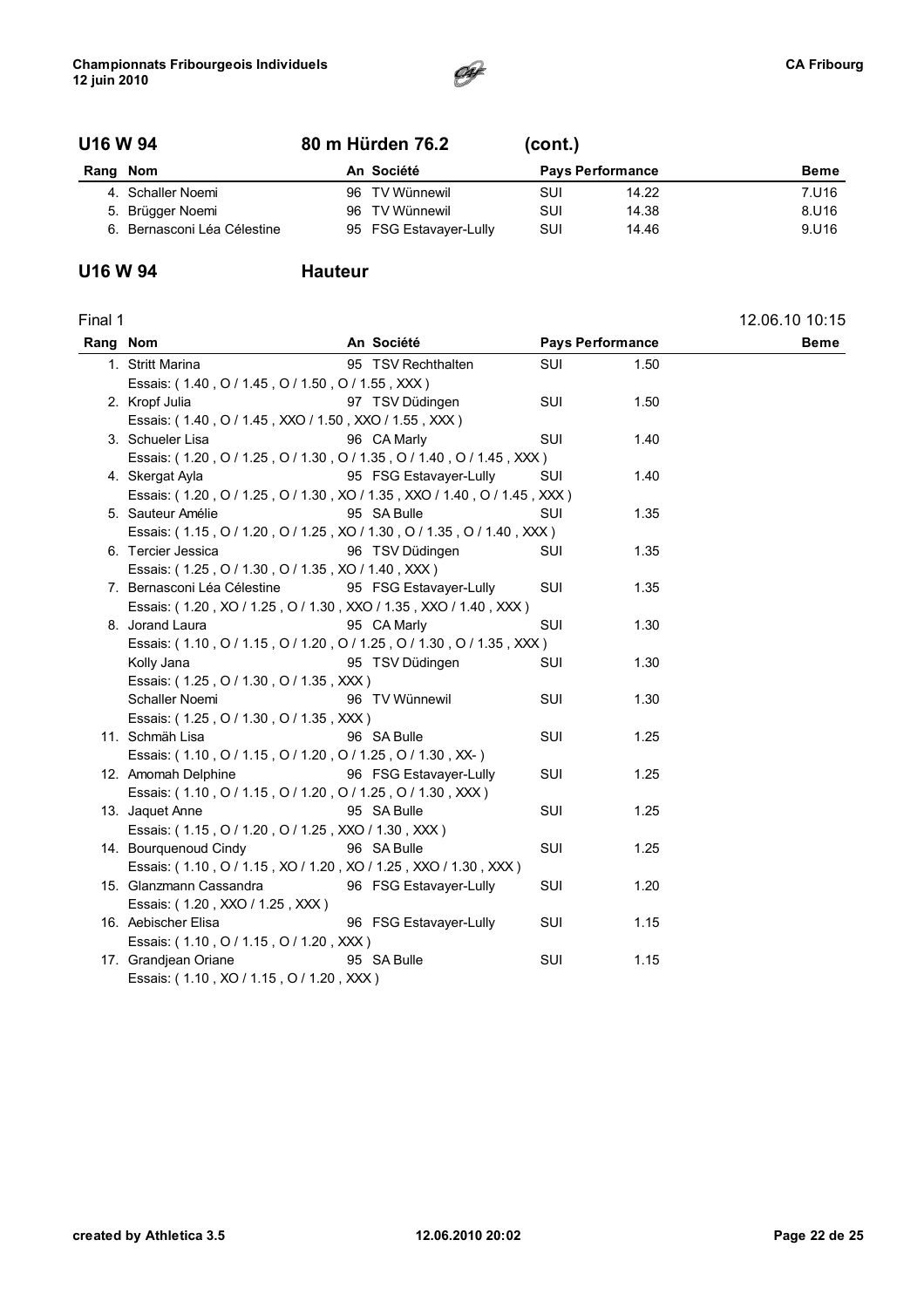### U16 W 94 Longueur

| Final 1  |                                                                                 |                        |                         |      |      | 12.06.10 14:00 |
|----------|---------------------------------------------------------------------------------|------------------------|-------------------------|------|------|----------------|
| Rang Nom |                                                                                 | An Société             | <b>Pays Performance</b> |      | Vent | <b>Beme</b>    |
|          | 1. Piller Jana                                                                  | 95 TSV Düdingen        | SUI                     | 5.12 | 0.0  |                |
|          | Essais: (4.48, 0.0 / 4.93, 0.0 / ren. / 5.12, 0.0 / ren. / 4.59, 0.2)           |                        |                         |      |      |                |
|          | 2. Schneider Aurélie                                                            | 95 TSV Düdingen        | SUI                     | 4.89 | 0.5  |                |
|          | Essais: (4.53, 0.0 / X / 4.75, 0.0 / 4.83, 0.0 / 4.70, 0.0 / 4.89, 0.5)         |                        |                         |      |      |                |
|          | 3. Kropf Julia                                                                  | 97 TSV Düdingen        | SUI                     | 4.77 | 0.0  |                |
|          | Essais: (4.22, 0.0/4.77, 0.0/4.29, 0.0/4.74, 0.0/4.71, 0.0/4.71, 0.0)           |                        |                         |      |      |                |
|          | 4. Aebischer Janina                                                             | 95 TSV Düdingen        | SUI                     | 4.70 | 0.0  |                |
|          | Essais: (4.52, 0.0 / 4.56, 0.2 / 4.70, 0.0 / 3.68, 0.0 / 4.42, 0.0 / 4.60, 0.0) |                        |                         |      |      |                |
|          | 5. Hayoz Michelle                                                               | 96 TSV Düdingen        | SUI                     | 4.56 | 0.0  |                |
|          | Essais: (4.06, 0.0 / 4.42, 0.0 / 4.30, 0.0 / 4.56, 0.0 / X / 4.51, 0.1)         |                        |                         |      |      |                |
|          | 6. Brügger Noemi                                                                | 96 TV Wünnewil         | SUI                     | 4.49 | 0.1  |                |
|          | Essais: (4.19, 0.0 / 4.23, 0.0 / 4.35, 0.0 / 4.12, 0.0 / 4.49, 0.1 / 4.18, 0.0) |                        |                         |      |      |                |
|          | 7. Skergat Ayla                                                                 | 95 FSG Estavayer-Lully | SUI                     | 4.46 | 0.1  |                |
|          | Essais: (4.12, 0.0 / 4.34, 0.2 / X / X / 4.19, 0.3 / 4.46, 0.1)                 |                        |                         |      |      |                |
|          | 8. Coquoz Salomé                                                                | 95 CA Fribourg         | SUI                     | 4.26 | 0.0  |                |
|          | Essais: (4.12, 0.2/4.26, 0.1/4.04, 0.0/3.93, 0.0/4.26, 0.0/4.00, 0.0)           |                        |                         |      |      |                |
|          | 9. Schueler Lisa                                                                | 96 CA Marly            | SUI                     | 4.19 | 0.0  |                |
|          | Essais: (4.13, 0.0 / 3.79, 0.0 / 4.19, 0.0)                                     |                        |                         |      |      |                |
|          | 10. Schneider Mélodie                                                           | 97 TSV Düdingen        | SUI                     | 4.12 | 0.0  |                |
|          | Essais: (4.11, 0.0 / 4.12, 0.0 / 3.70, 0.2)                                     |                        |                         |      |      |                |
|          | 11. Achermann Laurène                                                           | 96 CA Belfaux          | SUI                     | 4.01 | 0.0  |                |
|          | Essais: (4.01, 0.0/3.91, 0.0/3.98, 0.1)                                         |                        |                         |      |      |                |
|          | 12. Haymoz Olive                                                                | 96 TSV Düdingen        | SUI                     | 3.84 | 0.0  |                |
|          | Essais: (3.63, 0.0 / 3.84, 0.0 / 3.04, 0.0)                                     |                        |                         |      |      |                |
|          | 13. Amomah Delphine                                                             | 96 FSG Estavayer-Lully | SUI                     | 3.82 | 0.0  |                |
|          | Essais: (3.82, 0.0/3.68, 0.1/3.33, 0.0)                                         |                        |                         |      |      |                |
|          | 14. Allemann Laure                                                              | 96 SA Bulle            | SUI                     | 3.82 | 0.1  |                |
|          | Essais: (X/3.82, 0.1/3.43, 0.0)                                                 |                        |                         |      |      |                |
|          | 15. Meyer Charlotte                                                             | 96 SA Bulle            | SUI                     | 3.79 | 0.0  |                |
|          | Essais: (3.79, 0.0 / 3.59, 0.0 / 3.36, 0.2)                                     |                        |                         |      |      |                |
|          | 16. Rostetter Flavia                                                            | 96 AC Murten           | SUI                     | 3.76 | 0.2  |                |
|          | Essais: (3.62, 0.0 / 3.76, 0.2 / X)                                             |                        |                         |      |      |                |
|          | 17. Jorand Laura                                                                | 95 CA Marly            | SUI                     | 3.72 | 0.0  |                |
|          | Essais: (X/3.72, 0.0/3.58, 0.0)                                                 |                        |                         |      |      |                |
|          | 18. Bernasconi Léa Célestine 95 FSG Estavayer-Lully                             |                        | SUI                     | 3.66 | 0.0  |                |
|          | Essais: (3.39, 0.0 / 3.66, 0.0 / X)                                             |                        |                         |      |      |                |
|          | 19. Reymond Myriam                                                              | 96 FSG Estavayer-Lully | SUI                     | 3.59 | 0.0  |                |
|          | Essais: (3.50, 0.0 / 3.55, 0.0 / 3.59, 0.0)                                     |                        |                         |      |      |                |
|          | 20. Mayer Clara                                                                 | 95 CA Belfaux          | SUI                     | 3.58 | 0.0  |                |
|          | Essais: (3.23, 0.0 / 2.89, 0.0 / 3.58, 0.0)                                     |                        |                         |      |      |                |
|          | 21. Epiney Florence                                                             | 96 CA Marly            | SUI                     | 3.53 | 0.0  |                |
|          | Essais: (3.49, 0.0 / 3.53, 0.0 / 3.41, 0.0)                                     |                        |                         |      |      |                |
|          | 22. Schneuwly Sonia                                                             | 95 CA Marly            | SUI                     | 3.48 | 0.0  |                |
|          | Essais: (X/3.48, 0.0/X)                                                         |                        |                         |      |      |                |
|          | 23. Aebischer Elisa                                                             | 96 FSG Estavayer-Lully | SUI                     | 3.24 | 0.0  |                |
|          | Essais: (3.24, 0.0/3.16, 0.0/3.15, 0.0)                                         |                        |                         |      |      |                |
|          | 24. Mayer Nina                                                                  | 96 CA Belfaux          | SUI                     | 2.95 | 0.0  |                |
|          | Essais: (2.72, 0.0 / 2.95, 0.0 / 2.55, 0.0)                                     |                        |                         |      |      |                |

 $\mathscr{F}$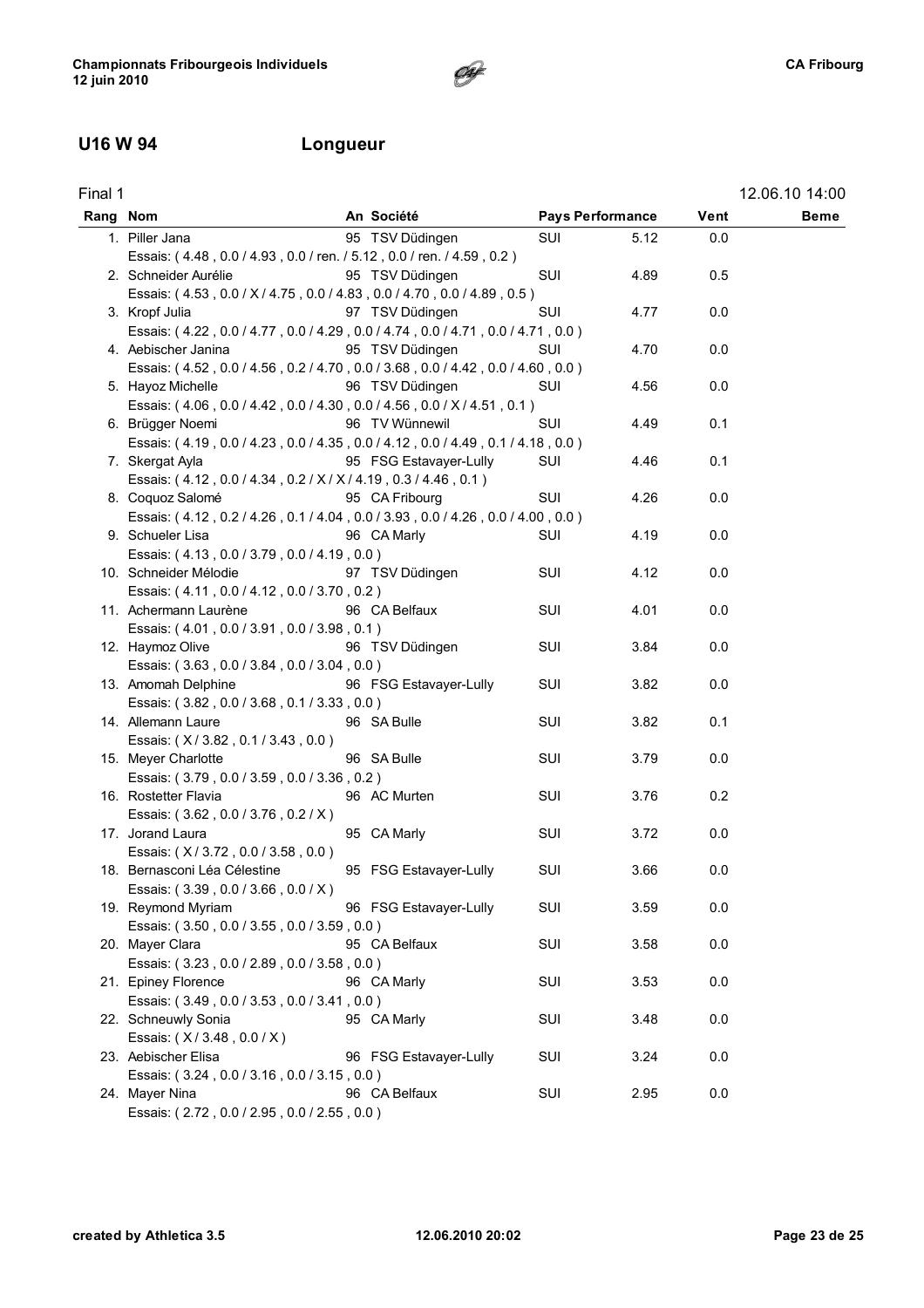### U16 W 94 Poids 3.00 kg

| ı<br>ır<br>ю |  |
|--------------|--|
|              |  |

| Final 1  |                                                   |                        |            |                         | 12.06.10 16:15 |
|----------|---------------------------------------------------|------------------------|------------|-------------------------|----------------|
| Rang Nom |                                                   | An Société             |            | <b>Pays Performance</b> | Beme           |
|          | 1. Piller Jana                                    | 95 TSV Düdingen        | <b>SUI</b> | 9.80                    |                |
|          | Essais: (8.75 / 9.80 / 9.08 / 8.98 / 8.89 / ren.) |                        |            |                         |                |
|          | 2. Coquoz Salomé                                  | 95 CA Fribourg         | <b>SUI</b> | 9.38                    |                |
|          | Essais: (9.38 / 9.17 / 9.09 / 8.68 / 8.87 / 8.92) |                        |            |                         |                |
|          | 3. Stritt Marina                                  | 95 TSV Rechthalten     | <b>SUI</b> | 9.33                    |                |
|          | Essais: (9.14 / 9.06 / 9.33 / 9.32 / 8.76 / 8.87) |                        |            |                         |                |
|          | 4. Schöpfer Anja                                  | 96 TV Wünnewil         | <b>SUI</b> | 9.29                    |                |
|          | Essais: (9.29 / 9.23 / 8.47 / 8.27 / 8.62 / 9.16) |                        |            |                         |                |
|          | 5. Kropf Julia                                    | 97 TSV Düdingen        | SUI        | 8.96                    |                |
|          | Essais: (8.96 / 8.45 / 8.39 / 8.77 / 8.67 / 8.46) |                        |            |                         |                |
|          | 6. Leuenberger Vivian                             | 96 TSV Rechthalten     | <b>SUI</b> | 8.67                    |                |
|          | Essais: (8.17 / 8.17 / 7.85 / 8.57 / 8.53 / 8.67) |                        |            |                         |                |
|          | 7. Glanzmann Cassandra                            | 96 FSG Estavayer-Lully | <b>SUI</b> | 8.65                    |                |
|          | Essais: (8.65/8.26/8.39/7.94/X/7.90)              |                        |            |                         |                |
|          | 8. Haymoz Olive                                   | 96 TSV Düdingen        | <b>SUI</b> | 7.81                    |                |
|          | Essais: (7.05 / 7.79 / 7.81 / 6.64 / 7.29 / 7.62) |                        |            |                         |                |
|          | 9. Reymond Myriam                                 | 96 FSG Estavayer-Lully | <b>SUI</b> | 7.26                    |                |
|          | Essais: (7.16 / 6.57 / 7.26)                      |                        |            |                         |                |
|          | 10. Sauteur Amélie                                | 95 SA Bulle            | <b>SUI</b> | 7.23                    |                |
|          | Essais: (7.23/6.95/7.00)                          |                        |            |                         |                |
|          | 11. Bourquenoud Cindy                             | 96 SA Bulle            | <b>SUI</b> | 6.98                    |                |
|          | Essais: (6.85 / 6.57 / 6.98)                      |                        |            |                         |                |
|          | 12. Bapst Andrea                                  | 96 TSV Rechthalten     | <b>SUI</b> | 6.85                    |                |
|          | Essais: (6.23/6.85/6.47)                          |                        |            |                         |                |
|          | 13. Aebischer Elisa                               | 96 FSG Estavayer-Lully | <b>SUI</b> | 5.46                    |                |
|          | Essais: (5.21 / 5.46 / 5.45)                      |                        |            |                         |                |

### U16 W 94 Diskus 0.75 kg

| Final 1  |                                             | An Société |                 |                         |       | 12.06.10 13:00 |
|----------|---------------------------------------------|------------|-----------------|-------------------------|-------|----------------|
| Rang Nom |                                             |            |                 | <b>Pays Performance</b> |       | <b>Beme</b>    |
|          | 1. Schöpfer Anja                            |            | 96 TV Wünnewil  | SUI                     | 25.33 |                |
|          | Essais: (17.84 / X / 25.33 / X / 25.18 / X) |            |                 |                         |       |                |
|          | 2. Schneider Mélodie                        |            | 97 TSV Düdingen | SUI                     | 19.65 |                |
|          | Essais: (X/17.40/X/17.19/17.74/19.65)       |            |                 |                         |       |                |
|          | 3. Bourguenoud Cindy                        |            | 96 SA Bulle     | SUI                     | 16.15 |                |
|          | Essais: (X/X/14.95/X/X/16.15)               |            |                 |                         |       |                |
|          |                                             |            |                 |                         |       |                |

### U16 W 94 Speer 400 gr

| Final 1 |                                                    |              |                 |     |                         | 12.06.10 14:45 |
|---------|----------------------------------------------------|--------------|-----------------|-----|-------------------------|----------------|
| Rang    | Nom                                                | An Société   |                 |     | <b>Pays Performance</b> | <b>Beme</b>    |
|         | Kolly Jana<br>Essais: (29.27 / 29.05)              |              | 95 TSV Düdingen | SUI | 29.27                   |                |
|         | <b>Rostetter Flavia</b><br>Essais: (27.18 / 25.42) | 96 AC Murten |                 | SUI | 27.18                   |                |